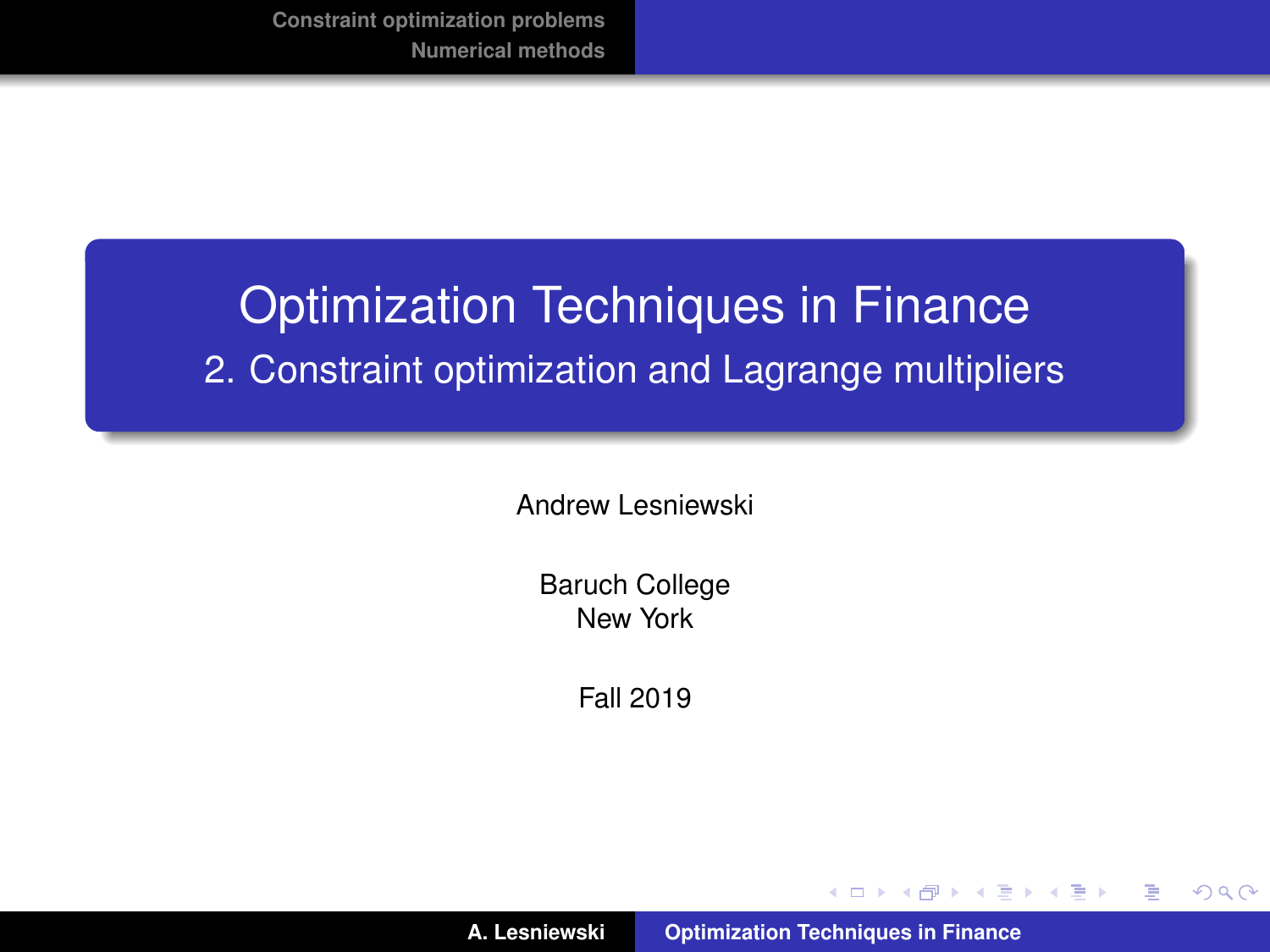**[Constraint optimization problems](#page-2-0) [Numerical methods](#page-33-0)**

<span id="page-1-0"></span>





**2** [Numerical methods](#page-33-0)

イロトス 御 トス 言 トス 言 トー

■  $299$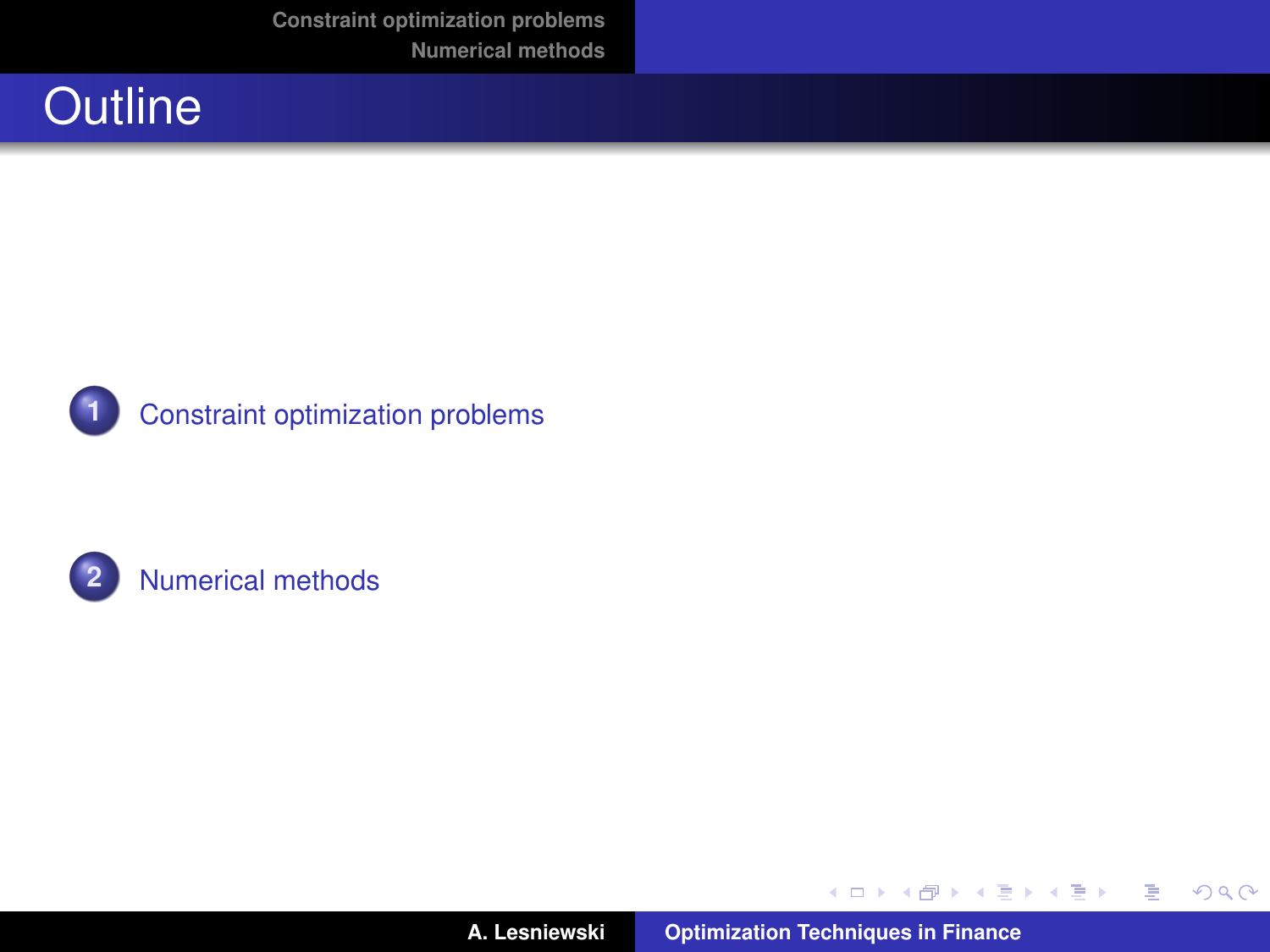# <span id="page-2-0"></span>Formulation of the problem

- In most financial applications, the variables in an optimization problem are restricted to vary in a subset Ω of  $\mathbb{R}^n$  rather than in the entire space  $\mathbb{R}^n$ .
- **O** Examples:
	- (i) The correlation parameter in a stochastic volatility model has to lie within the range  $[-1, 1]$ .
	- (ii) The volatility parameters in a term structure model should be all positive, while the unconstrained optimizer stubbornly produces negative values.
	- (iii) Portfolio manager's mandate is to be long only, meaning that the weights of all assets in the portfolio are positive.
	- (iv) The share of each position in the portfolio cannot exceed 5% of its total value.
	- $(v)$  No industry group should take more than 20% share of the total portfolio value.
- Oftentimes we are "lucky" and get the right results using an unconstrained method (like in data fitting). Otherwise, we have to resort to the specialized methods developed to handle constrained problems.

イロメ イ部メ イヨメ イヨメー

 $QQ$ 

Þ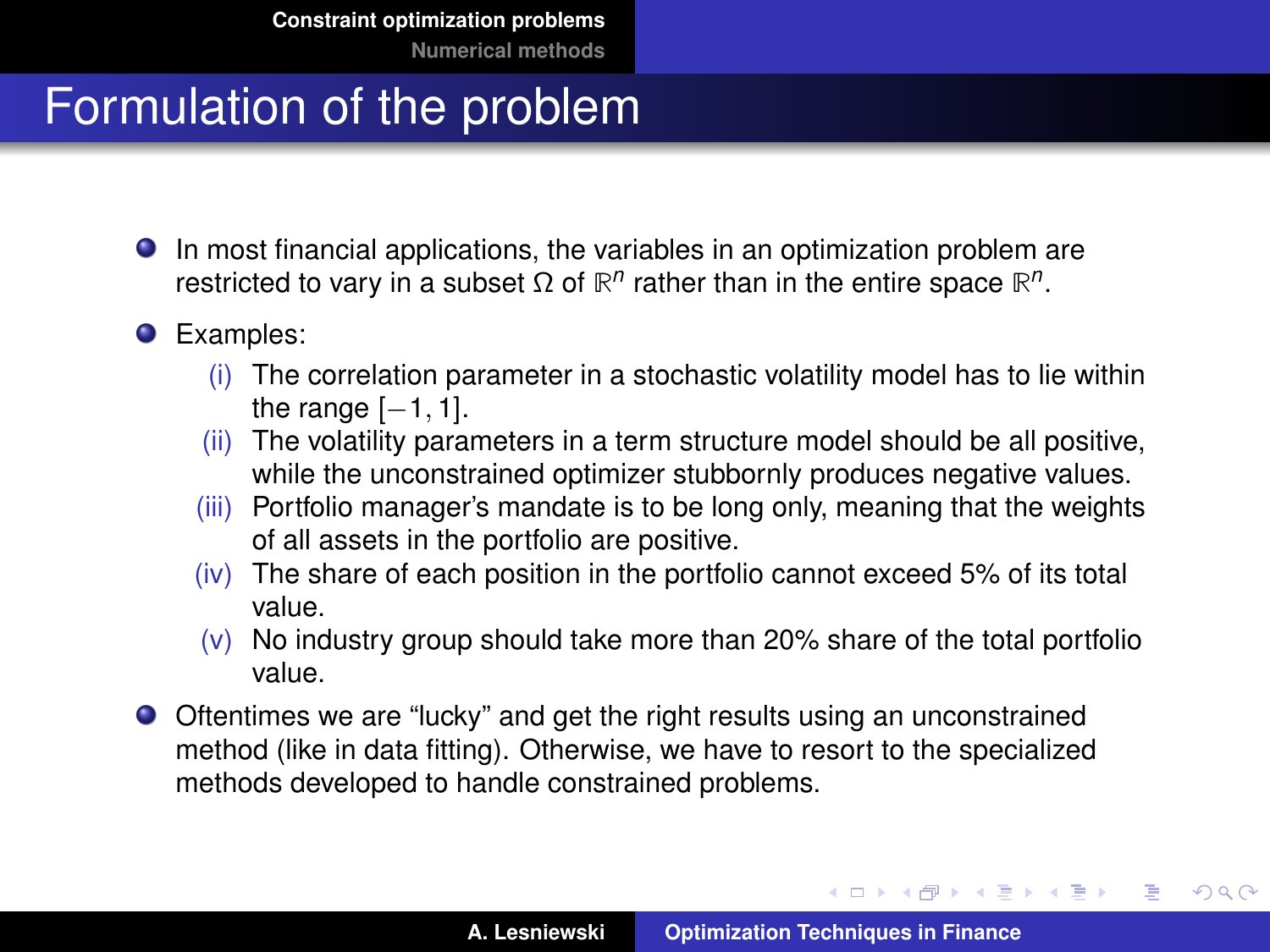### <span id="page-3-1"></span>Formulation of the problem

- $\bullet$  We shall assume that the subset  $\Omega$  is specified in terms of a number of functions  $c_i(x)$ ,  $i = 1, \ldots, m$ , which define *equality constraints* or *inequality constraints*.
- $\bullet$  Specifically, given an objective function  $f(x)$ , we formulate the following problem:

<span id="page-3-0"></span>
$$
\min_{x \in \mathbb{R}^n} f(x), \quad \text{subject to } \begin{cases} c_i(x) = 0, & \text{if } i \in \mathcal{E}, \\ c_i(x) \le 0, & \text{if } i \in \mathcal{I}. \end{cases} \tag{1}
$$

Here,  $\mathcal E$  and  $\mathcal I$  are disjoint subsets of the set of indices  $1, \ldots, m$ , such that  $\mathcal{E} \cup \mathcal{I} = \{1, \ldots, m\}.$ 

A point  $x \in \mathbb{R}^n$  is called *feasible*, if it satisfies all the constraints. We can thus characterize the subset  $\Omega$  as the set of all feasible points of the problem:

$$
\Omega = \{x \in \mathbb{R}^n : c_i(x) = 0, \text{if } i \in \mathcal{E}; c_i(x) \leq 0, \text{if } i \in \mathcal{I}\}.
$$
 (2)

- A point  $x^*$  is a *local solution* to [\(1\)](#page-3-0), if it is feasible, and  $f(x) \ge f(x^*)$ , for all x in a neighborhood of  $x^*$  (which is contained in  $Ω$ ).
- It is a strict local solution if  $f(x) > f(x^*)$ , for all  $x \neq x^*$  in a neighborhood of  $x^*$ .

イロメ イ部メ イ君メ イ君メー

■  $299$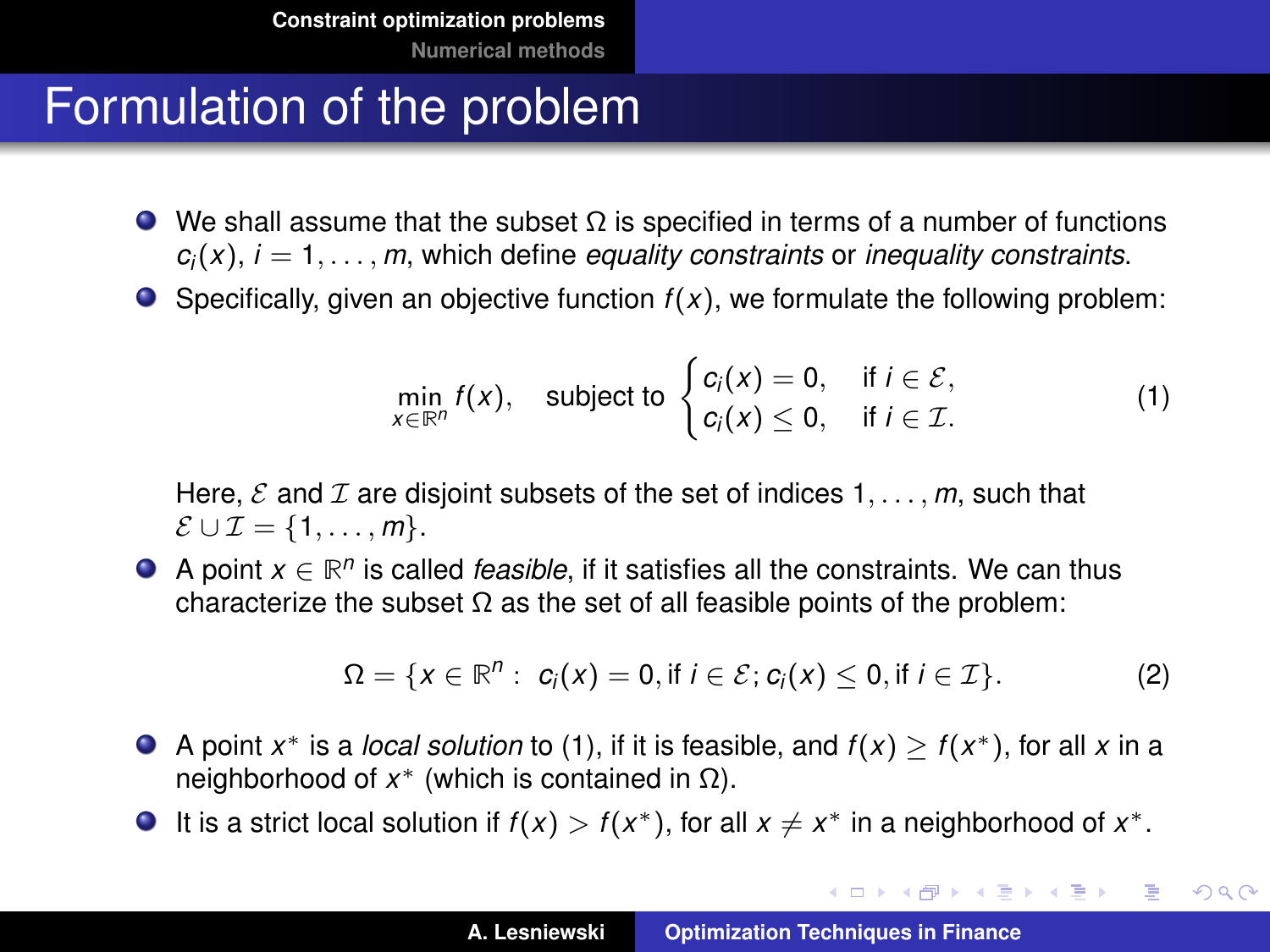- <span id="page-4-0"></span>Solving constraint optimization problems is challenging and, before developing general methodology, we discuss a few examples.
- *Example 1.* Consider the problem:

<span id="page-4-1"></span>
$$
\min x_1 + x_2, \quad \text{subject to } \begin{cases} x_1 x_2 = a^2, \text{ where } a > 0, \\ x_1, x_2 \ge 0. \end{cases} \tag{3}
$$

In this case,  $c_1(x) = x_1x_2 - a^2$ ,  $\mathcal{E} = \{1\}$ ,  $c_2(x) = -x_1$ ,  $c_3(x) = -x_2$ ,  $\mathcal{I} = \{2,3\}$ , and the feasible set is the hyperbola  $x_1x_2 = a^2$  in the first quadrant.

The special feature of this problem is that the constraints can be *solved*. Namely,  $x_2 = a^2/x_1$ , which reduces the problem to minimizing a function of one variable:

$$
g(x_1) = x_1 + \frac{a^2}{x_1}.
$$

- Setting the derivative of  $g(x_1)$  to zero we find that  $x_1^* = a$  (the solution  $-a$  is rejected because it is not in the feasible set). That means that  $x_2^* = a$ , and inspection shows that  $x^* = (a, a)$  is, in fact, a global minimum.
- Situations in which the constraints can be solved are rare. In general, solving the constraints is either impossible or it leads to cumber[som](#page-3-1)[e](#page-5-0) [ca](#page-3-1)[lcu](#page-4-0)[l](#page-5-0)[at](#page-1-0)[io](#page-2-0)[n](#page-32-0)[s.](#page-33-0)

 $2Q$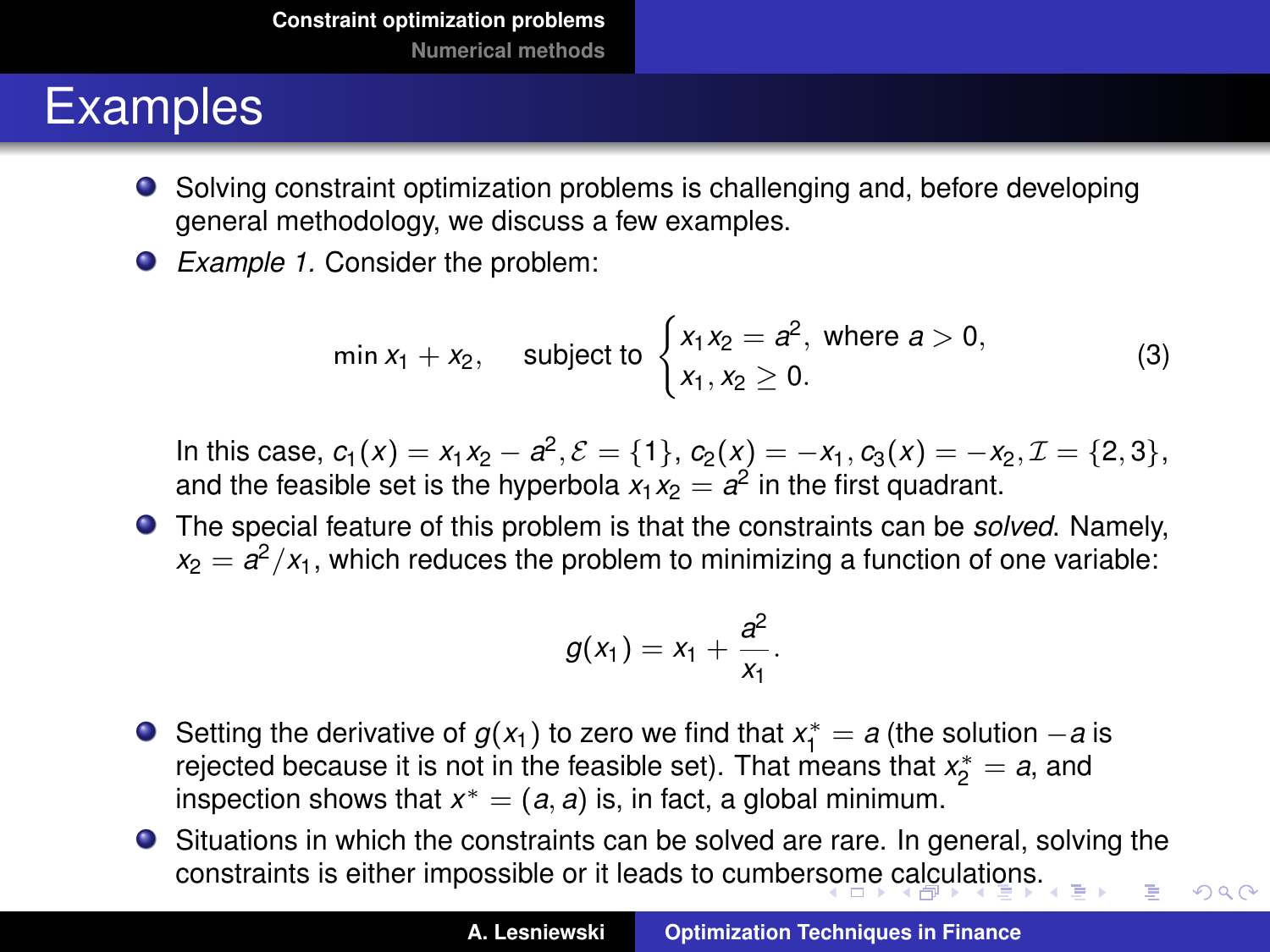<span id="page-5-0"></span>*Example 2.* Consider the problem:

$$
\min x_1 + x_2, \quad \text{subject to } x_1^2 + x_2^2 = 2. \tag{4}
$$

In this case,  $c_1(x) = x_1^2 + x_2^2 - 2$ ,  $\mathcal{E} = \{1\}$ ,  $\mathcal{I} = \emptyset$ , and the feasible set consists of the circle of radius  $\sqrt{2}$ .

**O** Inspection shows that the solution to this problem is

$$
x^*=-\begin{pmatrix}1\\1\end{pmatrix}.
$$

● We note that

<span id="page-5-1"></span>
$$
\nabla f(x^*) = -\frac{1}{2} \nabla c_1(x^*), \tag{5}
$$

K ロ ⊁ K 伊 ⊁ K 君 ⊁ K 君 ⊁ …

重。  $2Q$ 

i.e., at the solution, the gradient of the objective function is proportional to the gradient of the constraint function.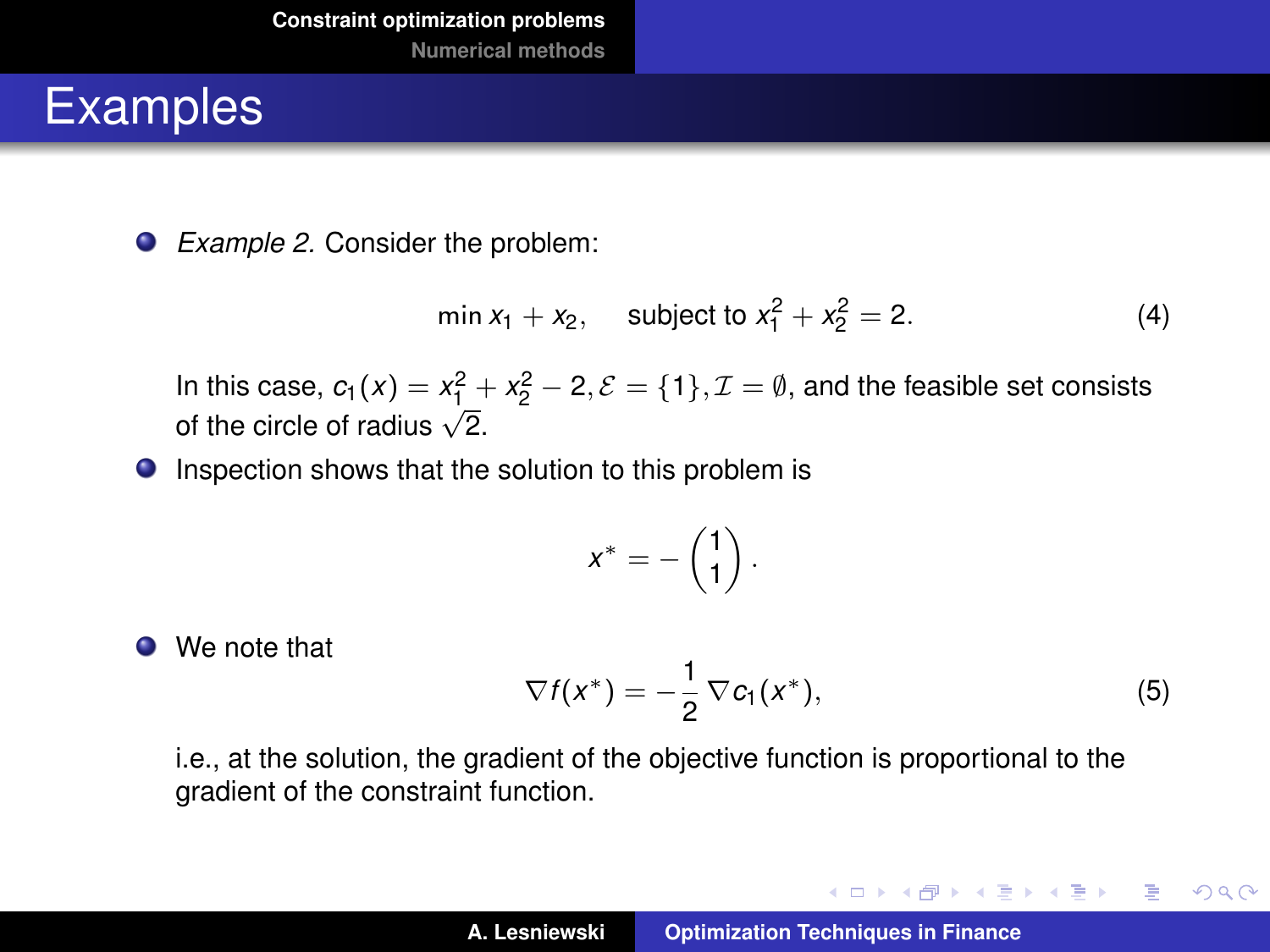- This is not a coincidence! We will see that this is a general fact: at a local minimizer, the gradient of the objective function is a linear combination of the gradients of the constraints.
- We rewrite [\(5\)](#page-5-1) in the form:

$$
\nabla f(x^*) + \frac{1}{2}\nabla c_1(x^*) = 0. \tag{6}
$$

イロメ イ部メ イヨメ イヨメー

 $2Q$ 

重

The proportionality coefficient  $\lambda^* = 1/2$  (in this example) is called the *Lagrange multiplier*.

We can interpret this observation geometrically as follows.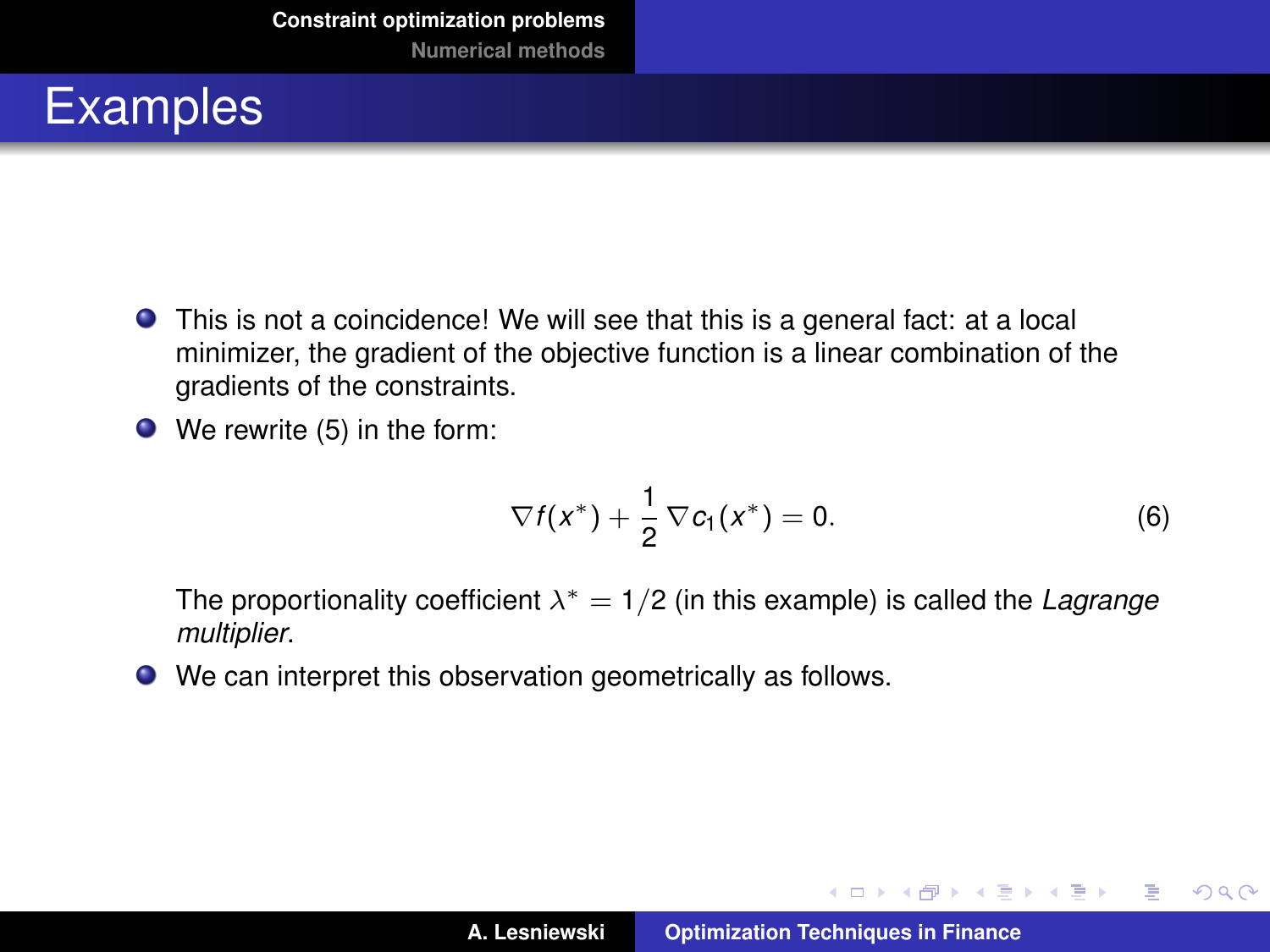If *x* is a feasible point that *is not* a solution to [\(4\)](#page-4-1), then there is a small vector  $h = \varepsilon d$ ,  $\varepsilon > 0$ , such that  $x + h$  is feasible and  $f(x + h) < f(x)$ , i.e.

```
0 = c_1(x + h)\approx \nabla c_1(x)^T h,
0 > f(x + h) - f(x)\approx \nabla f(x)^T h.
```
Therefore, for *x to be* a solution, there *cannot* exist a vector (direction) *d* such that the conditions below hold simultaneously:

> $\nabla c_1(x)^{\mathrm{T}}d=0,$  $\nabla f(x)^{\text{T}}d < 0.$

**Thus x** can be a solution if and only if  $\nabla f(x)$  and  $\nabla c_1(x)$  are parallel. In other words, there has to exist a scalar  $-\lambda$  such that  $\nabla f(x) = -\lambda \nabla c_1(x)$ .

イロメ イ部メ イ君メ イ君メー

È.  $298$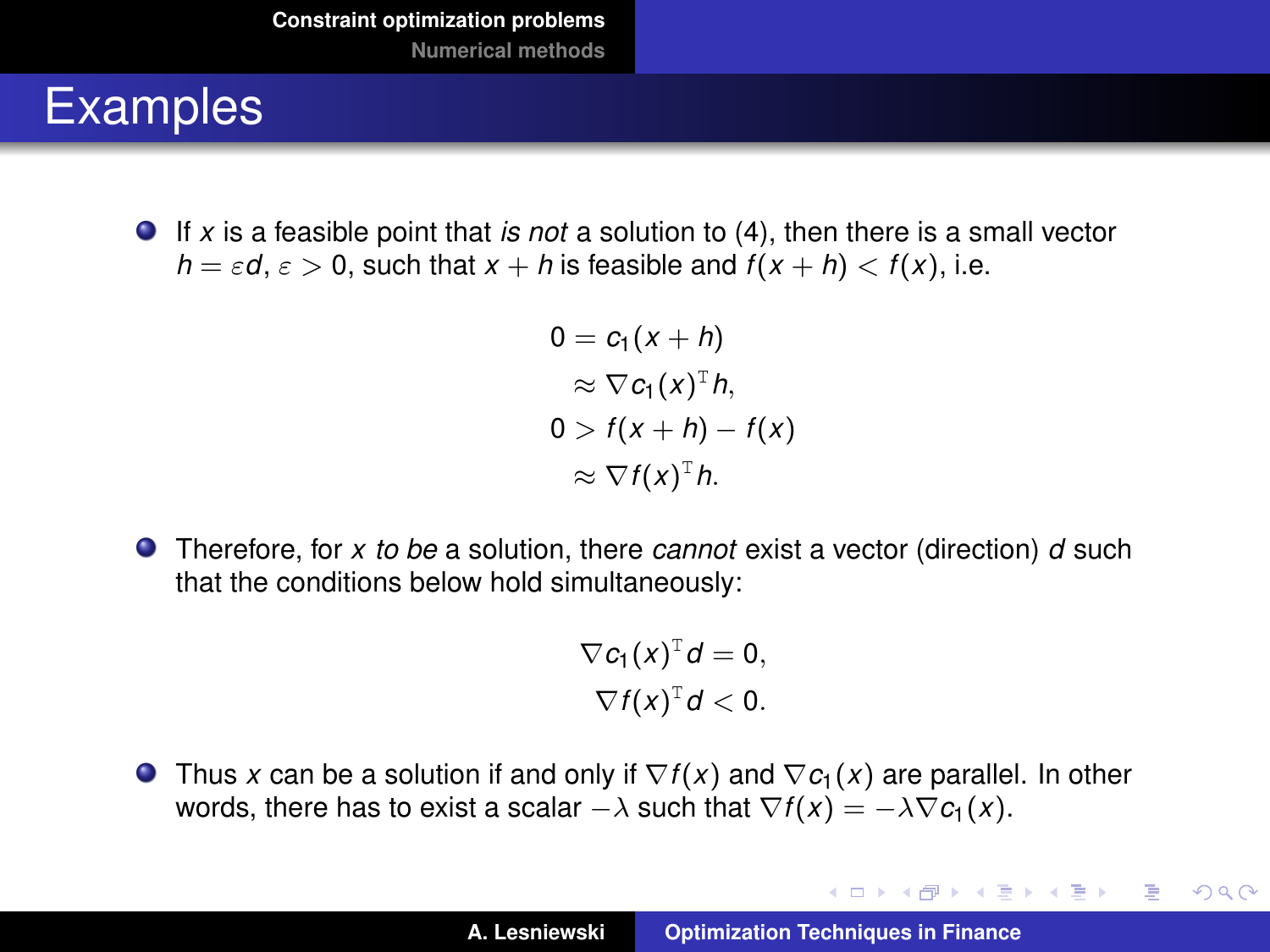### Equality constraints and Lagrange Multiplier Theorem

- Let us now consider the general constrained optimization problem with equality constraints only (i.e.  $\mathcal{I} = \emptyset$ ).
- Reasoning along the lines of Example 2, we argue that a feasible point *x* is a solution to [\(1\)](#page-3-0), provided that there *is no vector d*  $\in \mathbb{R}^n$ , *d*  $\neq$  0, with the properties:

$$
\nabla c_i(x)^{\mathrm{T}} d = 0, \text{ for } i = 1, ..., m,
$$
  

$$
\nabla f(x)^{\mathrm{T}} d < 0.
$$
 (7)

- <span id="page-8-0"></span>We shall call a feasible point *x regular*, if the vectors  $\nabla c_1(x), \ldots, \nabla c_m(x)$  are linearly independent.
- If *x* is regular, the *m* vectors ∇*c<sup>i</sup>* (*x*) ∈ **R** *<sup>n</sup>* span an *m*-dimensional subspace  $W(x) \subset \mathbb{R}^n$ .
- The first condition in [\(7\)](#page-8-0) defines the subspace of *first order feasible variations*:

$$
V(x) = \{d: \nabla c_i(x)^{\mathrm{T}} d = 0, \text{ for } i = 1, ..., m\}.
$$
 (8)

K ロ ▶ K 御 ▶ K 重 ▶ K 重 ▶ 三重 → 約 Q @

 $\bullet$  Notice that *V*(*x*) is simply the orthogonal complement of *W*(*x*), *V*(*x*) = *W*(*x*)<sup>⊥</sup>.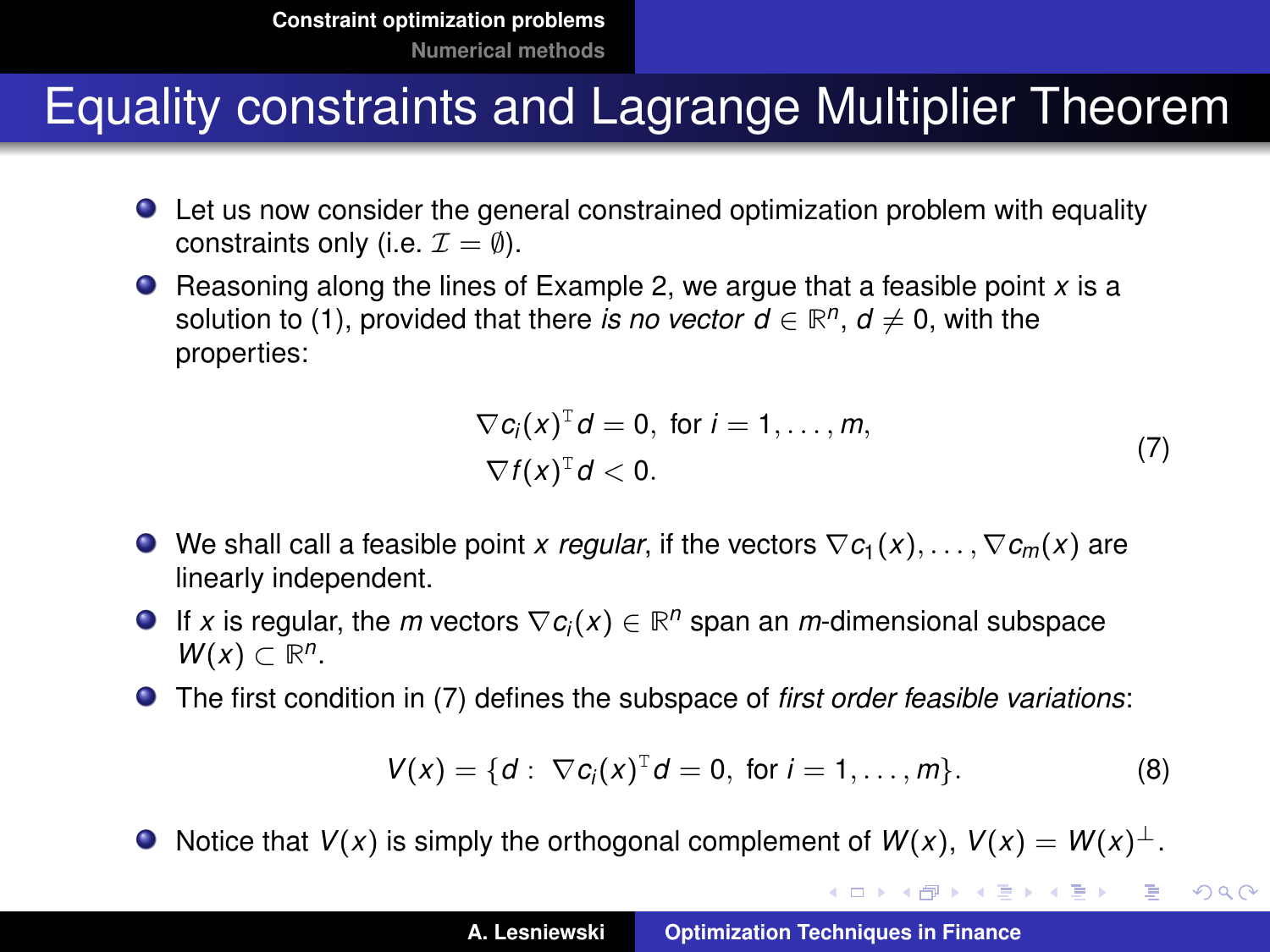### Equality constraints and Lagrange Multiplier Theorem

- The (impossibility of the) second condition in [\(7\)](#page-8-0) implies that the gradient ∇*f* (*x*) of the objective function has to be perpendicular to *V*(*x*).
- **Indeed, if the inner product of**  $\nabla f(x)$  **with a nonzero**  $d \in V(x)$  **is positive then, by** replacing *d* with −*d*, it can be negative, which is assumed impossible. Therefore,  $\nabla f(x) \in V(x)^{\perp}$ .
- $\bullet$  But  $V(x)^{\perp} = W(x)^{\perp \perp} = W(x)$ .
- Consequently, ∇*f* (*x*) must be a linear combination of the constraint gradients  $\nabla c_i(x)$ , which span  $W(x)$ , i.e.

$$
\nabla f(x) + \sum_{i=1}^m \lambda_i \nabla c_i(x) = 0,
$$

with some scalars  $\lambda_i.$ 

イロメ イ部メ イ君メ イ君メー

造っ  $2Q$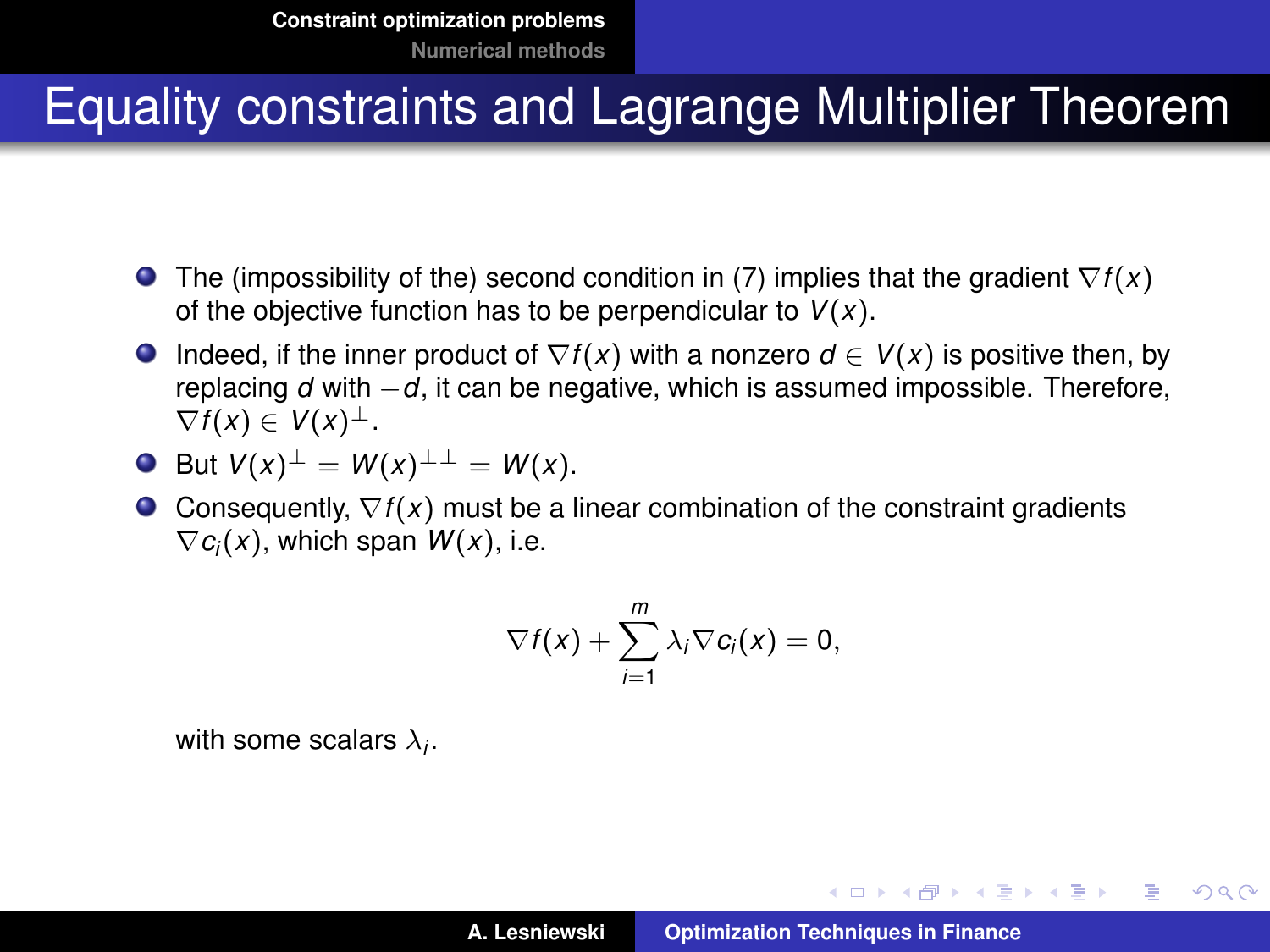#### Equality constraints and Lagrange Multiplier Theorem

- The *Lagrange Multiplier Theorem* formulated below states necessary conditions for local minima of [\(1\)](#page-3-0). It puts the informal reasoning above on a rigorous basis.
- *Lagrange Multiplier Theorem. Let x*<sup>∗</sup> *be a regular local minimizer of f* (*x*) *subject to*  $c_i(x) = 0$ *, for*  $i = 1, ..., m$ *. Then:* 
	- (i) There exists a unique vector  $\lambda^* = (\lambda_1^*, \dots, \lambda_m^*)$  of *Lagrange multipliers*, such that

$$
\nabla f(x^*) + \sum_{i=1}^m \lambda_i^* \nabla c_i(x^*) = 0. \tag{9}
$$

(ii) If, in addition,  $f(x)$  and  $c_i(x)$  are twice continuously differentiable, then

$$
d^{T}\left(\nabla^{2} f(x^{*})+\sum_{i=1}^{m} \lambda_{i}^{*} \nabla^{2} c_{i}(x^{*})\right) d \geq 0, \qquad (10)
$$

イロメ イ部メ イ君メ イ君メー

 $E$  990

for all  $d \in V(x^*)$ .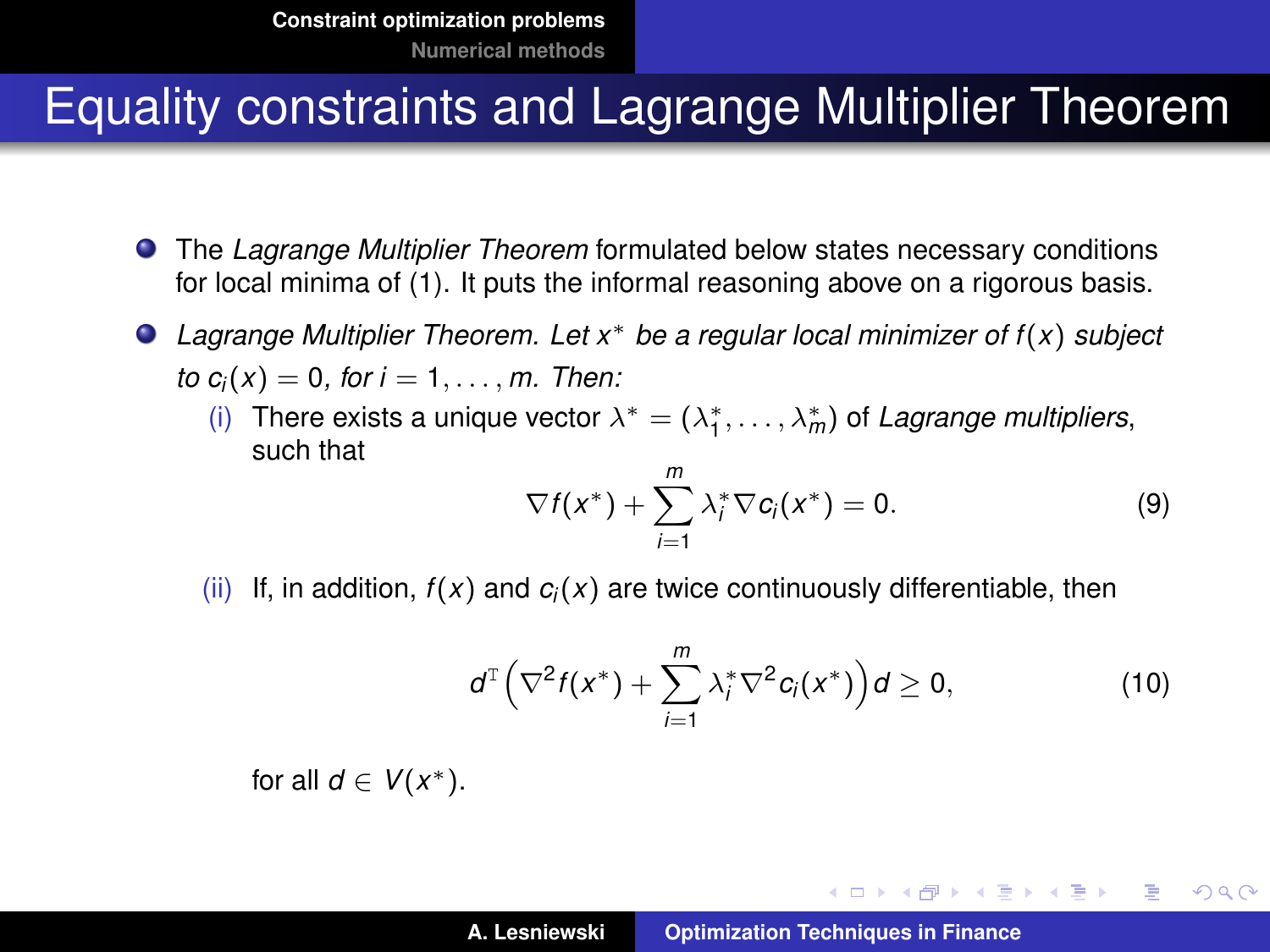### Lagrangian function

It is convenient (and customary) to write the necessary conditions in terms of the *Lagrangian function*. This is a function of  $n + m$  variables defined as follows:

<span id="page-11-0"></span>
$$
L(x,\lambda) = f(x) + \sum_{i=1}^{m} \lambda_i c_i(x). \qquad (11)
$$

The necessary condition of the Lagrange Multiplier Theorem can be parsimoniously formulated as follows:

$$
\nabla_x L(x^*, \lambda^*) = 0,
$$
  
\n
$$
\nabla_{\lambda} L(x^*, \lambda^*) = 0,
$$
  
\n
$$
d^{\mathrm{T}} \nabla_{xx}^2 L(x^*, \lambda^*) d \ge 0, \text{ for all } d \in V(x^*).
$$
\n(12)

イロメ イ部メ イヨメ イヨメー

 $QQQ$ Þ

We emphasize that these conditions are necessary but not sufficient: a solution to the system above may not represent a local minimum.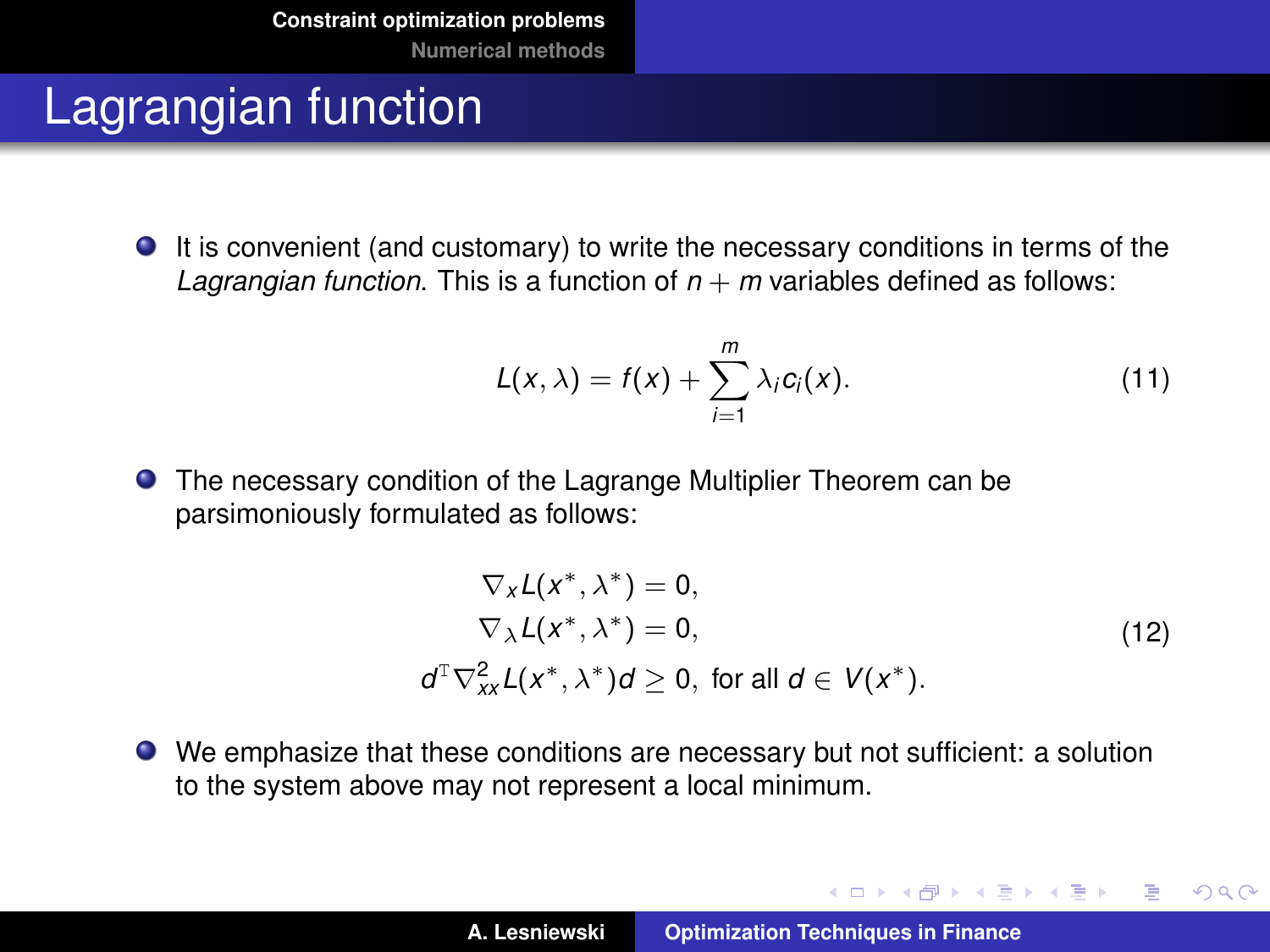*Example 3.* Consider the problem:

$$
\min \frac{1}{2}(x_1^2 + x_2^2 + x_3^2), \quad \text{subject to } x_1 + x_2 + x_3 = 3.
$$

**O** The first order necessary conditions read:

$$
x_i + \lambda = 0
$$
, for  $i = 1, 2, 3$ ,  
 $x_1 + x_2 + x_3 = 3$ .

Solving this system yields

$$
x^* = \begin{pmatrix} 1 \\ 1 \\ 1 \end{pmatrix}, \quad \lambda^* = -1.
$$

Note also that the second order (positive definiteness) condition holds, as  $\nabla_{xx}^2 L(x^*, \lambda^*) = I_3$  (the 3 × 3 identity matrix). In fact,  $x^*$  is a global minimum.

イロメ イ部メ イヨメ イヨメー

重

 $2Q$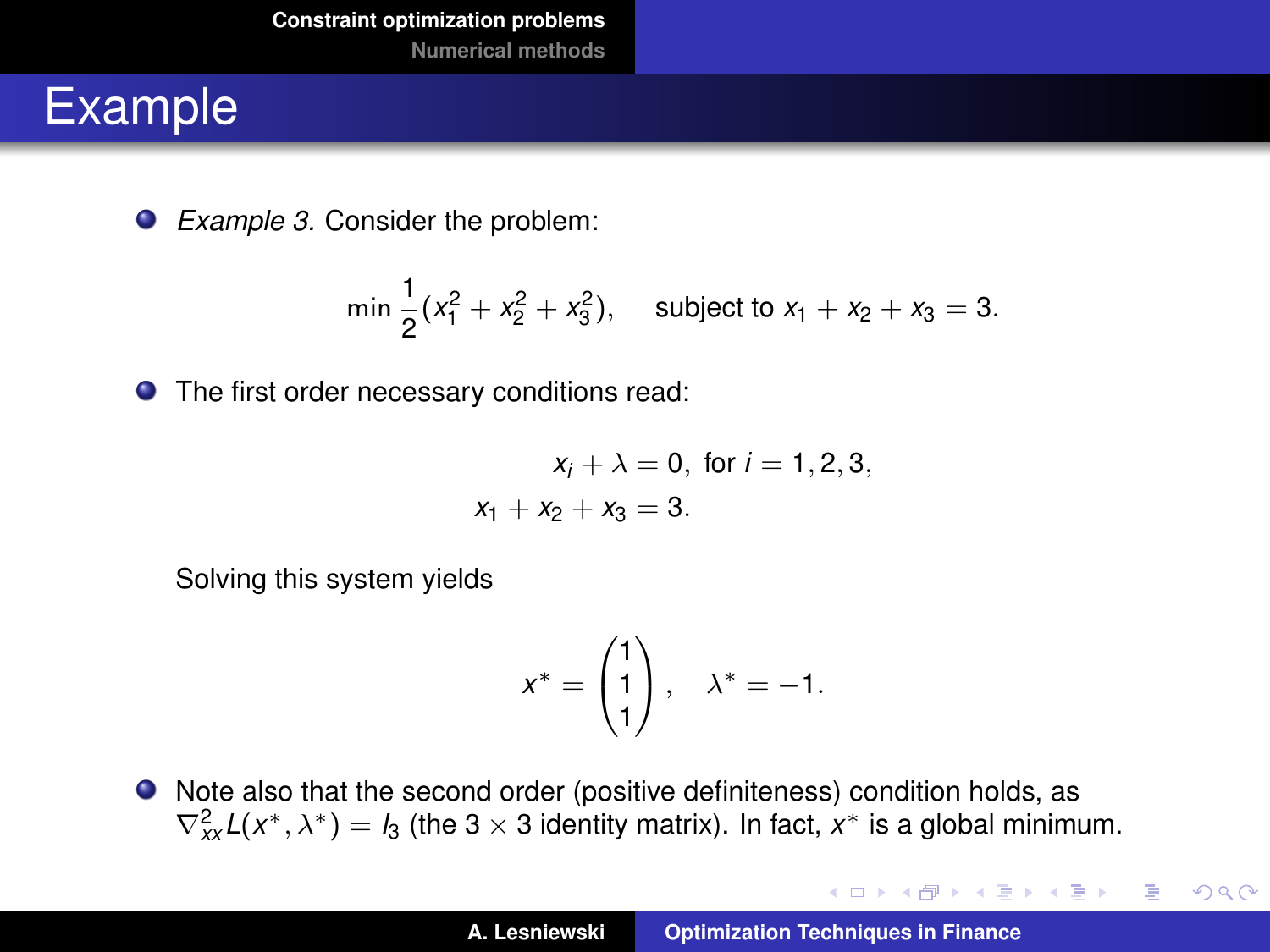# Sufficient conditions

- The theorem below gives a sufficient condition for the existence of a local minimizer.
- *Second Order Sufficient Conditions.* Let *f* (*x*) and *c<sup>i</sup>* (*x*) be twice continuously differentiable and let  $x^* \in \Omega \subset \mathbb{R}^n$ ,  $\lambda^* \in \mathbb{R}^m$ , be such that

$$
\nabla_X \mathcal{L}(x^*, \lambda^*) = 0,
$$
  
\n
$$
\nabla_X \mathcal{L}(x^*, \lambda^*) = 0,
$$
\n(13)

K ロ ⊁ K 伊 ⊁ K 君 ⊁ K 君 ⊁ …

 $2Q$ 唐山

and

<span id="page-13-0"></span>
$$
d^{\mathrm{T}}\nabla_{xx}^{2}L(x^*,\lambda^*)d>0, \text{ for all } d\in V(x^*). \tag{14}
$$

Then *x* <sup>∗</sup> is a strict local minimizer of *f* (*x*) subject to equality constraints  $c_i(x)$ ,  $i = 1, \ldots, m$ .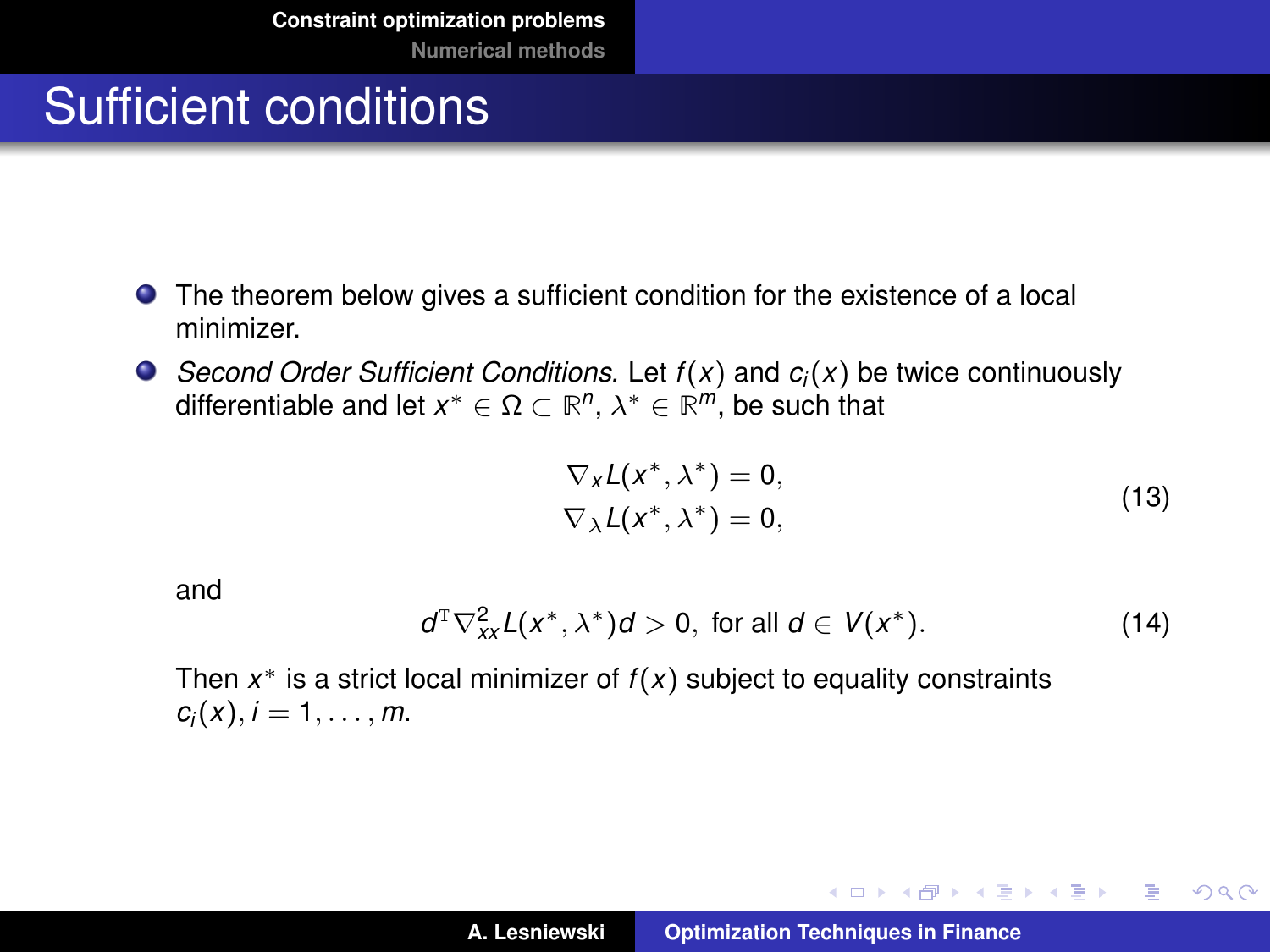*Example 4.* Consider the quadratic optimization problem:

min 
$$
f(x) = \frac{1}{2} x^{T} A x + x^{T} b
$$
, subject to  $x^{T} c = 1$ , (15)

where  $b, c \in \mathbb{R}^n$  are constant vectors, and  $A \in \text{Mat}_n(\mathbb{R})$  is positive definite.

**•** First and second order conditions yield

$$
\lambda^* = -\frac{b^{\mathrm{T}}A^{-1}c + 1}{c^{\mathrm{T}}A^{-1}c},
$$

$$
x^* = -A^{-1}(b + \lambda^*c),
$$

$$
\nabla_{xx}^2 L(x^*, \lambda^*) = A.
$$

- Note that, since *A* is positive definite, condition [\(14\)](#page-13-0) holds for all *d* (and in particular, for  $d \in V(x^*) = \{d : c^{\text{T}}d = 0\}$ .
- Consequently, *x* <sup>∗</sup> is a strict (global) minimizer.

イロメ イ団メ イヨメ イヨメー

重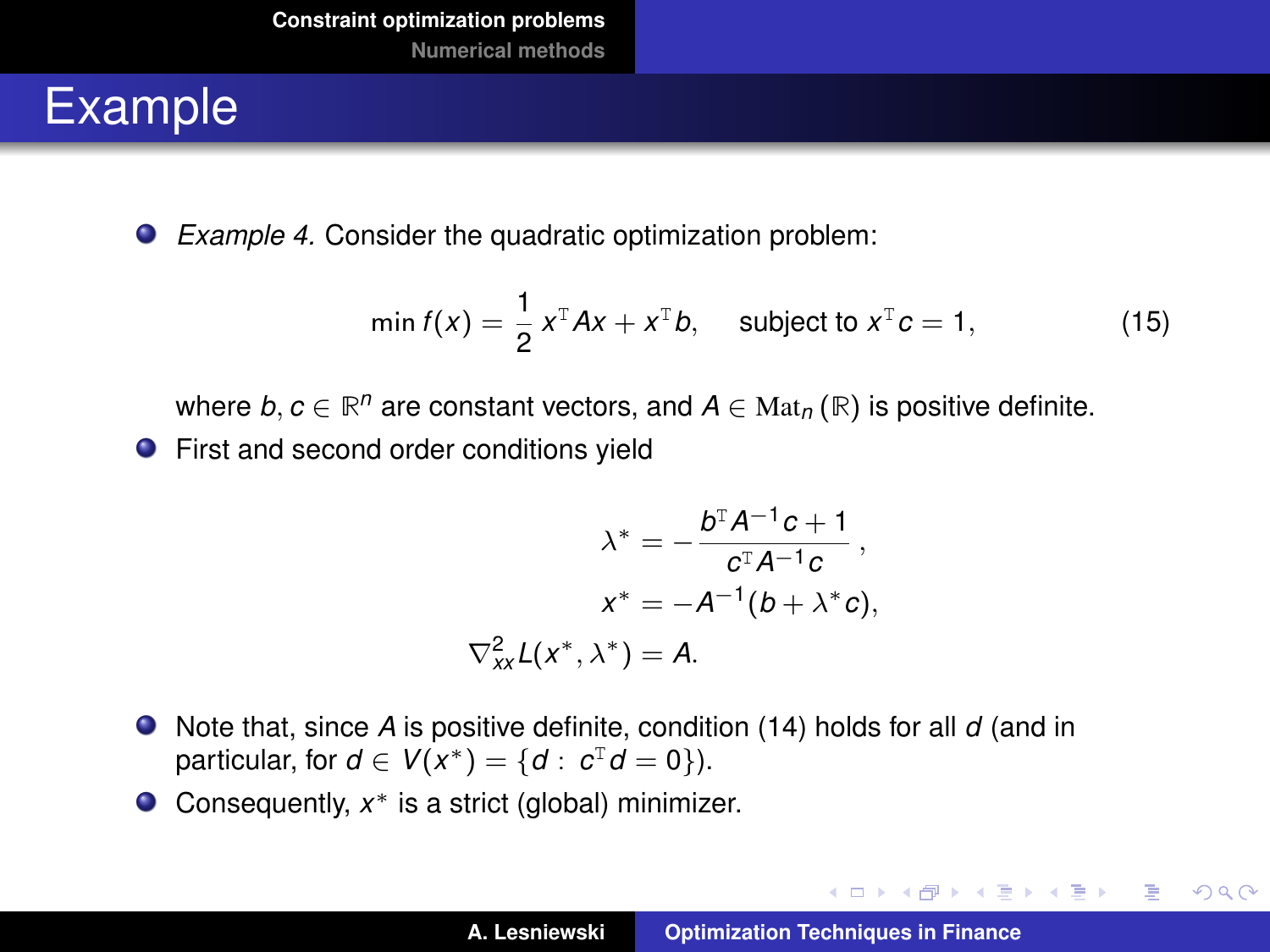#### **[Numerical methods](#page-33-0)**

# Sensitivity analysis

- Lagrange multipliers have often intuitive interpretation, depending on the specific problem at hand.
- In general, they can be interpreted as the *rates of change* of the objective function as the constraint functions are varied.
- Let x<sup>\*</sup> and  $\lambda$ <sup>\*</sup> be a local minimizer and the corresponding Lagrange multiplier, respectively, of a constrained optimization problem for *f* (*x*).
- Consider now the following family of constrained optimization problems, parameterized by a vector  $u = (u_1, \ldots, u_m) \in \mathbb{R}^m$ :

<span id="page-15-0"></span>
$$
\min_{x \in \mathbb{R}^n} f(x), \quad \text{subject to } c_i(x) - u_i = 0. \tag{16}
$$

イロメ イ部メ イ君メ イ君メー

唐山  $2990$ 

- **●** One can think of the family of constraint functions  $c_i(x, u) = c_i(x) u_i$  as defining the parametric problem.
- **•** Then, at least for small values of  $u$ , the solution  $x(u)$  with the corresponding Lagrange multipliers  $\lambda(u)$  forms a continuously differentiable function, such that

$$
x(0) = x^*,
$$
  

$$
\lambda(0) = \lambda^*.
$$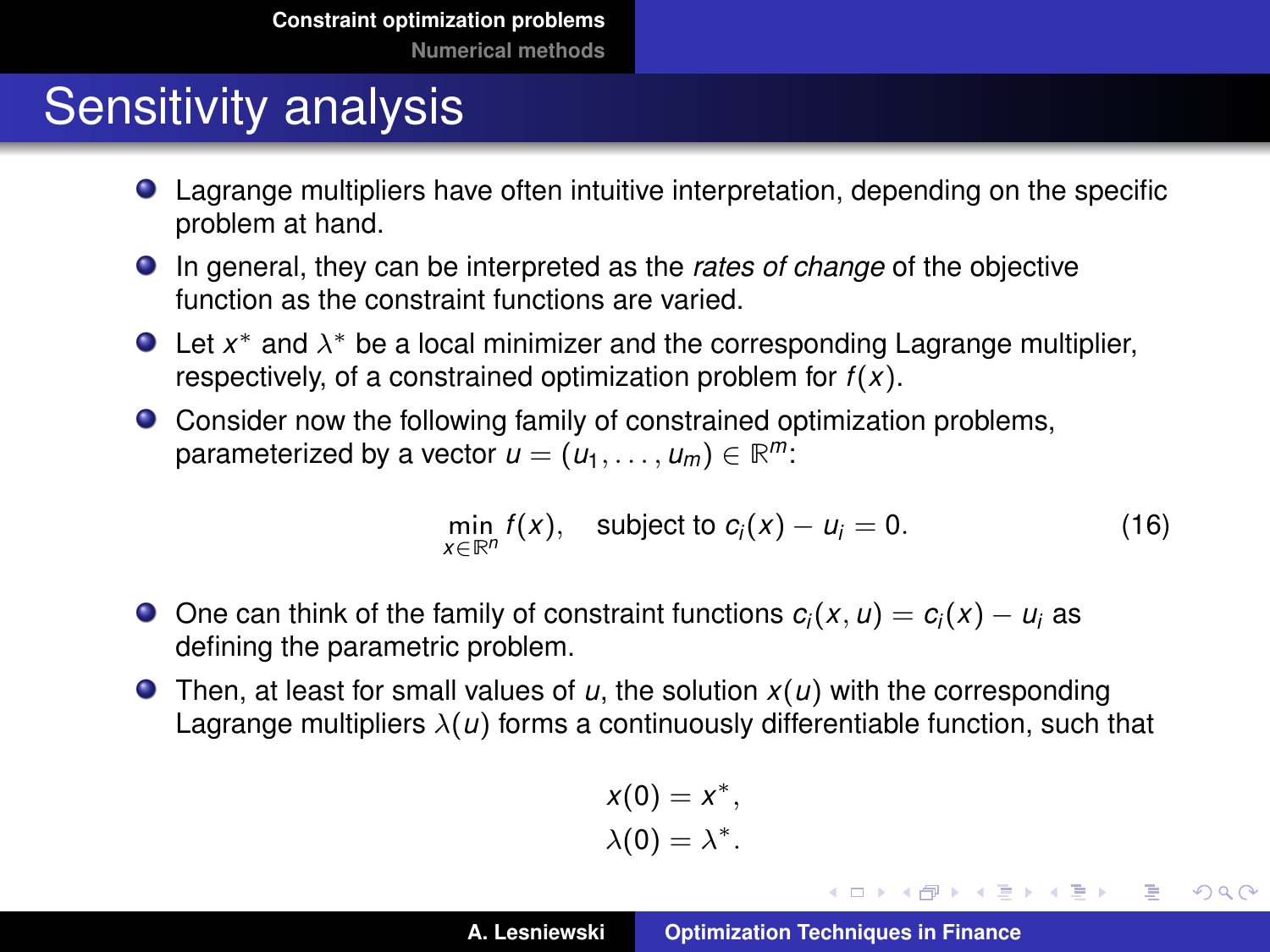## Sensitivity analysis

Observe that, since  $\nabla_x c_i(x, u) = \nabla_x c_i(x)$ , we have the following equation:  $\bullet$ 

<span id="page-16-0"></span>
$$
\nabla_{X}f(x(u)) + \sum_{i=1}^{m} \lambda_{i}(u)\nabla_{X}c_{i}(x(u)) = 0, \qquad (17)
$$

which is simply the first order condition for [\(16\)](#page-15-0).

**O** We denote

$$
p(u) = f(x(u)), \tag{18}
$$

the minimum of the objective function as a function of the parameters *u*.

- The function *p*(*u*) is called the *primal function*.
- Then, for all  $u$  where  $x(u)$  is defined, we have the following relation:  $\bullet$

<span id="page-16-1"></span>
$$
\nabla_u \rho(u) = -\lambda(u). \tag{19}
$$

イロメ イ団メ イヨメ イヨメー

 $2Q$ 

重

In words: the Lagrange multipliers are the (negative of the) rates of change of the primal function as the parameters are varied.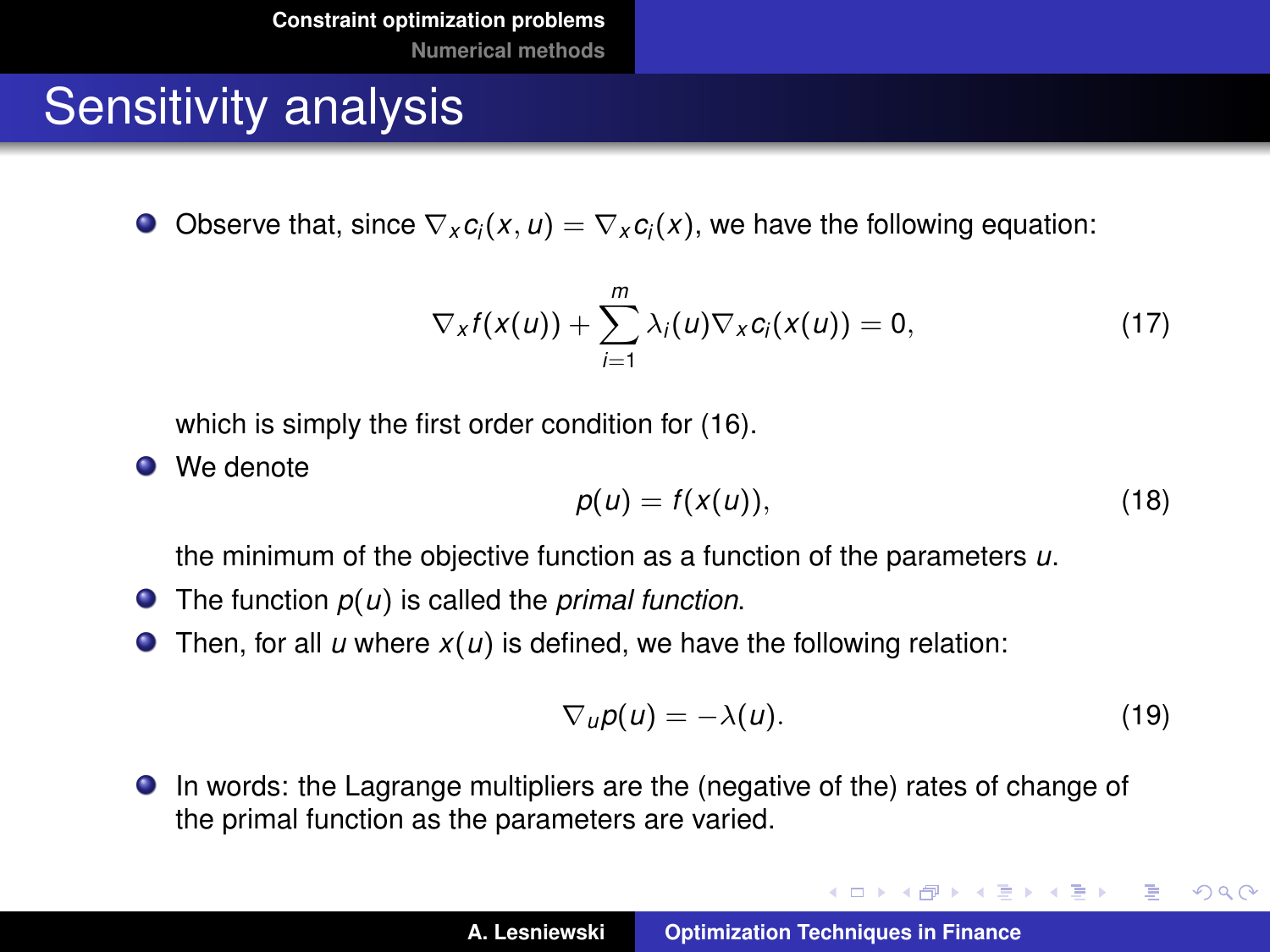**[Constraint optimization problems](#page-2-0)**

**[Numerical methods](#page-33-0)**

### Sensitivity analysis

The proof is a straightforward calculation. From the chain rule and [\(17\)](#page-16-0), we get for each  $j = 1, \ldots, m$ ,

$$
\nabla_{u_j} p(u) = \nabla_{u_j} f(x(u))
$$
  
= 
$$
\sum_{k=1}^n \nabla_{x_k} f(x(u)) \nabla_{u_j} x_k(u)
$$
  
= 
$$
-\sum_{i=1}^m \sum_{k=1}^n \lambda_i(u) \nabla_{x_k} c_i(x(u)) \nabla_{u_j} x_k(u).
$$

● However, using the chain rule again,

$$
\sum_{k=1}^n \nabla_{x_k} c_i(x(u)) \nabla_{u_i} x_k(u) = \nabla_{u_j} c_i(x(u))
$$
  
=  $\nabla_{u_j} u_i$   
=  $\delta_{ji}$ ,

where we have also used the fact that  $c_i(u) = u_i$ .

4 ロ > 4 団 > 4 ミ > 4 ミ > 三 ミ - 9 Q Q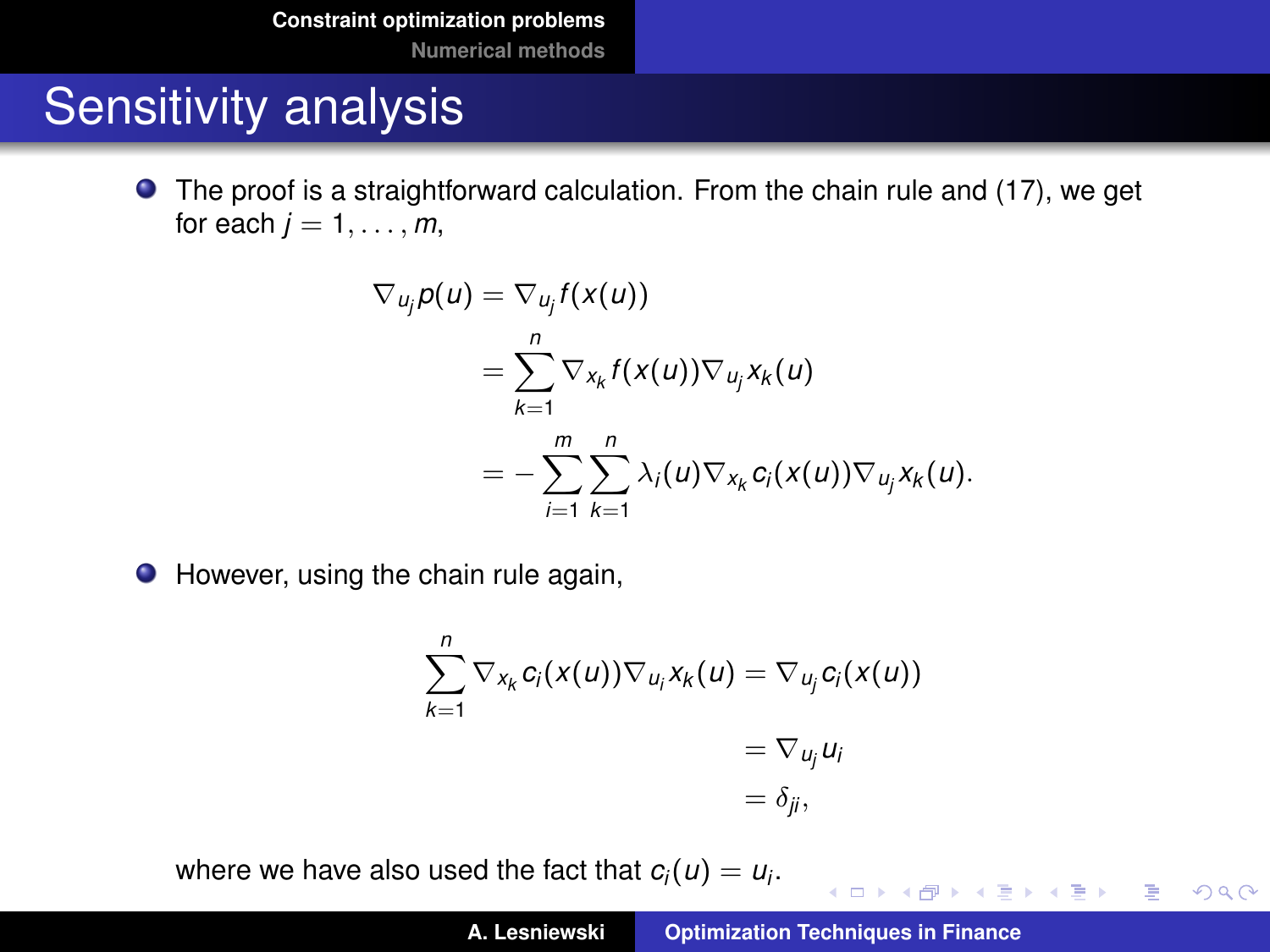**[Constraint optimization problems](#page-2-0)**

**[Numerical methods](#page-33-0)**

### Sensitivity analysis

● As a consequence,

$$
\nabla_{u_j} p(u) = -\sum_{i=1}^m \lambda_i(u) \delta_{ji}
$$
  
=  $-\lambda_j(u)$ ,

which proves equation [\(19\)](#page-16-1).

イロメ イ団メ イヨメ イヨメー

■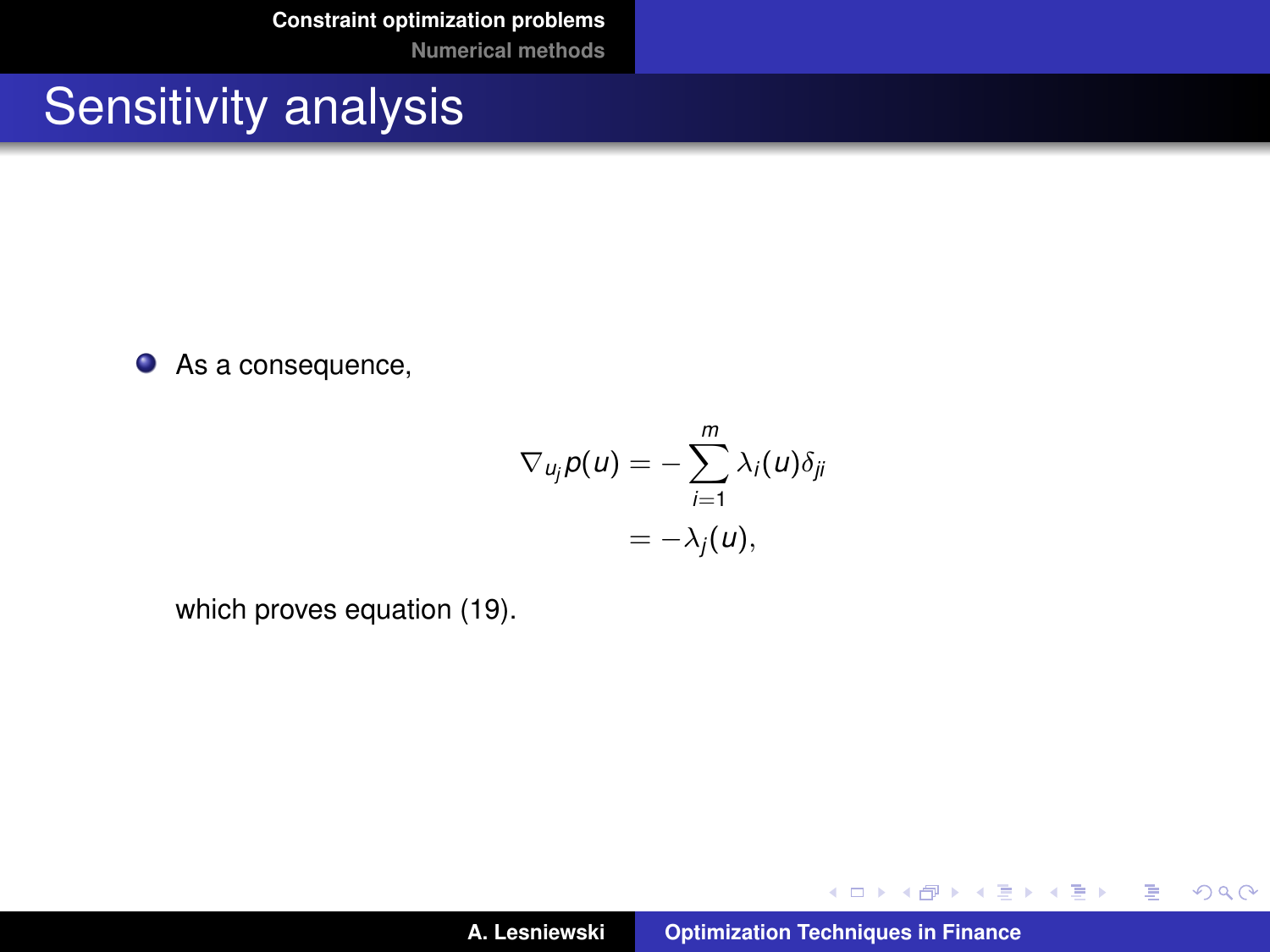- We will now move on to the case of inequality constraints. We begin with a motivational example.
- *Example 5.* Consider the slightly modified Example 2:

$$
\min x_1 + x_2, \quad \text{subject to } x_1^2 + x_2^2 \le 2. \tag{20}
$$

In this case,  $c_1(x) = x_1^2 + x_2^2 - 2$ ,  $\mathcal{E} = \emptyset$ ,  $\mathcal{I} = \{1\}$ , and the feasible set consists of the unit circle and its interior.

**Inspection shows that the solution to this problem continues to be** 

$$
x^* = -\begin{pmatrix} 1 \\ 1 \end{pmatrix}.
$$

Notice that condition [\(5\)](#page-5-1) continues to hold. We will argue that, in case of an inequality constraint, the *sign* of the Lagrange multiplier is not a coincidence.

イロメ イ団メ イヨメ イヨメー

重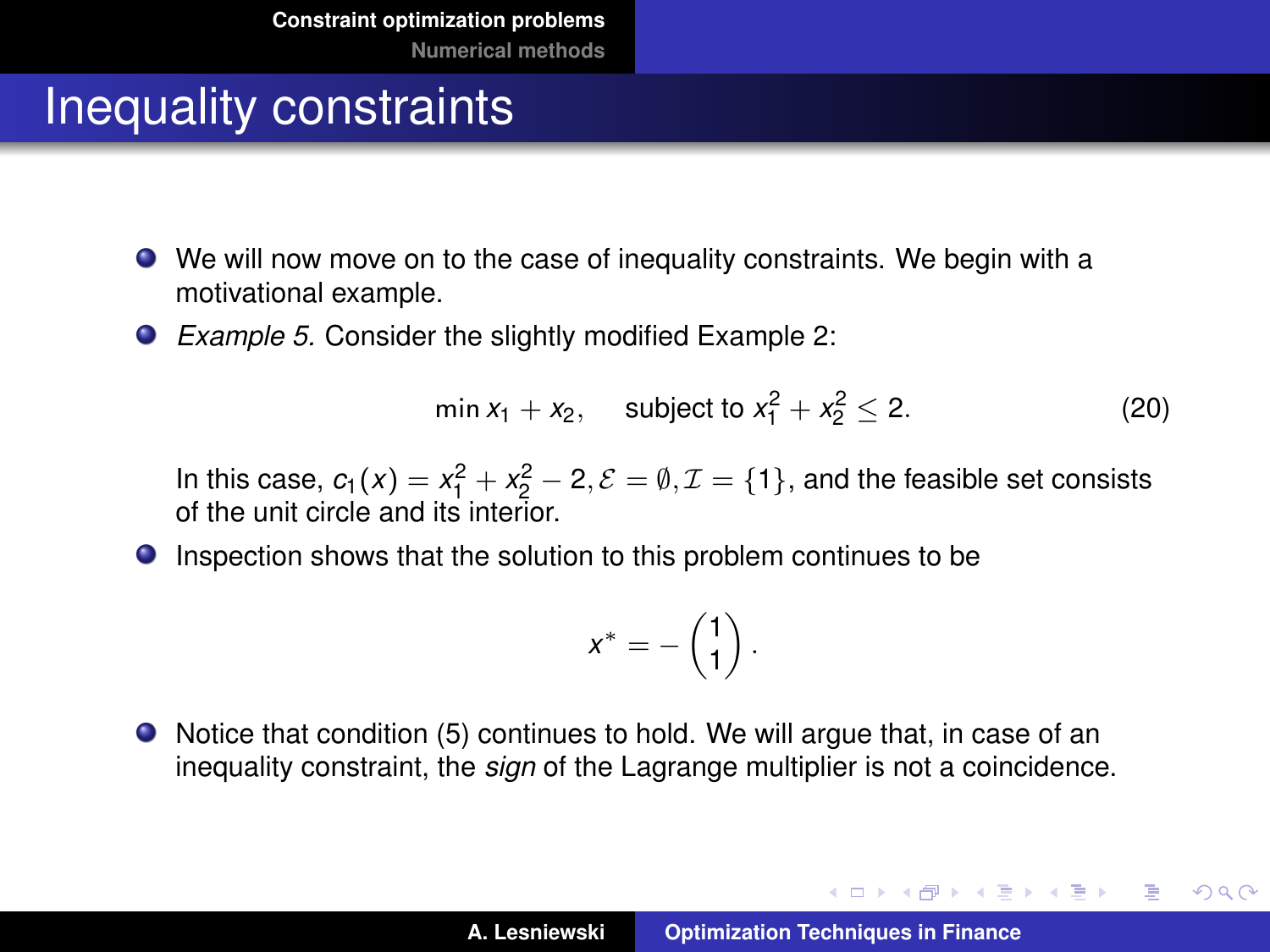- Assume that a feasible point  $x \in \mathbb{R}^2$  is *not* a local minimizer. .
- Arguing along the lines of Example 2, this is possible, if there *cannot* exist a (small) vector  $h = \varepsilon d$ ,  $\varepsilon > 0$ , satisfying both conditions below hold simultaneously:

$$
c_1(x) + \varepsilon \nabla c_1(x)^T d \le 0,
$$
  
 
$$
\nabla f(x)^T d < 0.
$$
 (21)

イロメ イ部メ イヨメ イヨメー

Þ

- We consider two cases.
- Case 1. x lies inside the circle, i.e.  $c_1(x) < 0$  (the constraint is inactive). In this case, assuming that  $\nabla f(x) \neq 0$ , the vector  $d = -\nabla f(x)$  satisfies both conditions, provided that  $\epsilon > 0$  is sufficiently small.
- $\bullet$  Note that this vector does not work if  $\nabla f(x) = 0$ .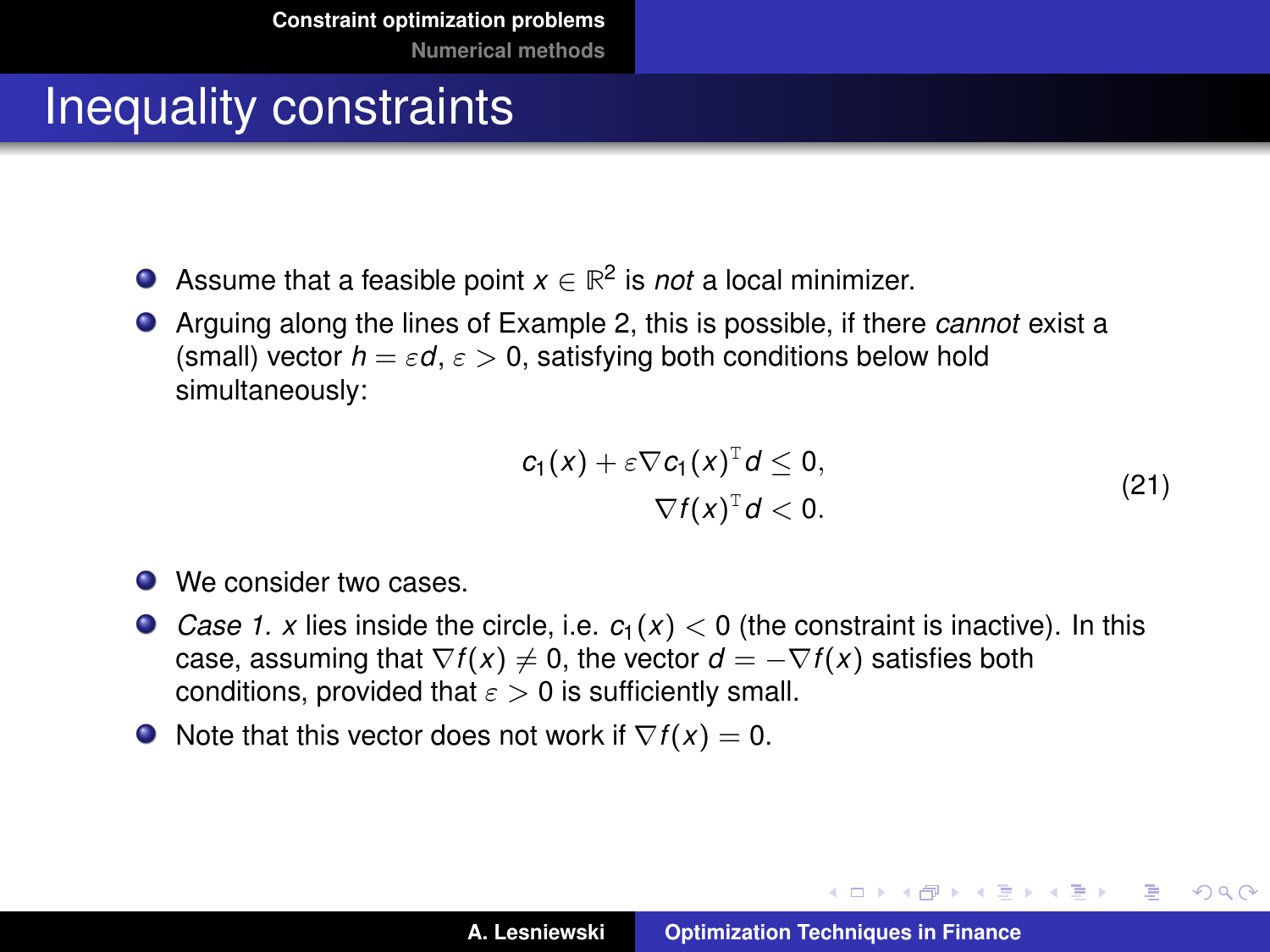- *Case 2. x* lies on the boundary of the circle, i.e.  $c_1(x) = 0$  (the constraint is active).
- **In this case, the conditions read**

$$
\nabla c_1(x)^{\mathrm{T}}d \leq 0,
$$
  
 
$$
\nabla f(x)^{\mathrm{T}}d < 0.
$$
 (22)

イロメ イ団メ イヨメ イヨメー

 $2Q$ 

重

- The first of these conditions defines a closed half-plane, while the second one defines an open half-plane.
- The intersection of these two half-planes should be empty!
- A reflection shows that this is possible only if there is a *positive* constant λ such that

$$
\nabla f(x) = -\lambda \nabla c_1(x).
$$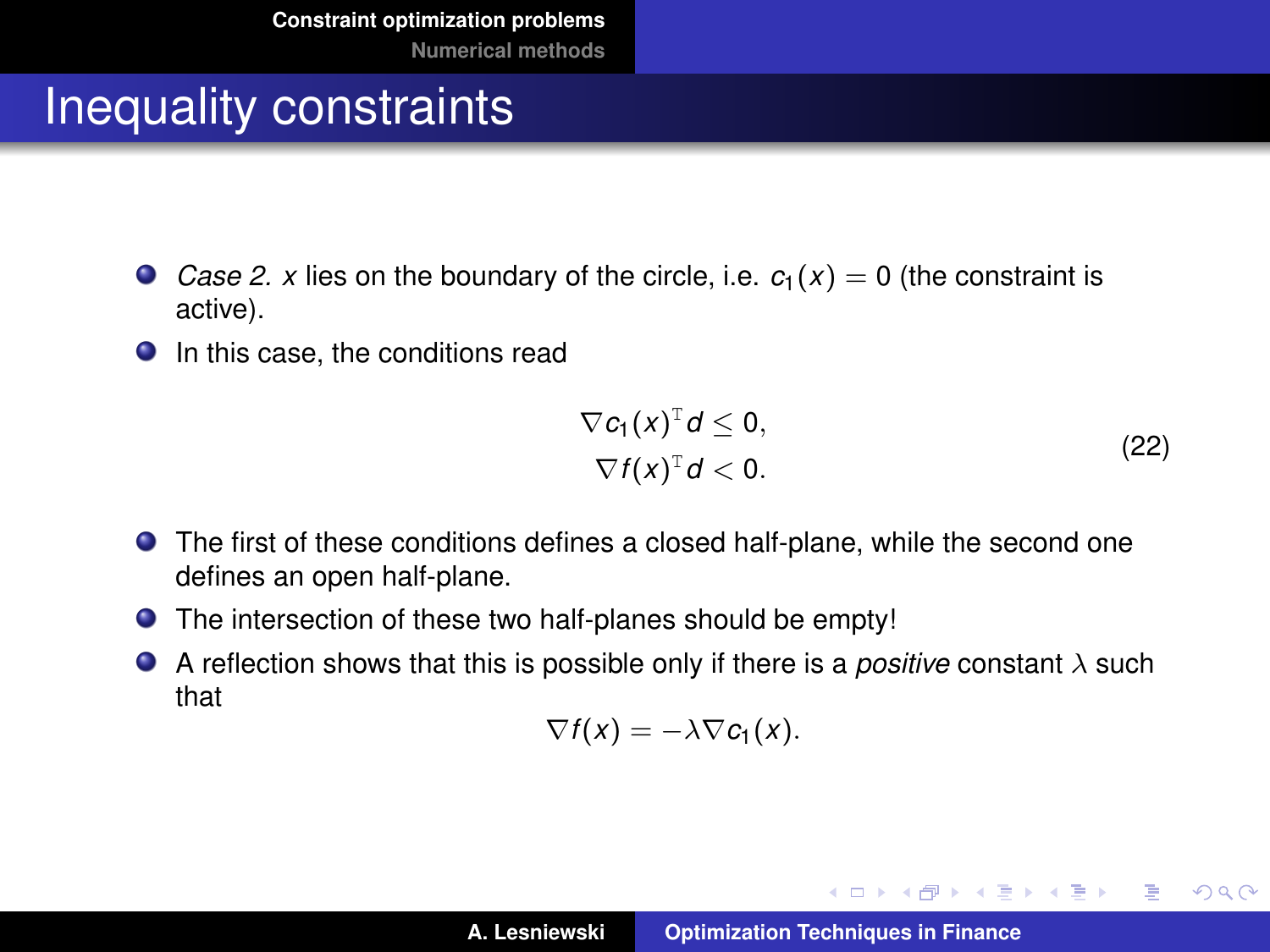- We can formulate the results of the analysis of Cases 1 and 2 in the following elegant way using the Lagrange function.
- If *x* <sup>∗</sup> is a local minimizer of *f* (*x*) (no feasible descent direction *d* is possible), then

 $\nabla_{\mathbf{x}} L(\mathbf{x}^*, \lambda^*) = 0$ , for some  $\lambda^* \geq 0$ ,

with the additional requirement that

$$
\lambda^* c_1(x^*)=0.
$$

- The latter condition is called the *complementary slackness condition*. It means that  $\lambda^*$  *can be strictly positive, only if the constraint*  $c_1(x)$  *is active.*
- In Case 1  $c_1(x^*)$  < 0, and so  $\lambda^* = 0$ , while in Case 2  $\lambda^* = 1/2$  is positive.

イロメ イ部メ イ君メ イ君メー

 $E = \Omega Q$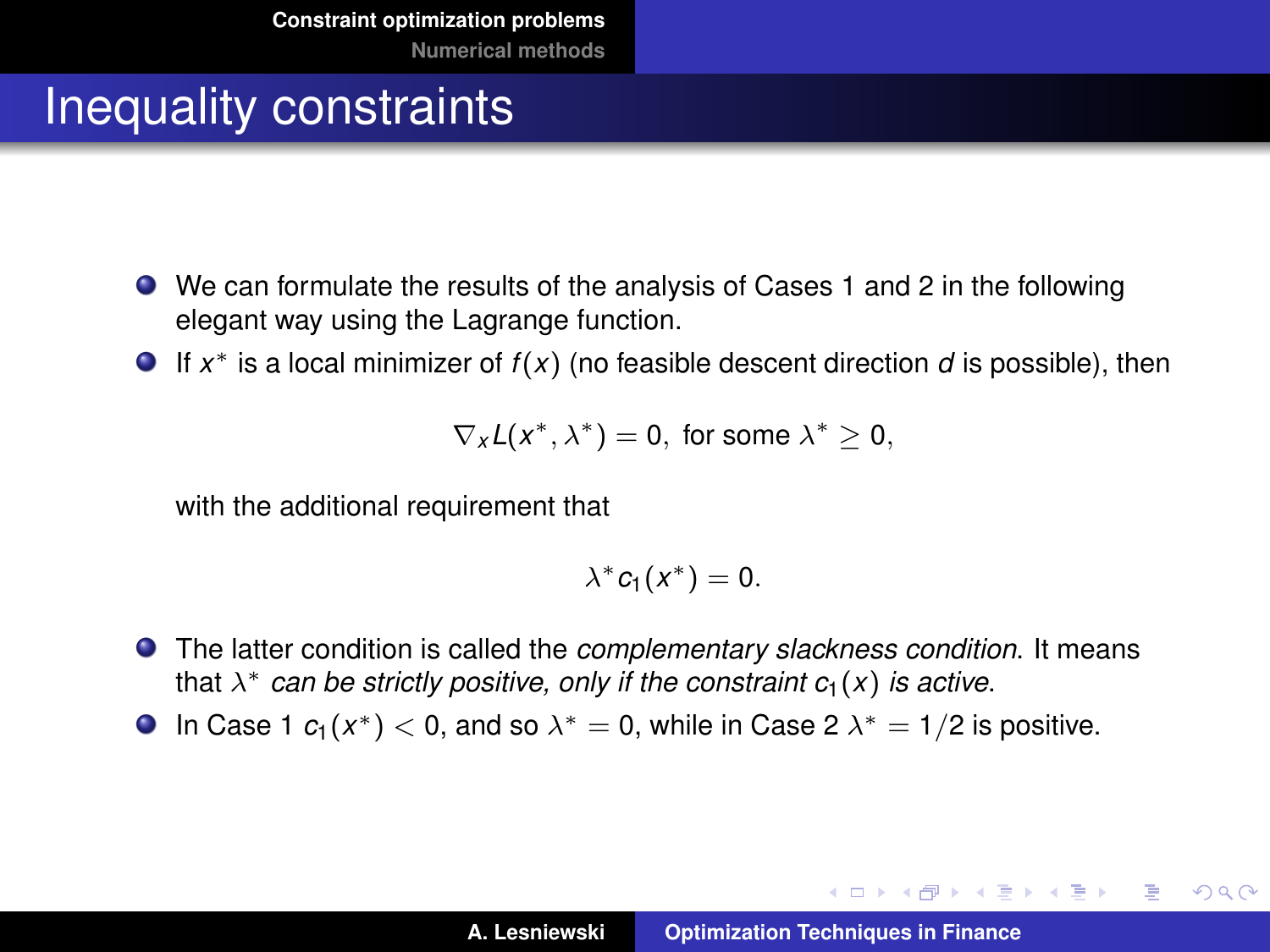- Consider now the general problem [\(1\)](#page-3-0), in which both equality and inequality constraints are present.
- **For any feasible point**  $x \in \Omega$ **, we define the set of active inequality constraints by**

$$
\mathcal{A}(x) = \{i \in \mathcal{I} : c_i(x) = 0\}.
$$
 (23)

A constraint *i*  $\in \mathcal{I}$  for which  $c_i(x) < 0$  is called *inactive* at *x*.

- If *x* <sup>∗</sup> is a local minimum solution to [\(1\)](#page-3-0), then it is also a local minimum to the same problem with all constraints inactive at x<sup>\*</sup> ignored. Thus the inactive constraints do not matter.
- The active constraints can be treated as equality constraints. A local minimum solution to [\(1\)](#page-3-0) solves thus the equality constraints problem:

$$
\min_{x \in \mathbb{R}^n} f(x), \quad \text{subject to } c_i(x) = 0, \text{ if } i \in \mathcal{E} \cup \mathcal{A}(x). \tag{24}
$$

イロメ イ団メ イヨメ イヨメー

重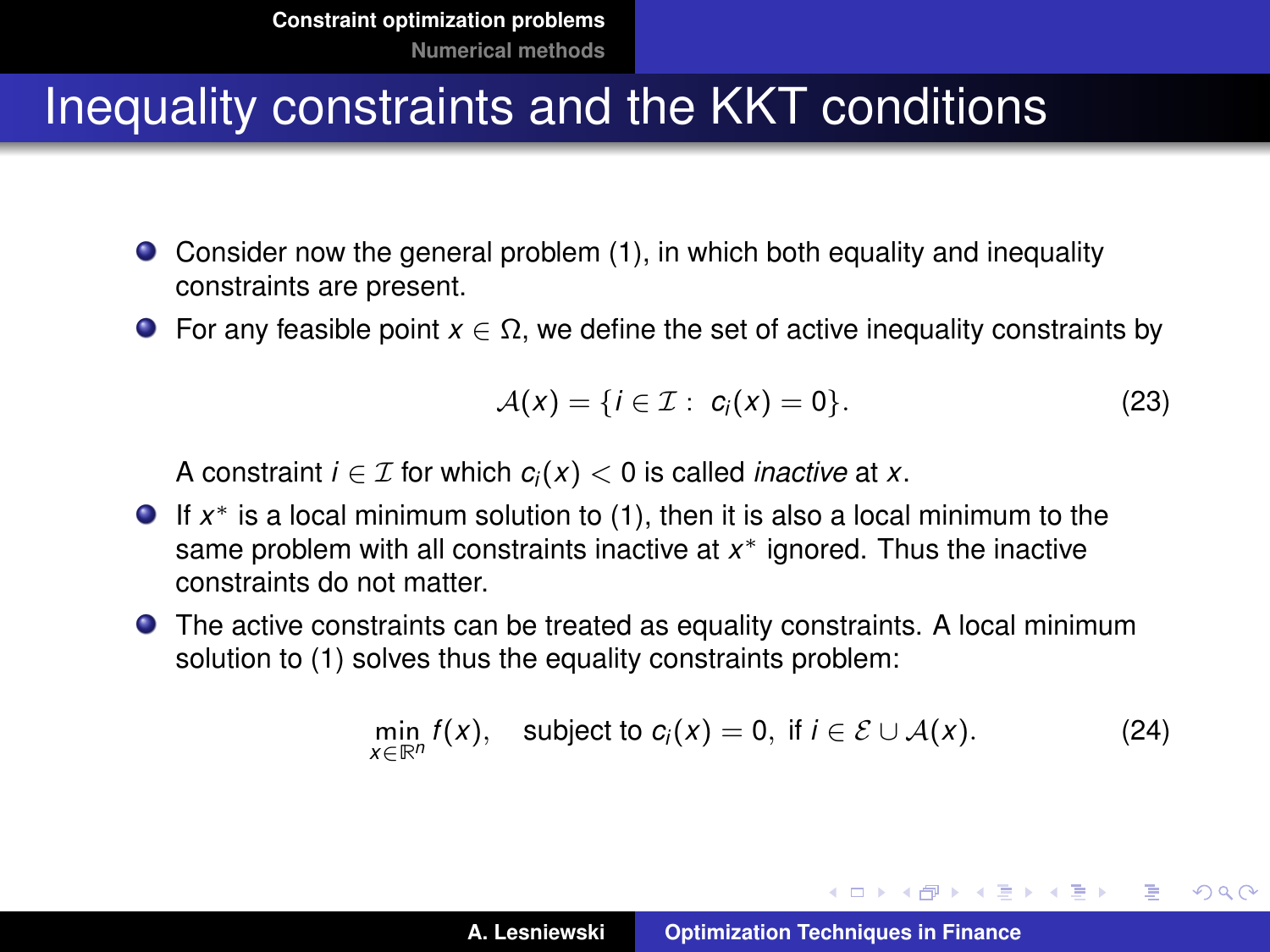Consequently, assuming that *x* <sup>∗</sup> is regular, there exist Lagrange multipliers  $\lambda_i^*, i \in \mathcal{E} \cup \mathcal{A}(x^*),$  so that

$$
\nabla f(x^*) + \sum_{i \in \mathcal{E} \cup \mathcal{A}(x^*)} \lambda_i^* \nabla c_i(x^*) = 0.
$$

For convenience, we also introduce the Lagrange multiplier  $\lambda_i^* = 0$  for each inactive constraint *i*. We can thus write the above condition compactly as

$$
\nabla f(x^*) + \sum_{i=1}^m \lambda_i^* \nabla c_i(x^*) = 0,
$$
  

$$
\lambda_i^* c_i(x^*) = 0.
$$
 (25)

イロメ イ団メ イヨメ イヨメー

 $QQQ$ ÷.

An important fact about the Lagrange multipliers corresponding to the inequality constraints is that they are nonnegative.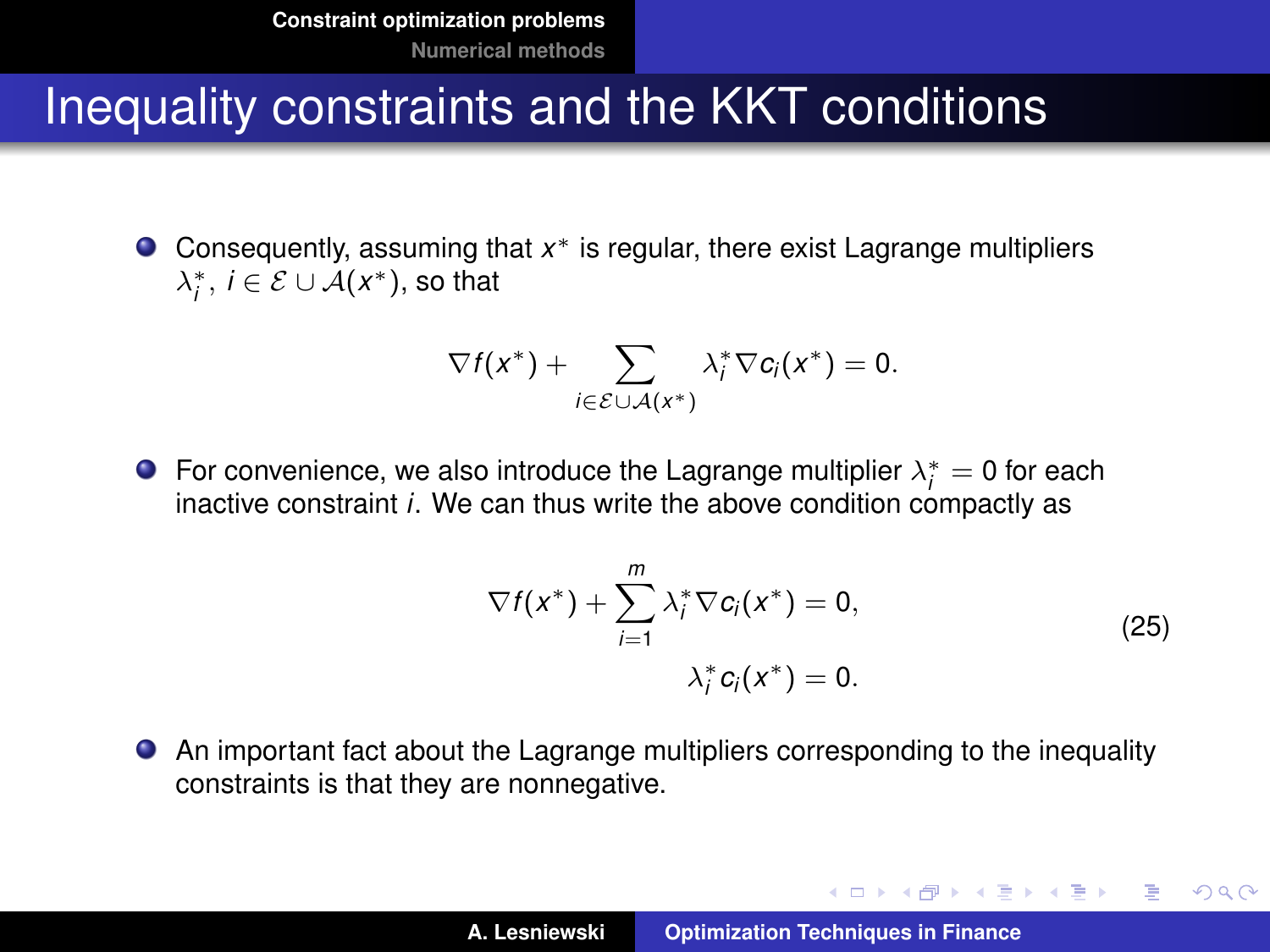- **O** This can be seen as follows.
- If the *i*-th constraint is replaced by a weaker constraint  $c_i(x) \leq u_i$ , where  $u_i > 0$ , then the optimal objective function will not increase. The reason for this is that the feasible will become larger.
- $\bullet$  From the sensitivity equation [\(19\)](#page-16-1):

$$
\lambda_i^* = - \lim_{u_i \downarrow 0} \frac{\partial}{\partial u_i} p(u)
$$
  
\n $\geq 0.$ 

The arguments above are not exactly a proof, but are convincing enough to understand the following necessary condition.

イロメ イ部メ イヨメ イヨメー

Þ

 $QQ$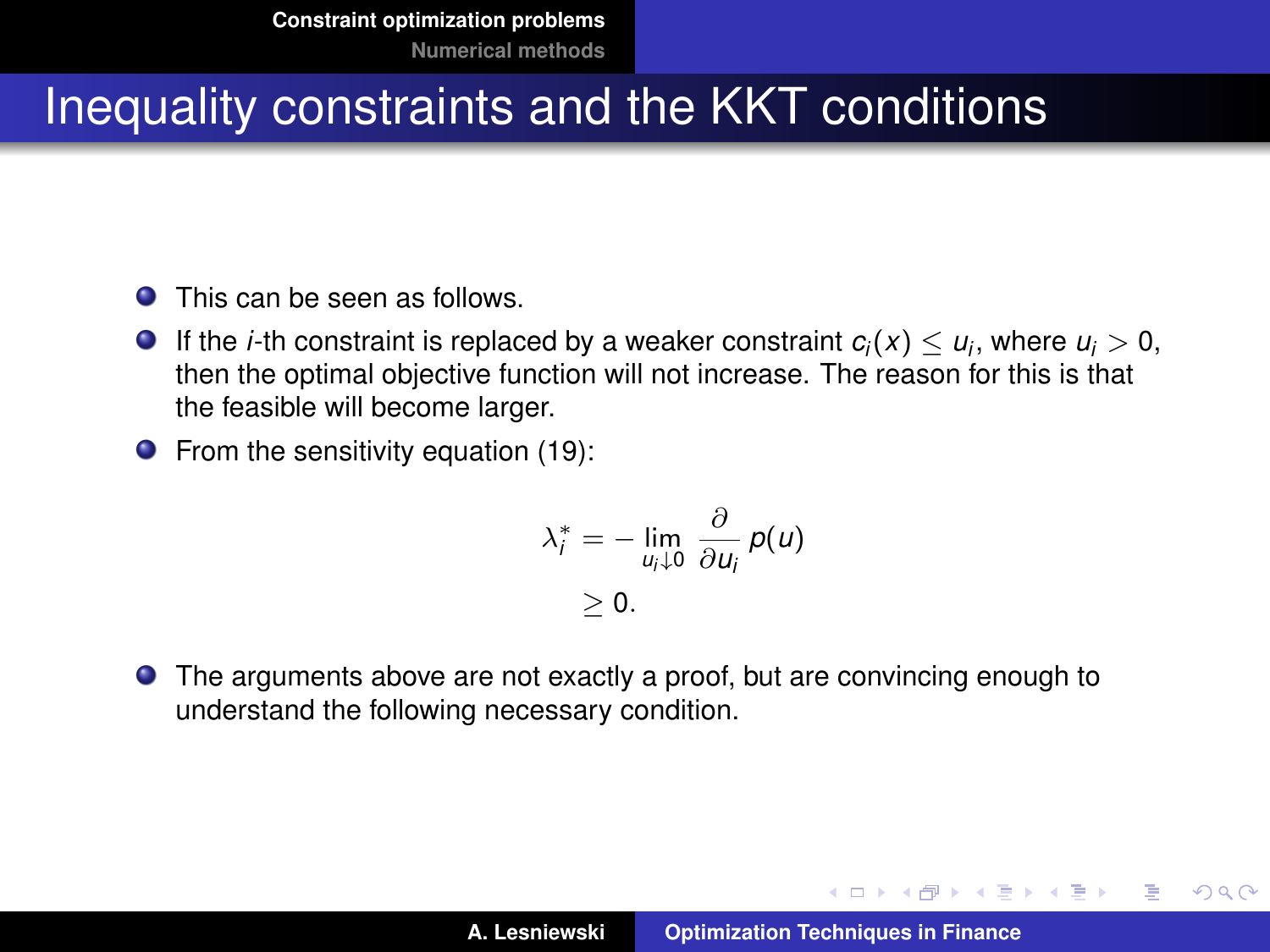As in the case of equality constraints only, it is convenient to work with the Lagrangian function:

$$
L(x,\lambda) = f(x) + \sum_{i=1}^{m} \lambda_i c_i(x).
$$
 (26)

*Karush-Kuhn-Tucker Necessary Conditions.* Let *x* <sup>∗</sup> be a local minimum solution to [\(1\)](#page-3-0), and assume that *x* <sup>∗</sup> is regular. Then there exists a unique vector of Lagrange multipliers  $\lambda_i^*$ ,  $i = 1, \ldots m$ , such that

$$
\nabla_{x}L(x^*, \lambda^*) = 0,\n\lambda_i^* c_i(x^*) = 0,\n\lambda_i^* \ge 0, \text{ for } i \in \mathcal{I}.
$$
\n(27)

If, additionally,  $f(x)$  and  $c_i(x)$  are twice continuously differentiable, then

$$
d^{\mathrm{T}}\nabla_{xx}^{2}L(x^*,\lambda^*)d\geq 0,
$$
 (28)

イロメ イ部メ イ君メ イ君メー

唐山  $2990$ 

for all *d*, such that  $\nabla c_i(x^*)^T d = 0$ ,  $i \in \mathcal{E} \cup \mathcal{A}(x^*)$ .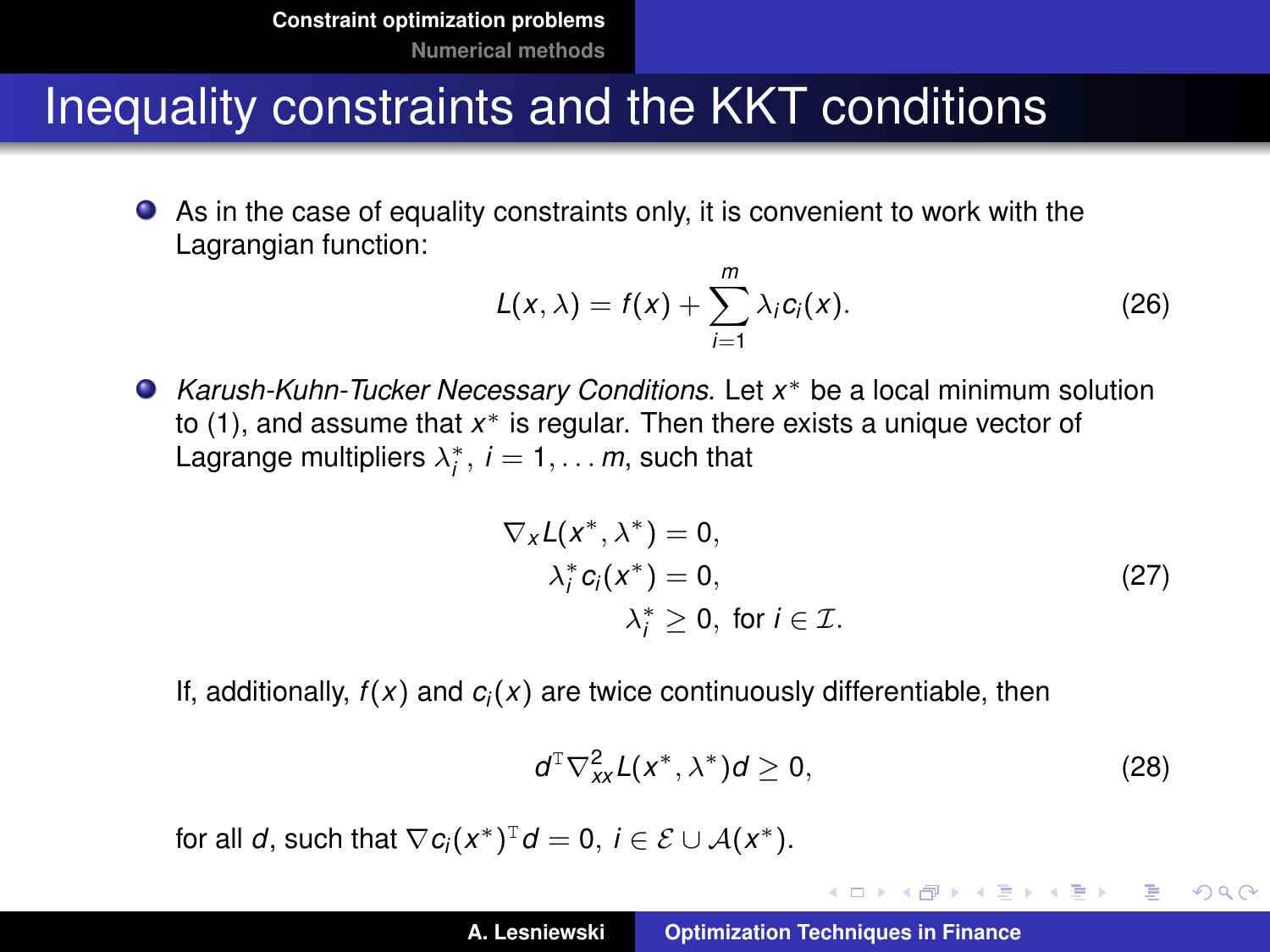**[Constraint optimization problems](#page-2-0) [Numerical methods](#page-33-0)**

#### Inequality constraints and the KKT conditions

Note that the *complementary slackness condition*

$$
\lambda_i^* c_i(x^*) = 0 \tag{29}
$$

K ロ ⊁ K 伊 ⊁ K 君 ⊁ K 君 ⊁ …

 $2Q$ 

重

is just a compact way of stating the fact  $\lambda_i^* = 0$ , if  $c_i(x^*)$  is not active, and it can be nonzero (and, in fact, nonnegative), if the constraint is active.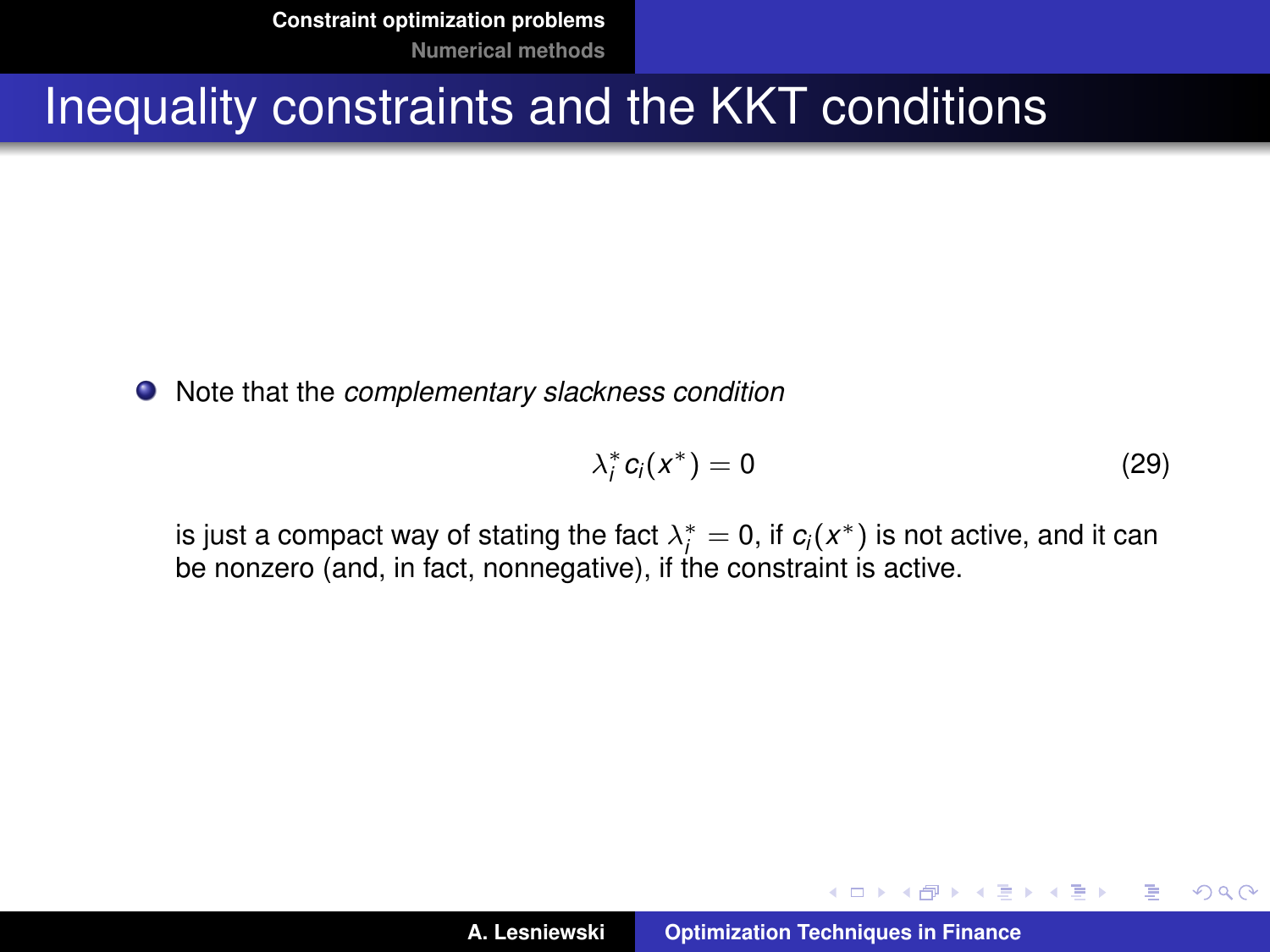

*Example 6.* Consider the problem:

$$
\min \frac{1}{2}(x_1^2 + x_2^2 + x_3^2), \quad \text{subject to } x_1 + x_2 + x_3 \leq -3.
$$

**O** The first order necessary conditions read:

 $x_i + \lambda = 0$ , for  $i = 1, 2, 3$ ,

or

$$
x_i=-\lambda, \text{ for } i=1,2,3.
$$

イロトス 御 トス 言 トス 言 トー

重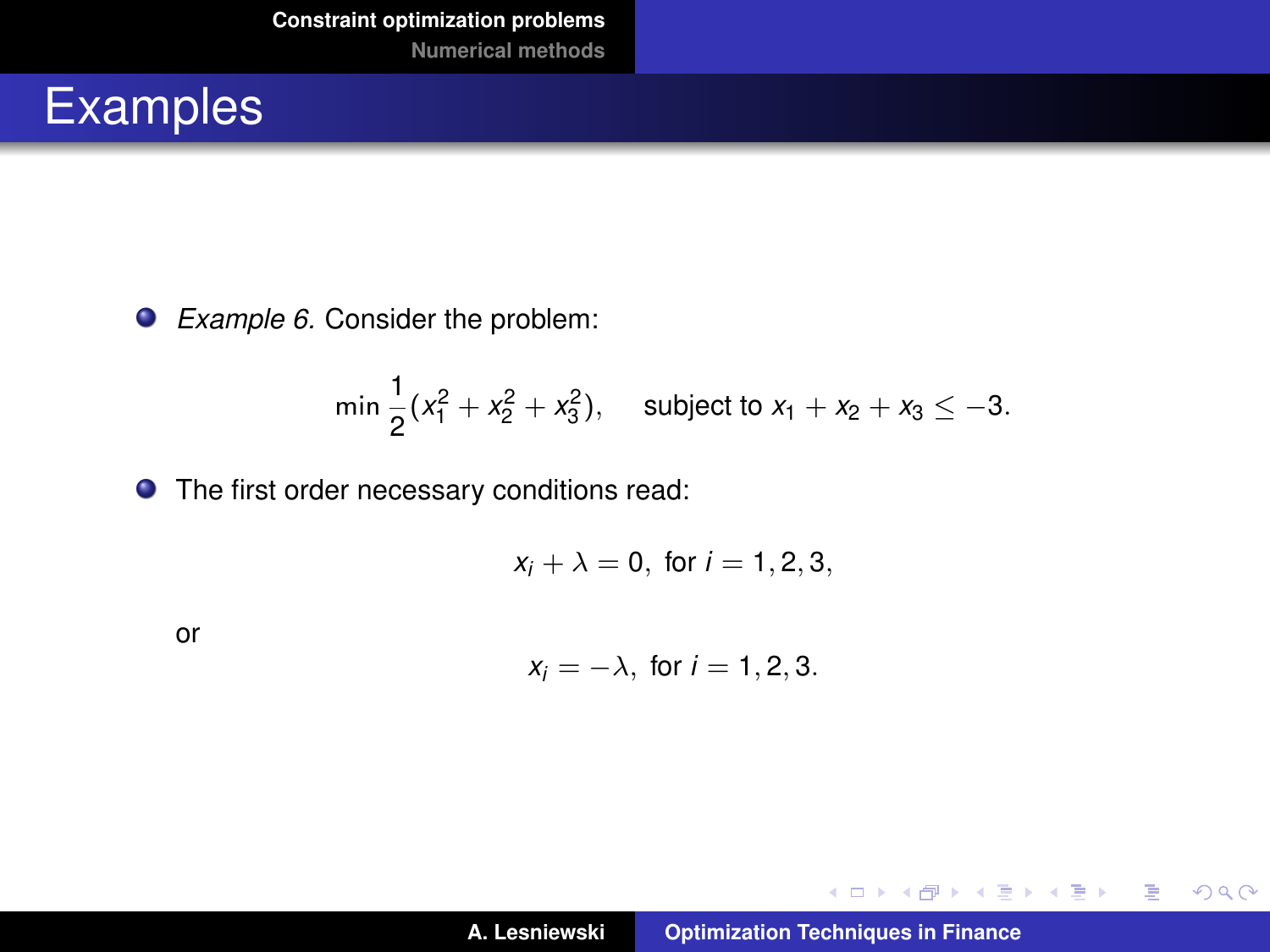- We now have two possibilities:
	- (i) The constraint is inactive,  $x_1^* + x_2^* + x_3^* < -3$ , in which case  $\lambda^* = 0$ . This implies  $x_i^* = 0$ , for  $i = 1, 2, 3$ , which contradicts the constraint. Thus (0, 0, 0) *is not* a minimizer.
	- (ii) The constraint is active,  $x_1^* + x_2^* + x_3^* = -3$ , in which case  $\lambda^* = 1$ , and

$$
x^* = -\begin{pmatrix} 1 \\ 1 \\ 1 \end{pmatrix}.
$$

- Note also that the second order (positive definiteness) condition holds, as  $\nabla^2_{\mathsf{x}} L(\mathsf{x}^*, \lambda^*) = I_3.$
- A reflection shows that *x* <sup>∗</sup> is, in fact, a global minimizer.

イロメ イ部メ イヨメ イヨメー

重  $2Q$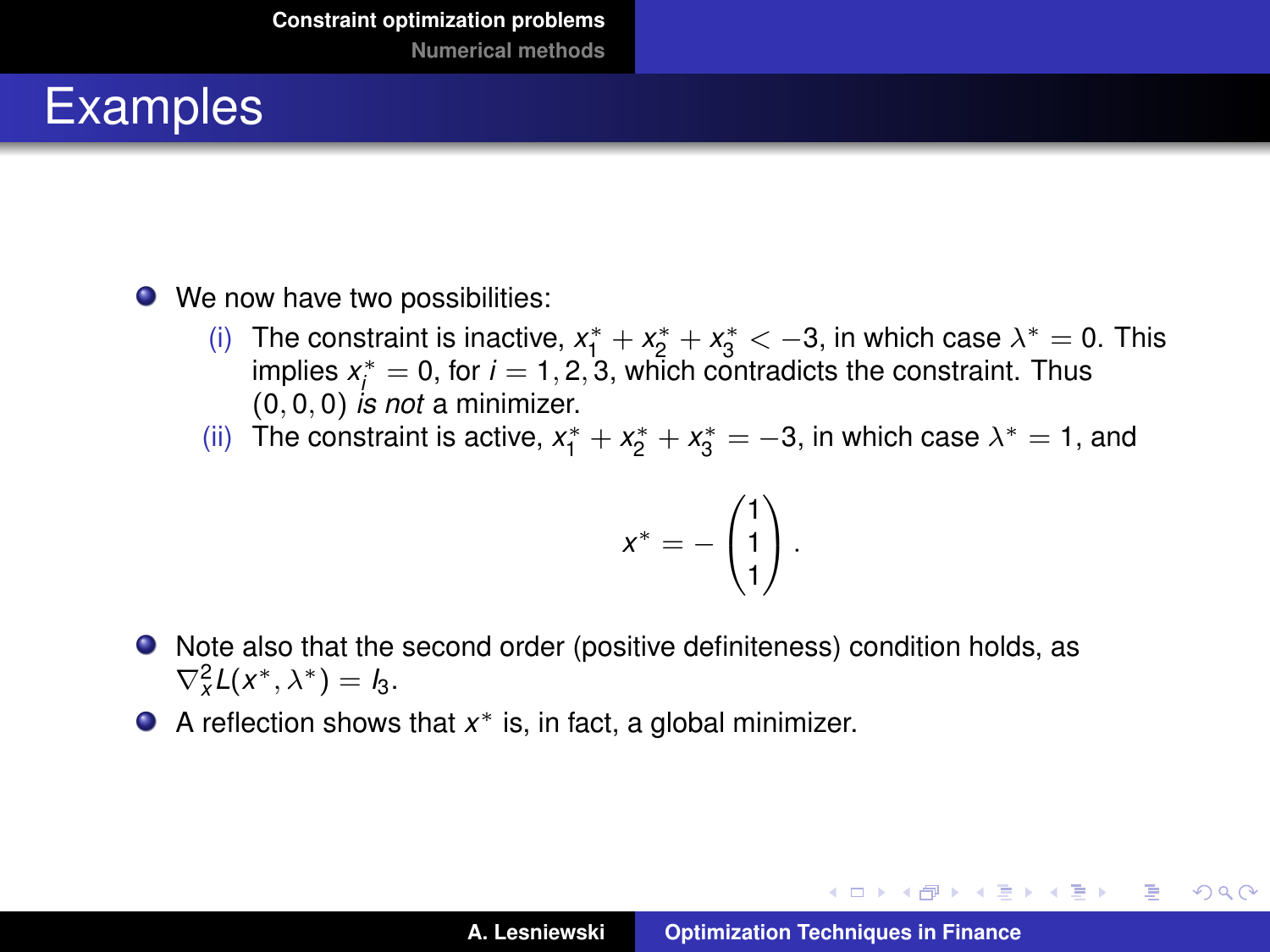*Example 7*. Consider the problem:

$$
\min 2(x_1-1)^2+(x_2-2)^2, \quad \text{subject to } \begin{cases} x_1+2x_2 \leq 1, \\ x_1 \geq x_2. \end{cases}
$$

**•** The Lagrange function is

$$
L(x, \lambda) = 2(x_1 - 1)^2 + (x_2 - 2)^2 + \lambda_1(x_1 + 2x_2 - 1) + \lambda_2(-x_1 + x_2),
$$

and the KKT conditions read:

$$
4x1 - 4 + \lambda_1 - \lambda_2 = 0,2x2 - 4 + 2\lambda_1 + \lambda_2 = 0,\lambda_1(x_1 + 2x_2 - 1) = 0,\lambda_2(-x_1 + x_2) = 0,\lambda_1 \ge 0,\lambda_2 \ge 0.
$$

イロメ イ団メ イヨメ イヨメー

重。  $298$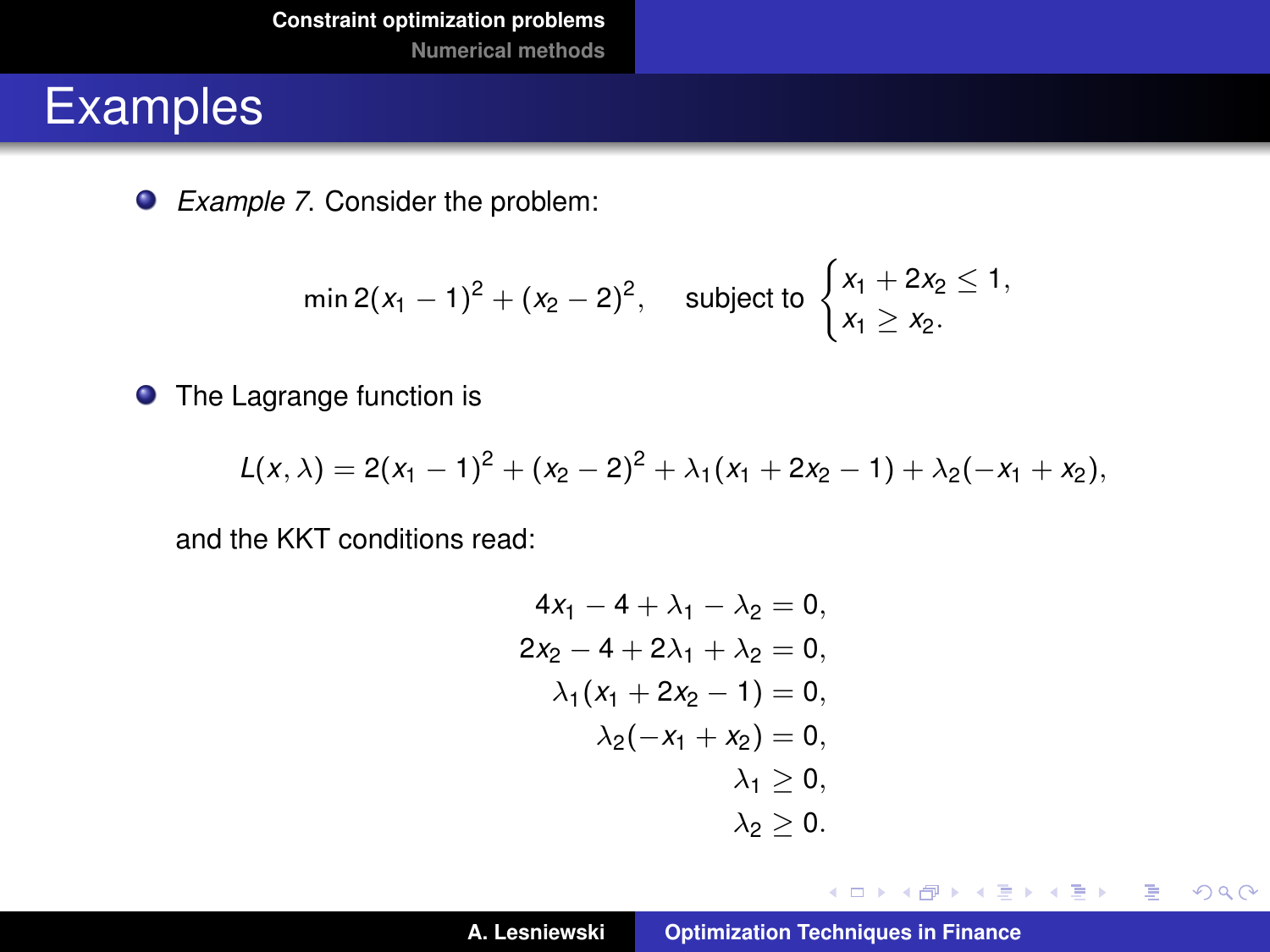● Complementarity conditions yield 4 cases:

- (i) If  $\lambda_1 = 0$ ,  $\lambda_2 = 0$ , then  $x_1 = 1$ ,  $x_2 = 2$ . This violates the second constraint.
- (ii) If  $\lambda_1 = 0, -x_1 + x_2 = 0$ , then  $x_1 = \frac{4}{3}, x_2 = \frac{4}{3}, \lambda_2 = \frac{4}{3}$ . This violates the first constraint.
- (iii) If  $x_1 + 2x_2 1 = 0$ ,  $\lambda_2 = 0$ , then  $x_1 = \frac{5}{9}$ ,  $x_2 = \frac{2}{9}$ ,  $\lambda_1 = \frac{16}{9}$ . This is a feasible solution.
- (iv) If  $x_1 + 2x_2 1 = 0$ ,  $-x_1 + x_2 = 0$ , then  $x_1 = \frac{1}{3}$ ,  $x_2 = \frac{1}{3}$ ,  $\lambda_1 = 2$ ,  $\lambda_2 = -\frac{2}{3}$ . This violates  $\lambda_2 > 0$ .

**O** Since

$$
\nabla_x^2 L(x,\lambda) = \begin{pmatrix} 4 & 0 \\ 0 & 2 \end{pmatrix}
$$

is (constant and) positive definite, the point  $x^* = (\frac{5}{9}, \frac{2}{9})$ , with  $\lambda^* = (\frac{16}{9}, 0)$ , satisfies the first and second order KKT conditions.

**O** Inspection show that it is a strict minimizer.

イロメ イ団メ イヨメ イヨメー

÷.  $2Q$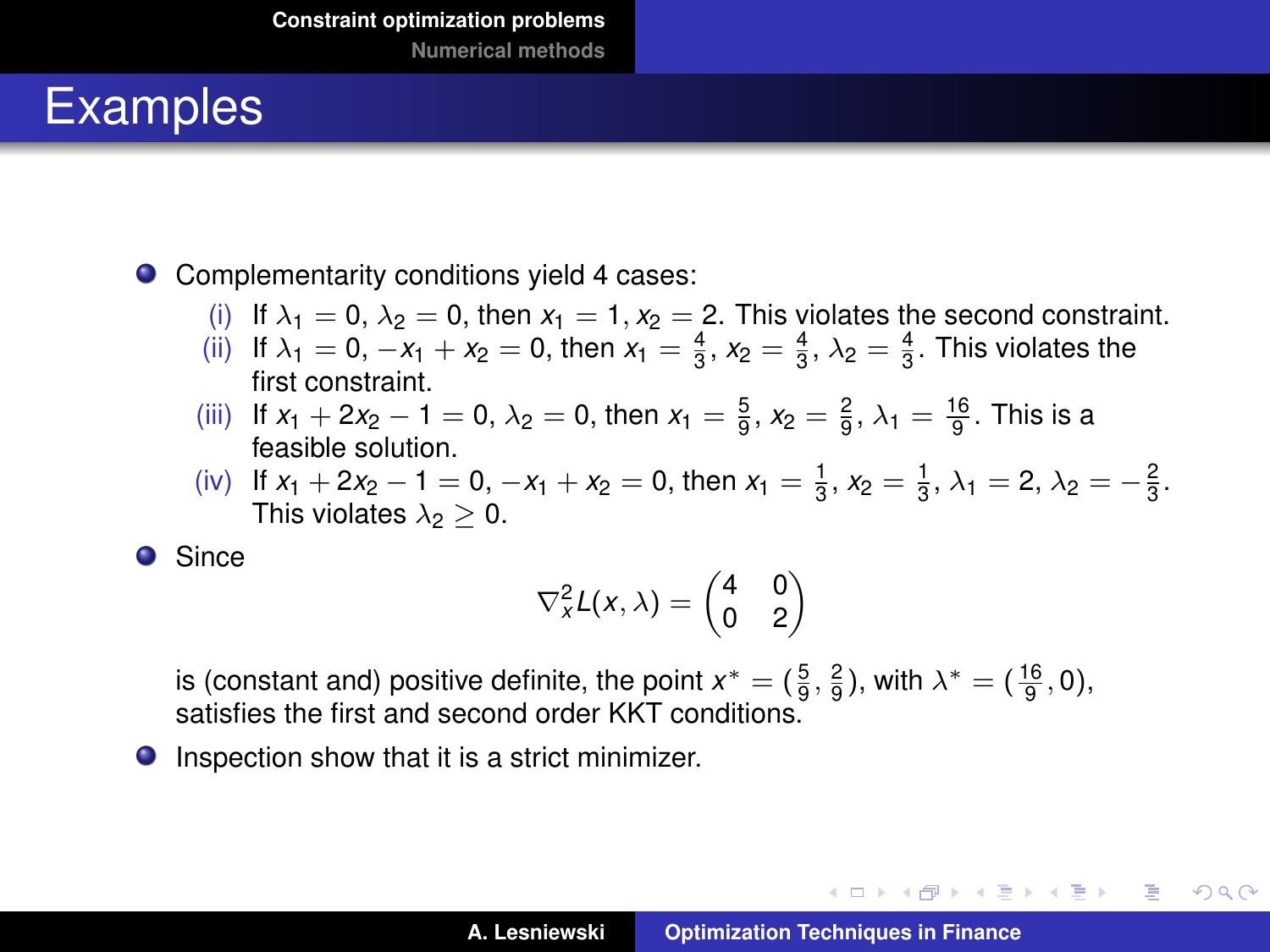# <span id="page-32-0"></span>Sufficient conditions

Assume now that the functions  $f(x)$  and  $c_i(x)$ ,  $i = 1, \ldots, m$ , are twice continuously differentiable, and let *x* <sup>∗</sup> ∈ **R** *n* , λ<sup>∗</sup> ∈ **R** *<sup>m</sup>* be such that

$$
\nabla_{x}L(x^*, \lambda^*) = 0,
$$
  
\n
$$
c_i(x^*) = 0, \text{ if } i \in \mathcal{E},
$$
  
\n
$$
c_i(x^*) \le 0, \text{ if } i \in \mathcal{I},
$$
  
\n
$$
\lambda_i^* c_i(x^*) = 0,
$$
  
\n
$$
\lambda_i^* \ge 0, \text{ for } i \in \mathcal{I},
$$
  
\n(30)

and

$$
d^{\mathrm{T}}\nabla_{xx}^{2}L(x^*,\lambda^*)d>0,\qquad \qquad (31)
$$

イロメ イ部メ イヨメ イヨメー

重

 $298$ 

for all *d*, such that  $\nabla c_i(x^*)^T d = 0$ ,  $i \in \mathcal{E} \cup \mathcal{A}(x^*)$ .

- Assume also that  $\lambda_i^* > 0$  for all active inequality constraints (*strict complementary slackness condition*).
- Then  $x^*$  is a strict local minimizer of  $f(x)$  subject to the constraints.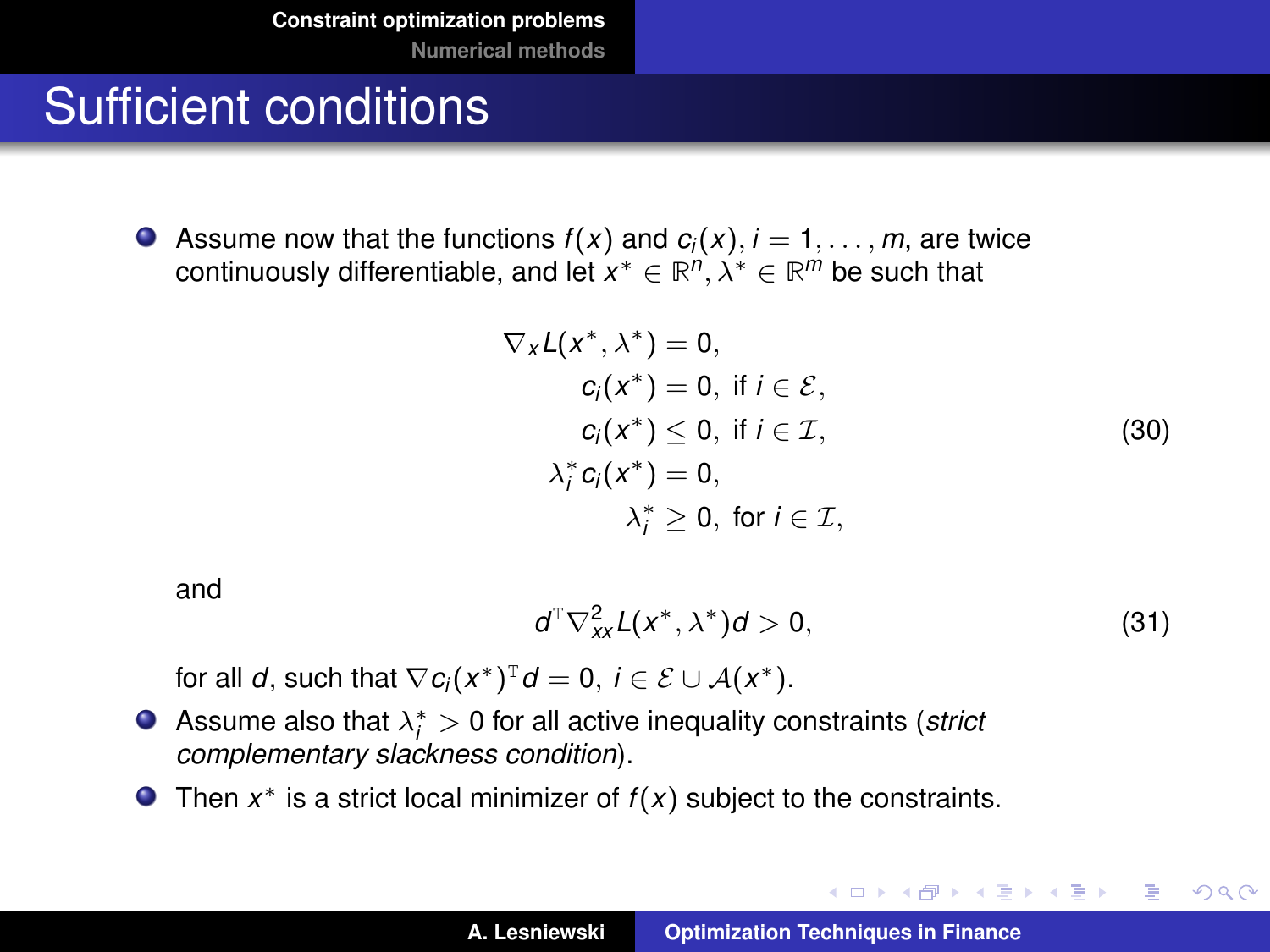- <span id="page-33-0"></span>A practical way of solving constrained optimization problems is by adding a *penalty function* per constraint to the objective function.
- These penalty functions attempt to mimic the effect of the constraint functions, i.e. discourage the optimizer to search outside of the feasible set.
- Typically, one considers a sequence of such modified objective functions, in which the penalty functions are multiplied by larger and larger positive coefficients, thus forcing the optimizer to stay closer and closer to the feasible set.
- Two commonly used penalty function methods are:
	- (i) *Exterior penalty functions* impose a penalty for violation of constraints.
	- (ii) *Interior penalty functions* impose a penalty for approaching the boundary of an inequality constraint.

イロメ イ部メ イ君メ イ君メー

 $QQ$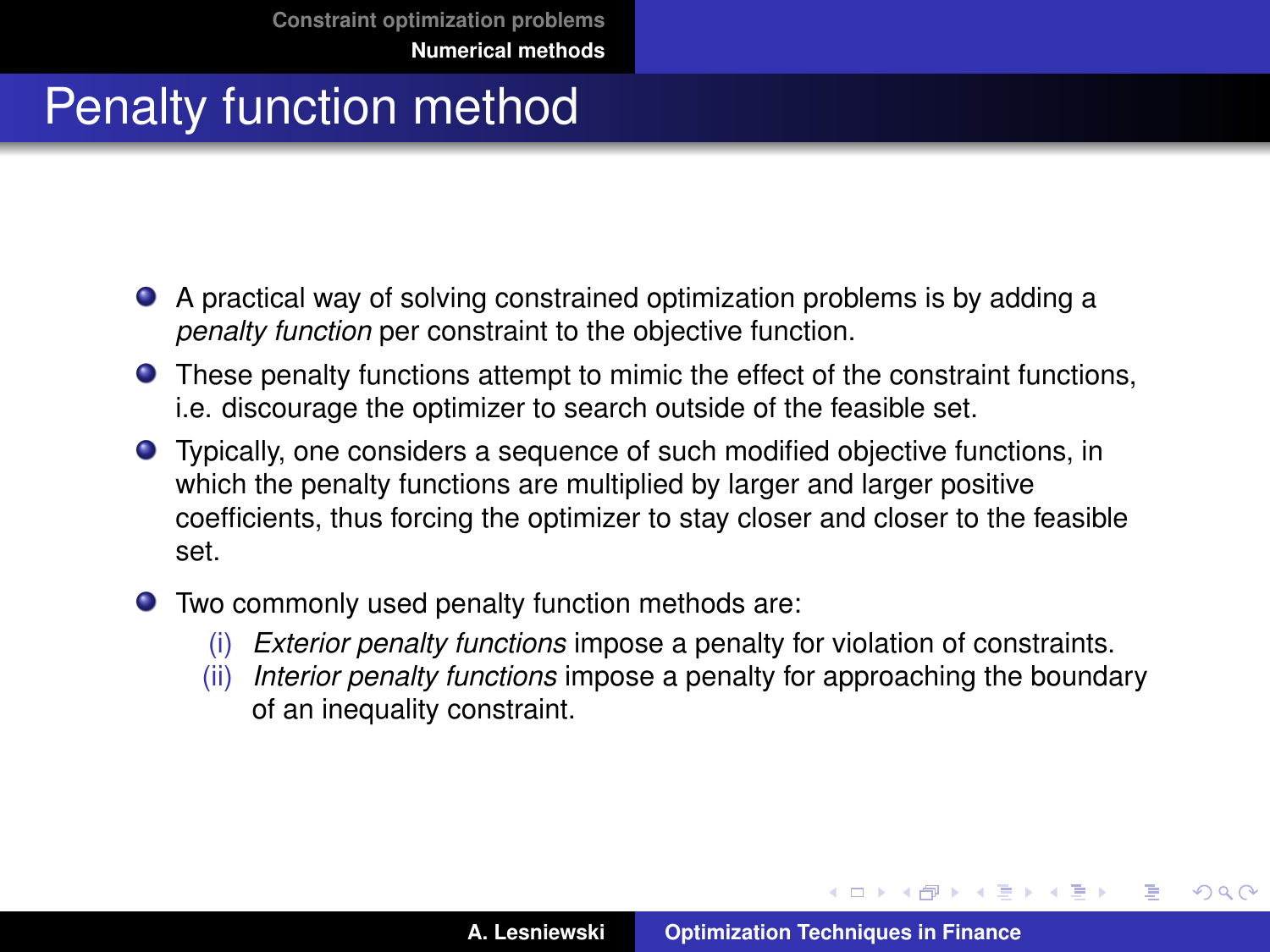- The simplest exterior penalty method is the *quadratic penalty function*.
- $\bullet$ The quadratic penalty function applied to constraint optimization problems with equality constraints only,  $c_i(x) = 0$ , for  $i = 1, \ldots, m$ , is defined as

$$
Q(x,\mu) = f(x) + \frac{\mu}{2} \sum_{i=1}^{m} c_i(x)^2,
$$
 (32)

イロメ イ部メ イヨメ イヨメー

重

 $298$ 

where  $\mu > 0$  is the *penalty parameter*.

As  $\mu \to \infty$ , the presence of the penalty term imposes more and more severe penalty for constraints violations.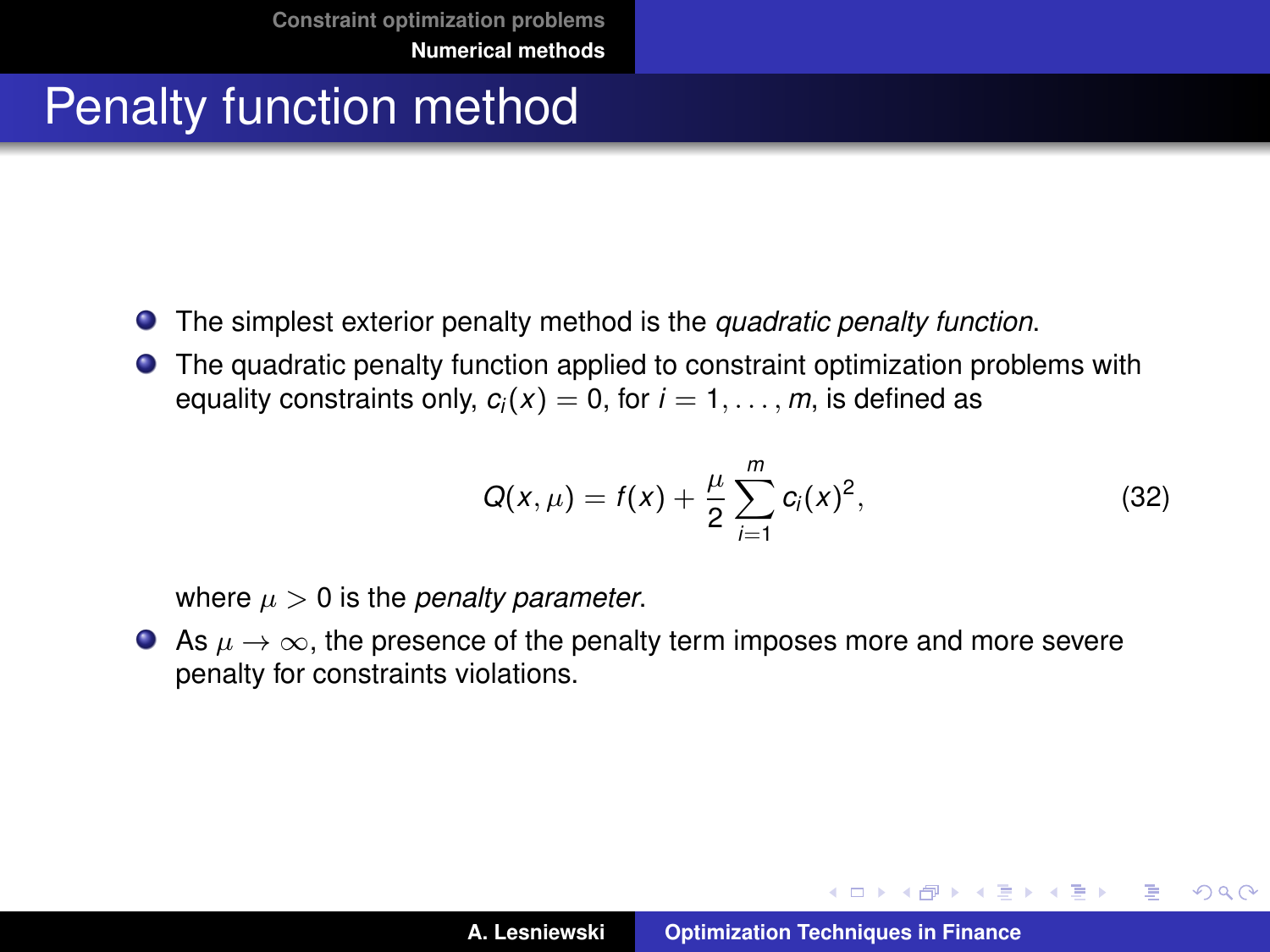Algorithmically, we consider a sequence  $\mu_0 < \ldots < \mu_k \to \infty$ , and exit criteria

<span id="page-35-0"></span>
$$
\|\nabla Q(x,\mu)\|_{\infty} \leq \varepsilon_k,\tag{33}
$$

K ロ ▶ K 御 ▶ K 重 ▶ K 重 ▶ 三重 → 約 Q @

where  $\varepsilon_k > 0, k = 0, 1, \ldots$ , is a sequence with  $\varepsilon_k \to 0$ , as  $k \to \infty$ .

- $\bullet$  We start the search with an initial guess  $x_0$ .
- For  $k = 0, 1, \ldots$ , we find a minimizer  $x_k^*$  of  $Q(x, \mu_k)$  satisfying the stopping criterion [\(33\)](#page-35-0).
- In the next step, we increase  $\mu_k$  to  $\mu_{k+1}$ , initialize the search with  $x_k^*$  ("warm start"), and find a minimizer  $x_{k+1}^*$  satisfying [\(33\)](#page-35-0).
- We stop, once the final convergence test is satisfied.
- The expectation is that, as  $k \to \infty$ ,  $x_k^*$  converges to the minimizer of the original problem, and thus, for  $\mu_k$  sufficiently large,  $x_k^*$  will be a good approximation to  $x^*.$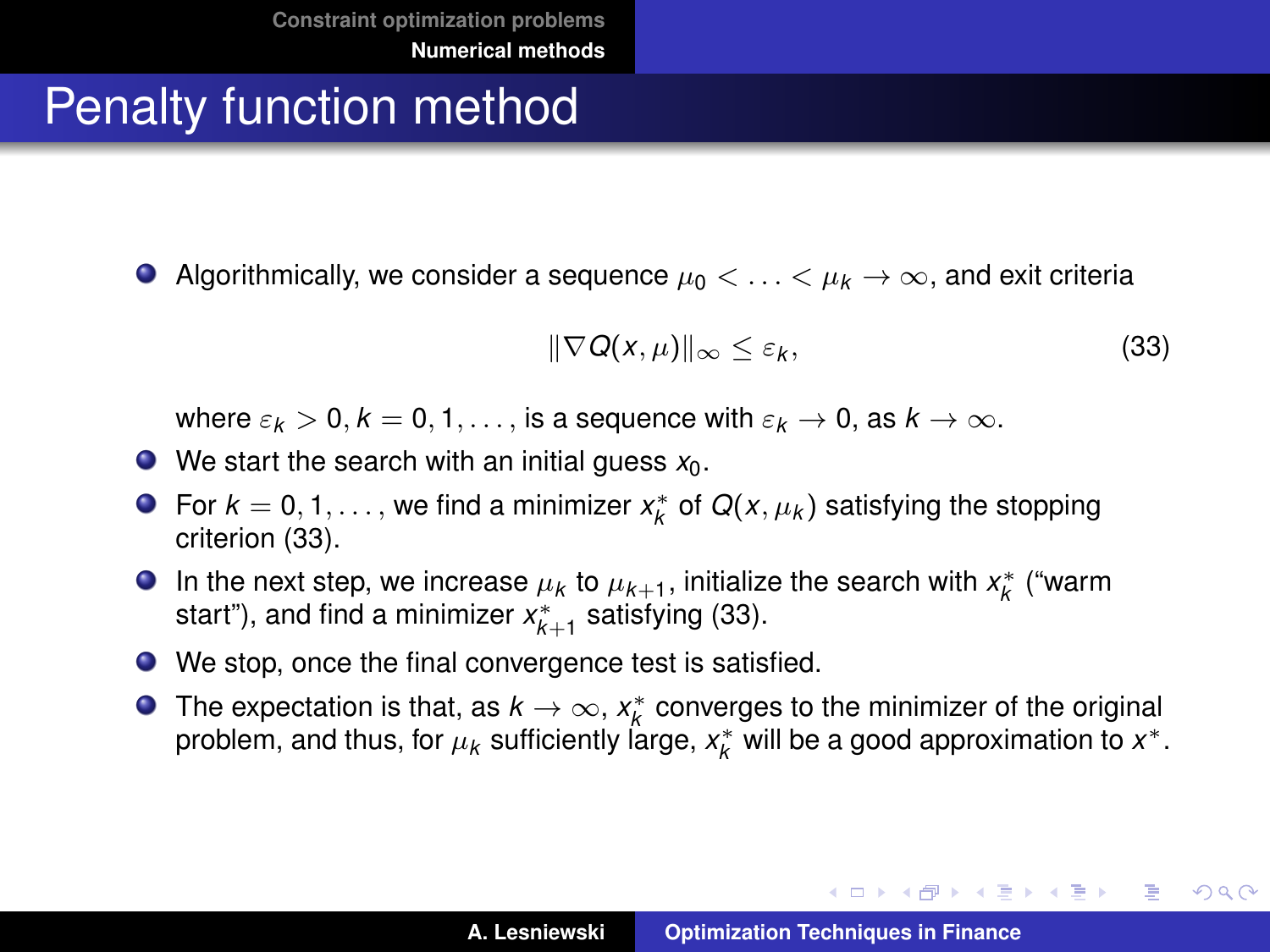*Example 7.* Consider again the problem:

$$
\min x_1 + x_2, \quad \text{subject to } x_1^2 + x_2^2 - 2 = 0.
$$

• The quadratic penalty function is given by

$$
Q(x,\mu)=x_1+x_2+\frac{\mu}{2}(x_1^2+x_2^2-2)^2.
$$

 $\bullet$  We find that the gradient and Hessian of  $Q(x, \mu)$  are

$$
\nabla Q(x,\mu) = \begin{pmatrix} 1 + \mu x_1 (x_1^2 + x_2^2 - 2) \\ 1 + \mu x_2 (x_1^2 + x_2^2 - 2) \end{pmatrix},
$$

and

$$
\nabla^2 Q(x,\mu) = \mu \begin{pmatrix} 3x_1^2 + x_2^2 - 2 & 2x_1x_2 \\ 2x_1x_2 & x_1^2 + 3x_2^2 - 2 \end{pmatrix},
$$

respectively.

イロメ イ団メ イヨメ イヨメー

重  $2990$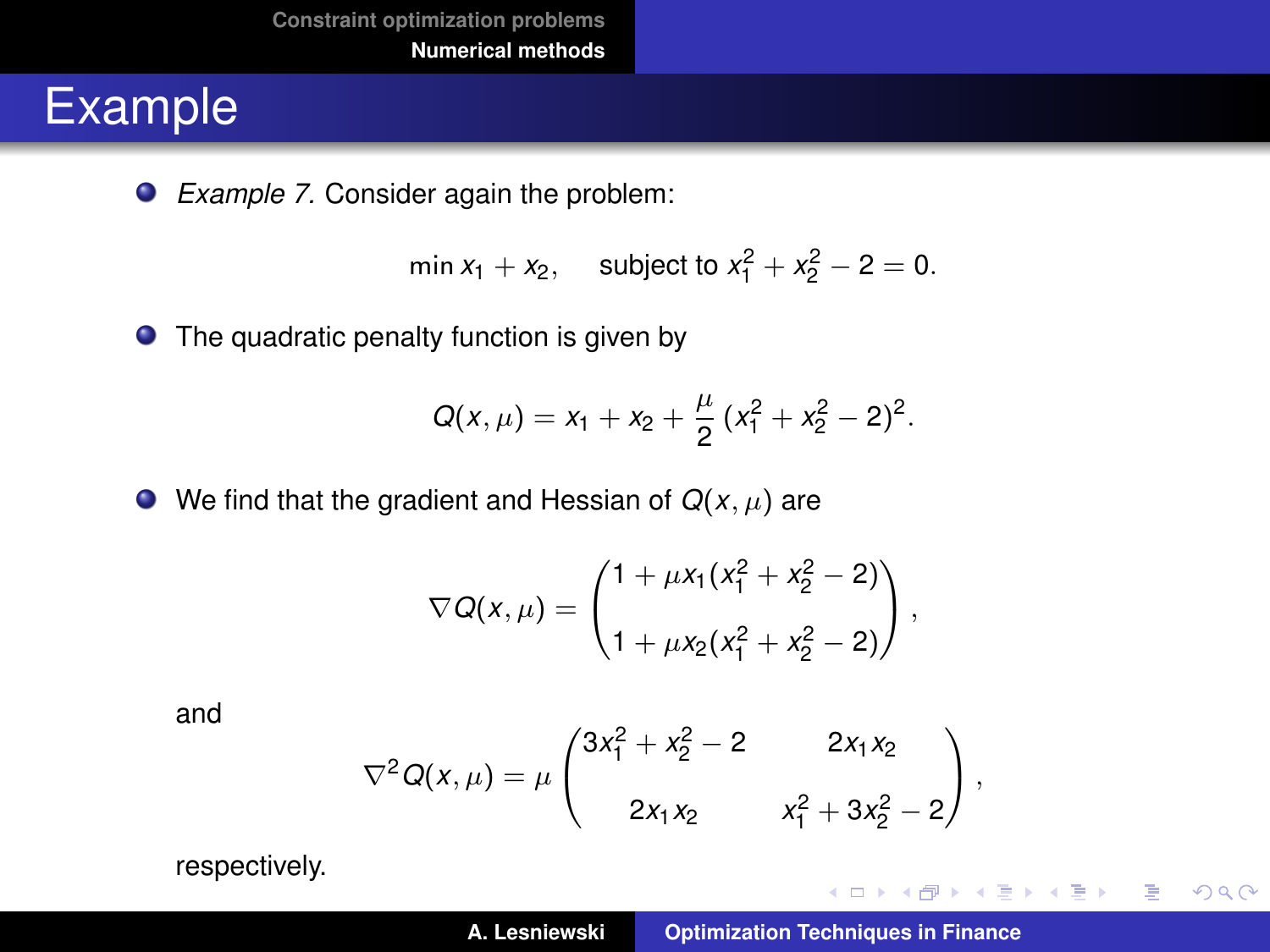- $\bullet$  We choose  $\mu_0 = 1$  and perform Newton's search with the initial guess  $x_0 = (0, 0.1).$
- The table below shows the values of  $x_k^*$  corresponding to  $\mu_k = k$ .

| $\mu_{\mathsf{k}}$ |                              |  |
|--------------------|------------------------------|--|
| 1                  | (-1.19148788, -1.19148788)   |  |
| 2                  | (-1.10715987, -1.10715987)   |  |
| 3                  | (-1.07474445, -1.07474445)   |  |
| 4                  | (-1.05745377, -1.05745377)   |  |
| ٠                  |                              |  |
|                    |                              |  |
| 100                | $(-1.00249069, -1.00249069)$ |  |

イロメ イ部メ イ君メ イ君メー

 $2Q$ 

重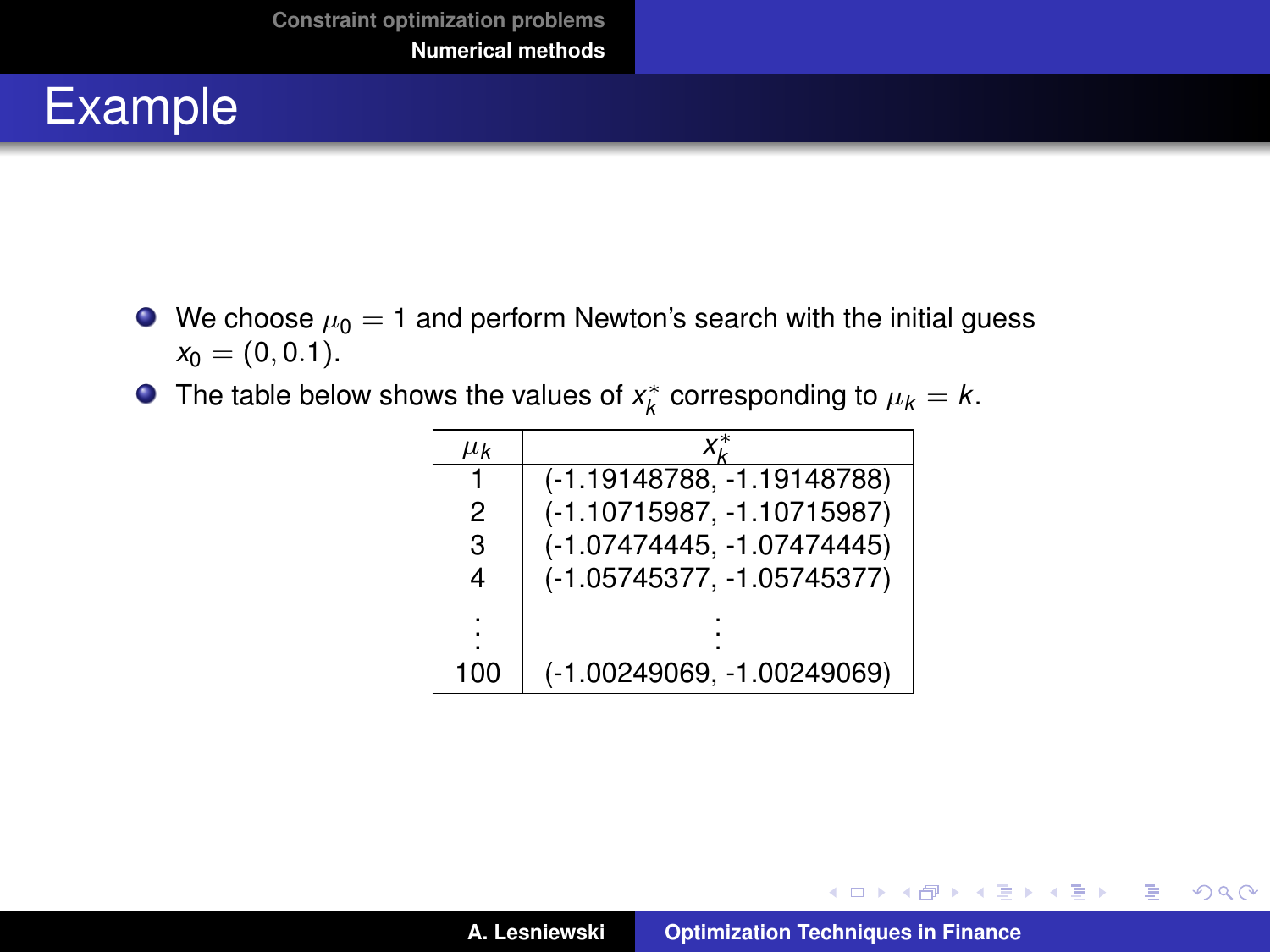- $\bullet$  The sequence of  $\mu_k$  can be chosen adaptively, based on the difficulty of minimizing  $Q(x, \mu_k)$ .
- $\bullet$  When minimizing  $Q(x, \mu_k)$  turns out to be difficult, in the next step, we choose  $\mu_{\mathsf{k+1}}$  to be modestly larger than  $\mu_{\mathsf{k}}.$
- Otherwise, we can take  $\mu_{k+1}$  significantly larger than  $\mu_k$ .
- As  $\mu_k \to \infty$ , the search proves in general to get increasingly harder due to the fact that the Hessian of  $Q(x, \mu_k)$  becomes close to ill conditioned.
- This phenomenon can be seen in Example 7, where the magnitude of the Hessian increases in proportion to  $\mu$ .
- One can prove the following general theorem [\[2\]](#page-50-1): If *x*<sup>\*</sup><sub>*k*</sub> is the exact *global* minimizer of  $Q(x, \mu_k)$ , then every limit point  $x^*$  of  $x_k^*$  is a global solution to the original problem.

イロメ イ団メ イヨメ イヨメー

重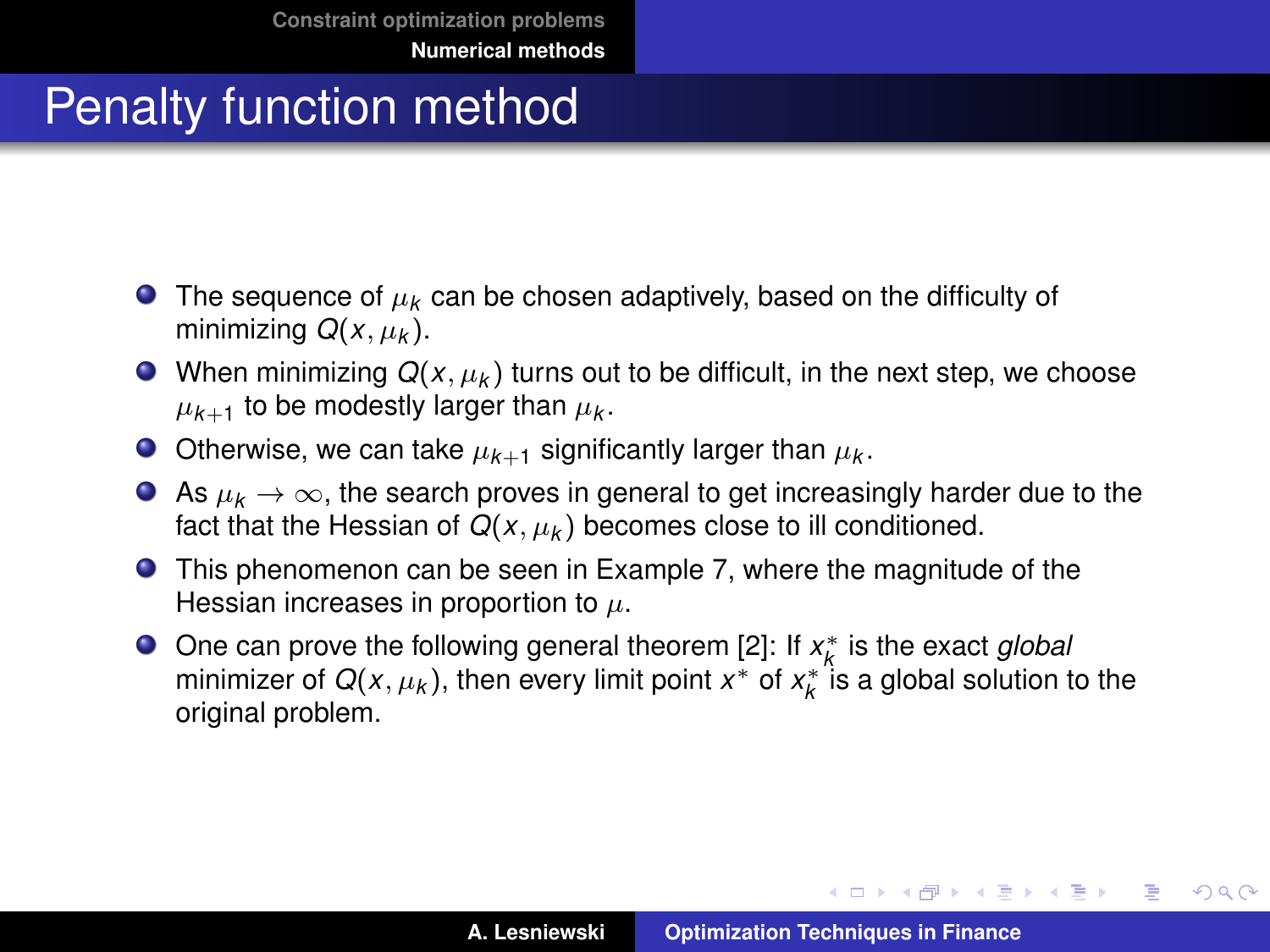**•** The quadratic penalty function can be defined for a problem with both equality and inequality constraints as follows:

$$
Q(x,\mu) = f(x) + \frac{\mu}{2} \sum_{i \in \mathcal{E}} c_i(x)^2 + \frac{\mu}{2} \sum_{i \in \mathcal{I}} (c_i(x)^+)^2, \tag{34}
$$

where  $a^+ = \max(a, 0)$ .

イロメ イ部メ イヨメ イヨメー

重

 $2Q$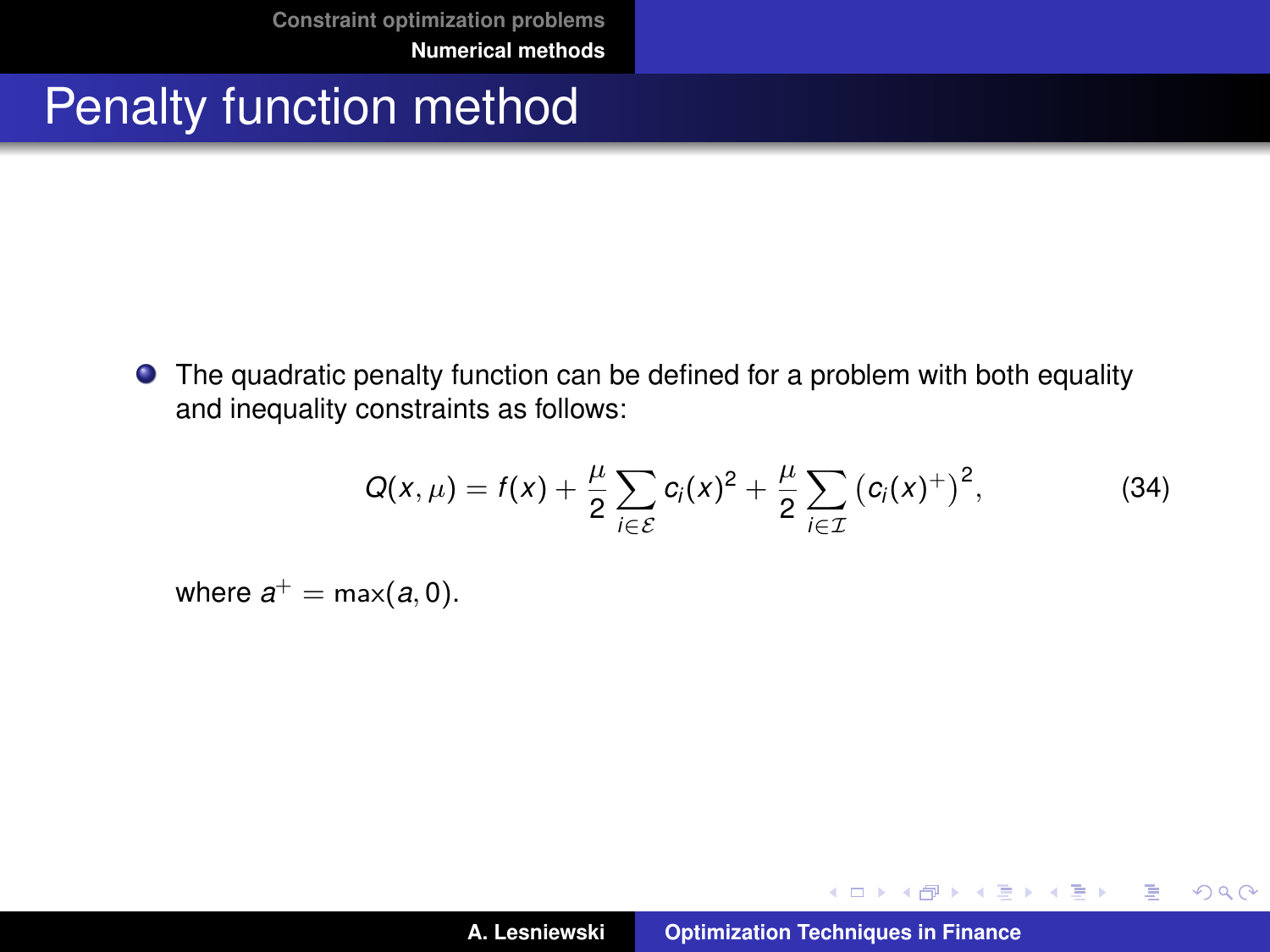- A refinement of the quadratic penalty method is the *augmented Lagrange method*.
- It reduces the possibility of ill conditioning discussed above by introducing approximate Lagrange multipliers into the objective function.
- We discuss the case equality constraints only, see [\[2\]](#page-50-1) and [\[1\]](#page-50-2) for the general case.
- We consider the augmented Lagrange function

$$
L_{\mu}(x,\lambda) = f(x) + \sum_{m=1}^{m} \lambda_{i} c_{i}(x) + \frac{\mu}{2} \sum_{i=1}^{m} c_{i}(x)^{2}.
$$
 (35)

It differs form the standard Lagrange function [\(11\)](#page-11-0) by the presence of the quadratic penalty term.

Note that the  $\lambda_i$ 's are not, strictly speaking, the Lagrange multipliers, as the critical points of  $L<sub>u</sub>(x, \lambda)$  are not feasible points for the original problem.

イロメ イ団メ イヨメ イヨメー

重

 $2Q$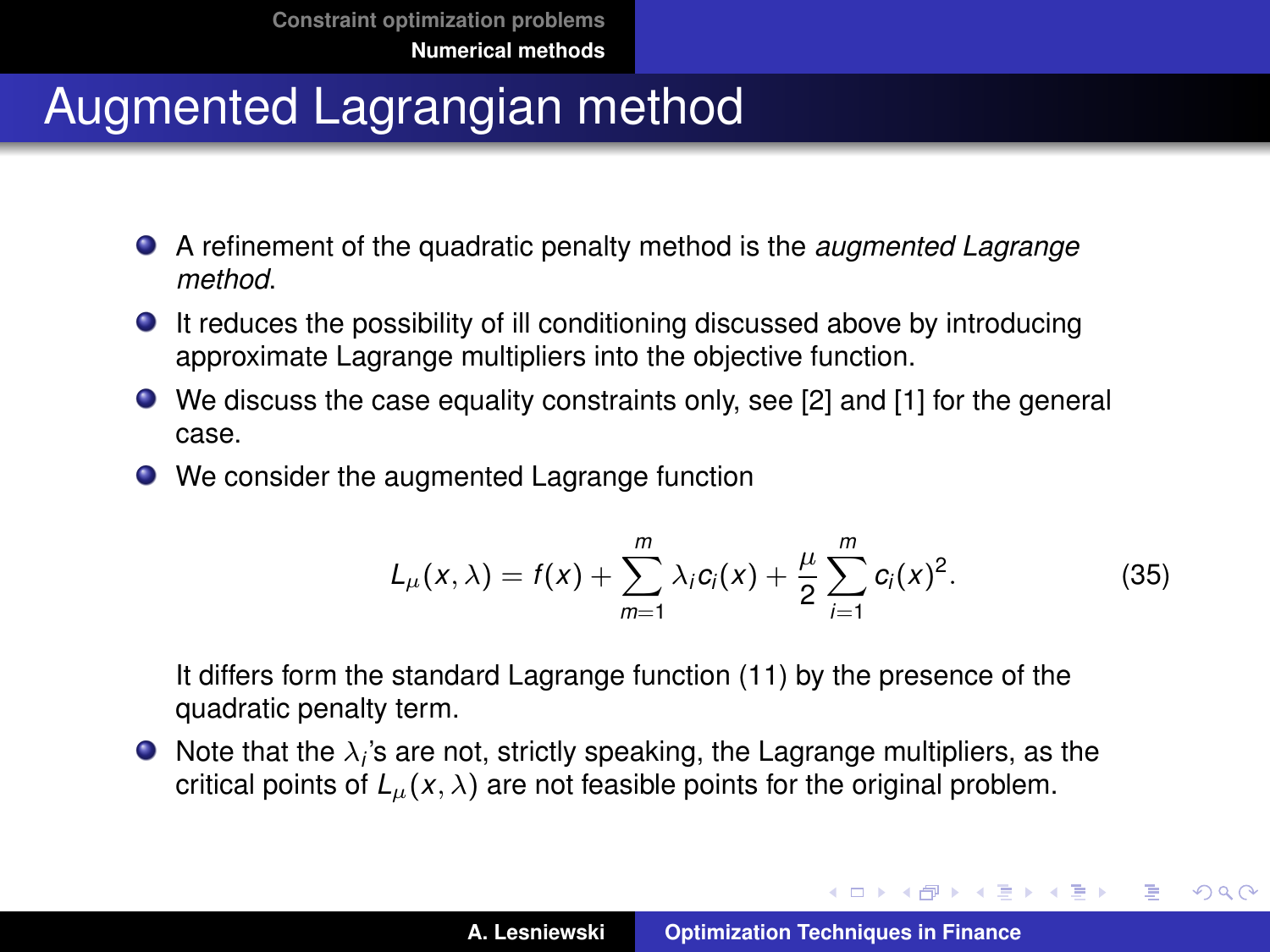- $\bullet$  We do expect that as  $\mu_k \to \infty$ , the augmented Lagrange function will tend to the standard Lagrange function  $L_{\mu_k}(x_k^*, \lambda) \to L(x^*, \lambda^*)$ .
- Heuristically, the first order condition reads:

$$
0 \approx \nabla_X L_\mu(x, \lambda)
$$
  
=  $\nabla f(x) + \sum_{m=1}^m (\lambda_i + \mu c_i(x)) \nabla c_i(x),$ 

from which we deduce that the "true" Lagrange multipliers are

$$
\lambda_i^* \approx \lambda_i + \mu c_i(x),
$$

or

$$
c_i(x) \approx \frac{\lambda_i^* - \lambda_i}{\mu}.
$$

イロメイ団 トイモメイモメー

画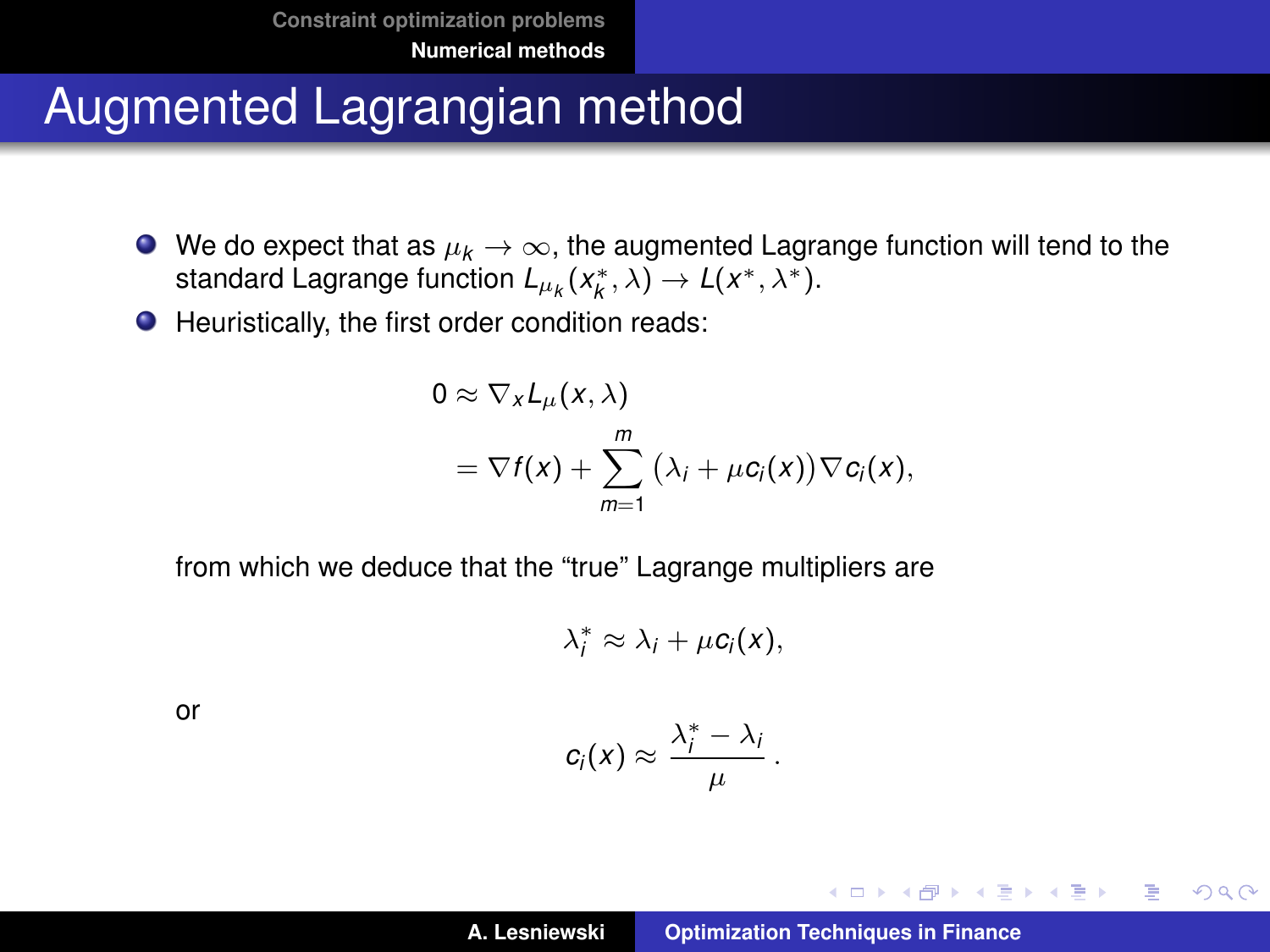- In other words, if  $\lambda_i$  is close to  $\lambda_i^*$ , the infeasibility of *x* will be much smaller than  $1/\mu$ .
- This suggest that the value of  $\lambda_i$  at each iteration step  $k$  (denoted by  $\lambda_{i,k})$  is updated according to the following rule:

<span id="page-42-0"></span>
$$
\lambda_{i,k+1} = \lambda_{i,k} + \mu_k c_i(x_k^*), \qquad (36)
$$

イロメ イ団メ イヨメ イヨメー

 $299$ 

重

for all  $i = 1, \ldots, m$ .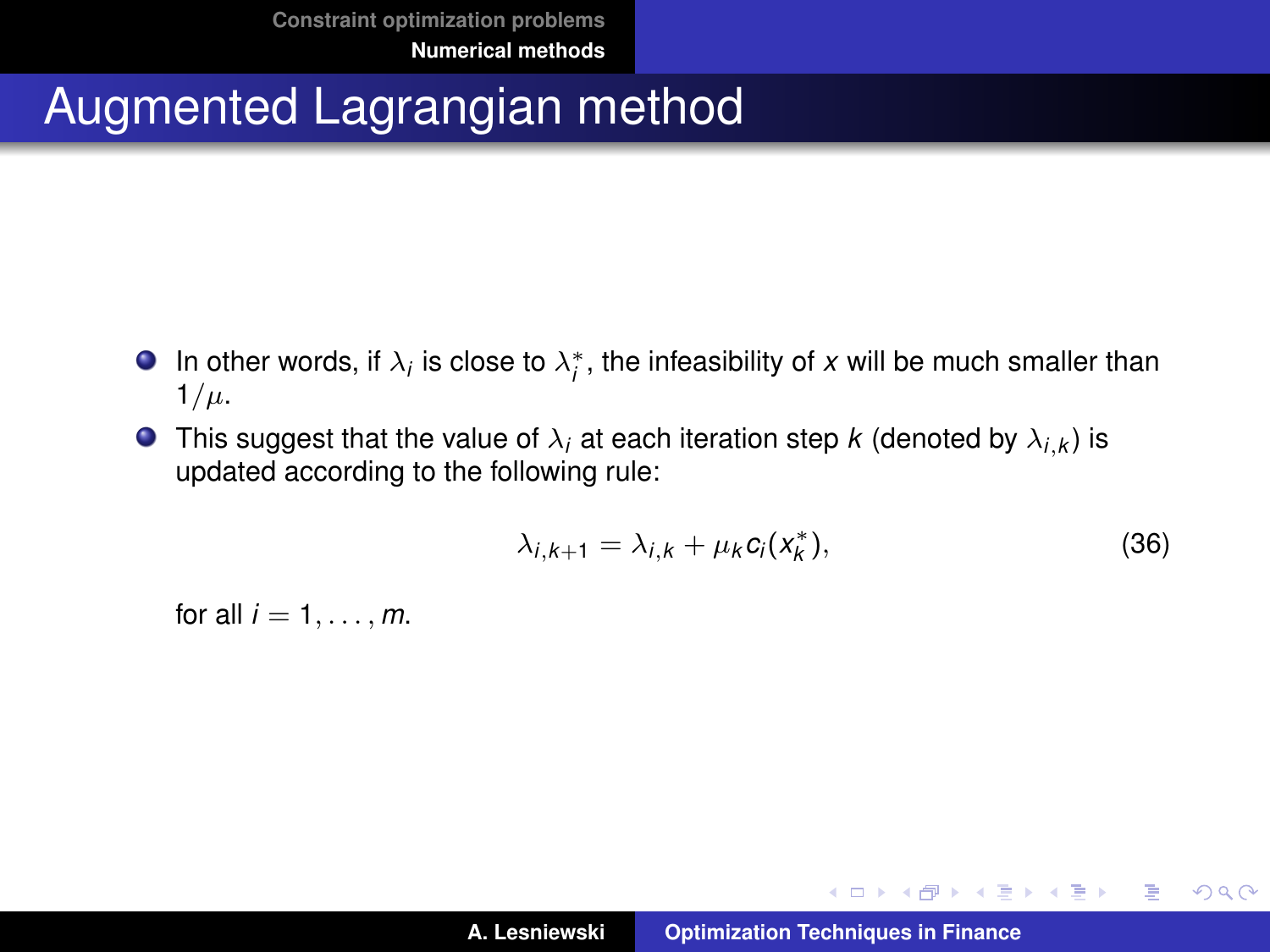Algorithmically, we consider a sequence  $\mu_0 < \ldots < \mu_k \to \infty$ , and stopping criteria

<span id="page-43-0"></span>
$$
\|\nabla_x L_\mu(x,\lambda)\|_\infty \leq \varepsilon_k,\tag{37}
$$

イロト イ母 トイ ヨ トイ ヨ トー ヨー

 $2Q$ 

where  $\varepsilon_k > 0, k = 0, 1, \ldots$ , is a sequence with  $\varepsilon_k \to 0$ , as  $k \to \infty$ .

- $\bullet$  We start the search with an initial guess  $x_0$  and  $\lambda_0$ .
- For  $k = 0, 1, \ldots$ , we find a minimizer  $x_k^*$  of  $L_{\mu_k}(x, \lambda_k)$  satisfying the exit criterion [\(37\)](#page-43-0).
- In the next step, we increase  $\mu_k$  to  $\mu_{k+1}$ , update  $\lambda_k$  to  $\lambda_{k+1}$  according to the rule [\(36\)](#page-42-0), initialize the search with  $x_k^*$ , and find a minimizer  $x_{k+1}^*$  satisfying [\(37\)](#page-43-0).
- We exit, once the final convergence test is satisfied.
- The expectation is that, as  $k \to \infty$ ,  $x_k^*$  converges to the minimizer of the original problem *without* the necessity of sending  $\mu_k \to \infty$ . This should mitigate the danger of ill conditioning and speed up the convergence.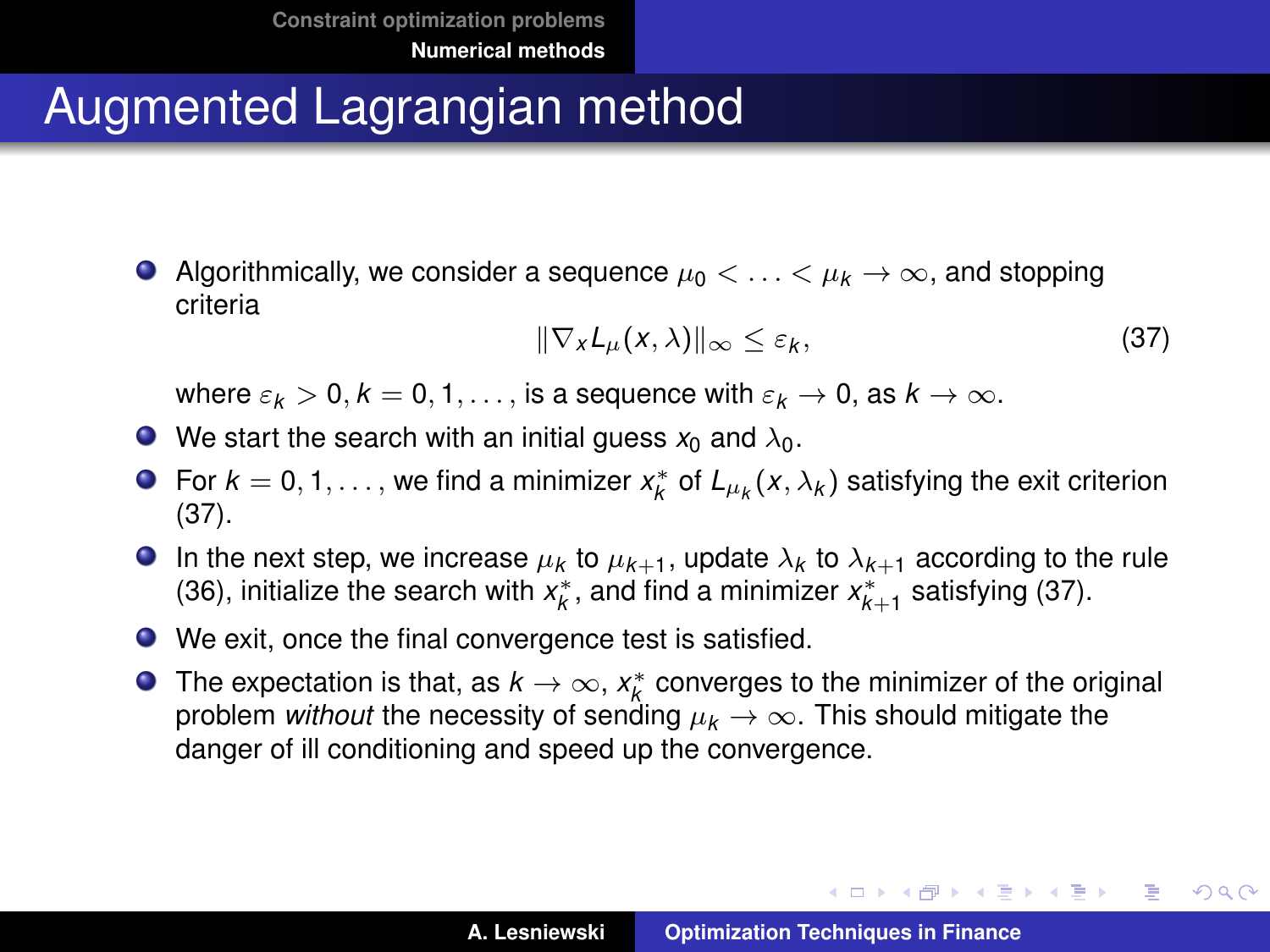Consider again Example 7. The augmented Lagrange function reads

$$
L_{\mu}(x,\lambda)=x_1+x_2+\lambda(x_1^2+x_2^2-2)+\frac{\mu}{2}(x_1^2+x_2^2-2)^2.
$$

 $\bullet$  We find that the gradient and Hessian of  $L_{\mu}(x, \lambda)$  are

$$
\nabla L_{\mu}(x,\lambda)=\begin{pmatrix}1+2\lambda x_1+\mu x_1(x_1^2+x_2^2-2)\\1+2\lambda x_2+\mu x_2(x_1^2+x_2^2-2)\end{pmatrix},
$$

and

$$
\nabla^2 L_\mu(x,\lambda) = \begin{pmatrix} 2\lambda + \mu(3x_1^2 + x_2^2 - 2) & 2\mu x_1 x_2 \\ 2\mu x_1 x_2 & 2\lambda + \mu(x_1^2 + 3x_2^2 - 2) \end{pmatrix},
$$

respectively.

イロトメ 御 トメ き トメ き トー

重。  $298$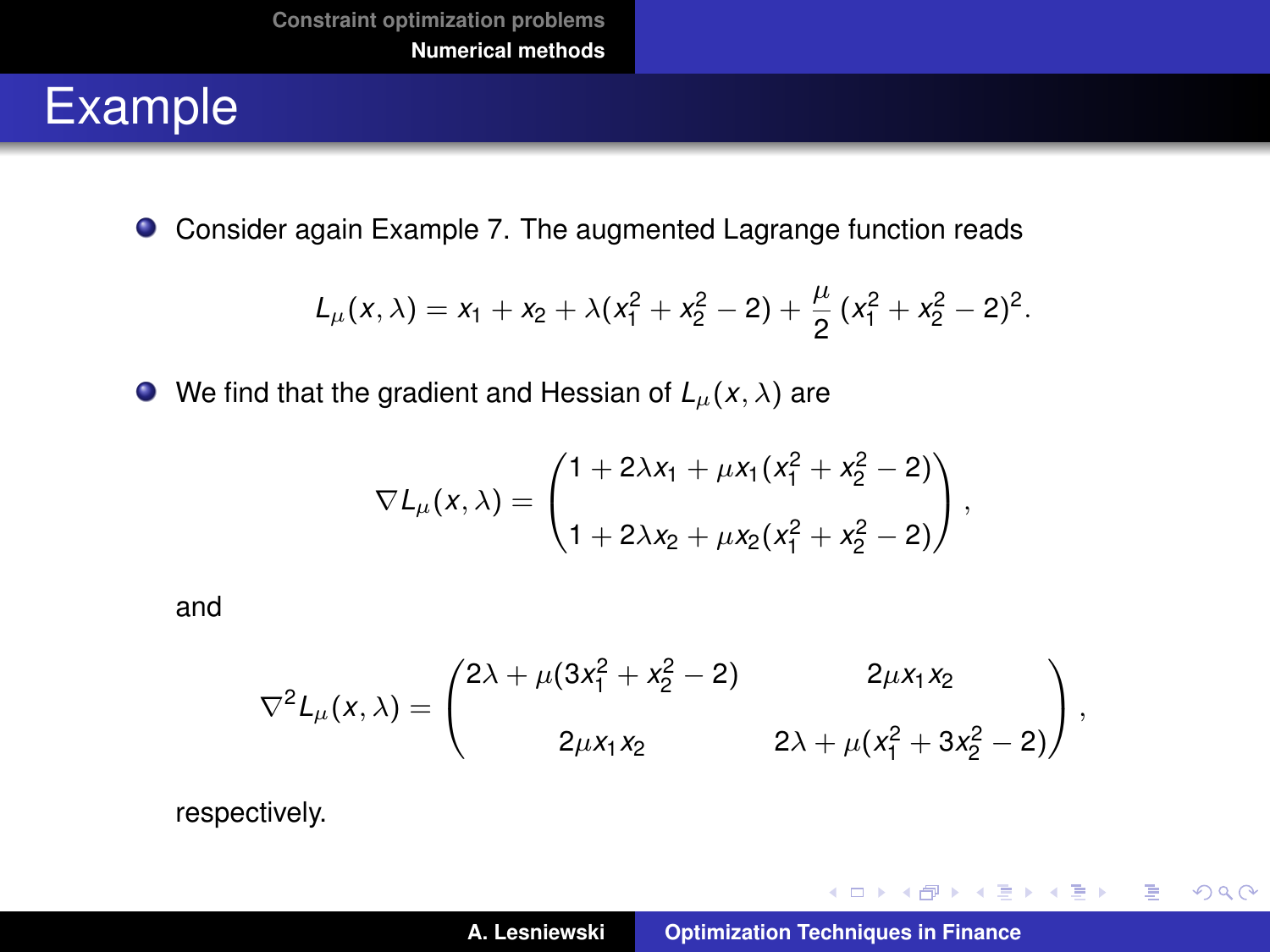- $\bullet$  We choose  $\mu_0 = 1$  and perform Newton's search with the initial guess  $x_0 = (0, 0.1)$  and  $\lambda_0 = 0.3$ .
- The table below shows the values of  $x_k^*$  and  $\lambda_k$  corresponding to  $\mu_k = k$ .

| $\mu_{\mathsf{k}}$ | $\lambda_{\mathbf{k}}$ |                              |
|--------------------|------------------------|------------------------------|
|                    | 0.62706599             | $(-1.07867187, -1.07867187)$ |
| 2                  | 0.40227548             | (-0.97149492, -0.97149492)   |
| 3                  | 0.58299634             | (-1.01494835, -1.01494835)   |
| 4                  | 0.28520661             | $(-0.9901962, -0.9901962)$   |
| 5                  | 0.69491662             | $(-1.02027986, -1.02027986)$ |
|                    |                        |                              |
|                    |                        |                              |
| 10                 | 0.31472584             | (-0.99044963, -0.99044963)   |

イロメ イ部メ イ君メ イ君メー

 $299$ 

重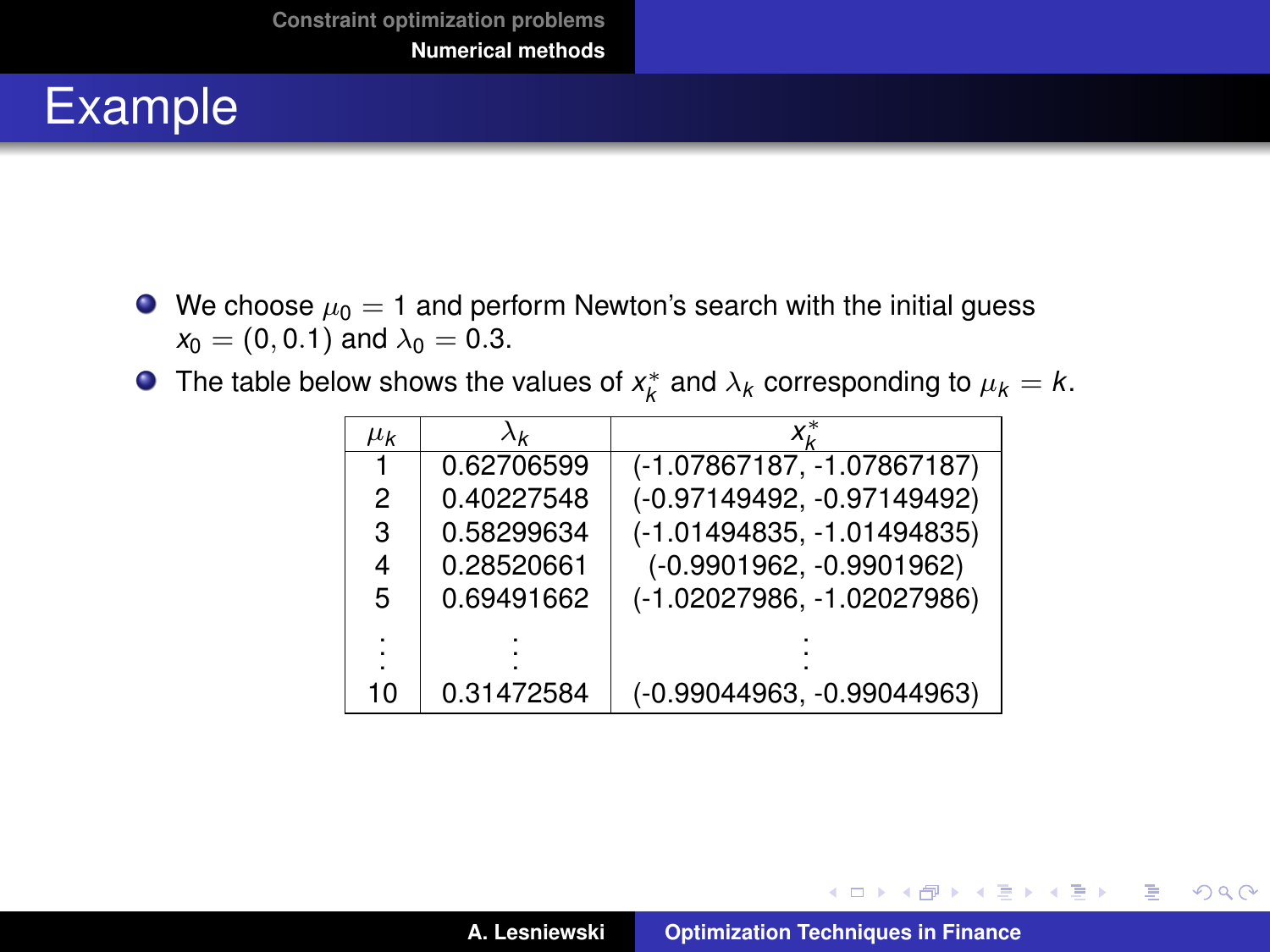#### Barrier methods

- Exterior penalty methods allow for generating infeasible points during the search. Therefore they not suitable when feasibility has to be strictly enforced.
- This could be the case if the objective function is undefined outside of the feasible set.
- Barrier methods are similar in spirit to the external penalty method.
- They generate a sequence of unconstrained modified differentiable objective functions whose unconstrained minimizers are expected to converge to the solution of the constrained problem in the limit.

イロメ イ部メ イ君メ イ君メー

 $QQ$ 

Þ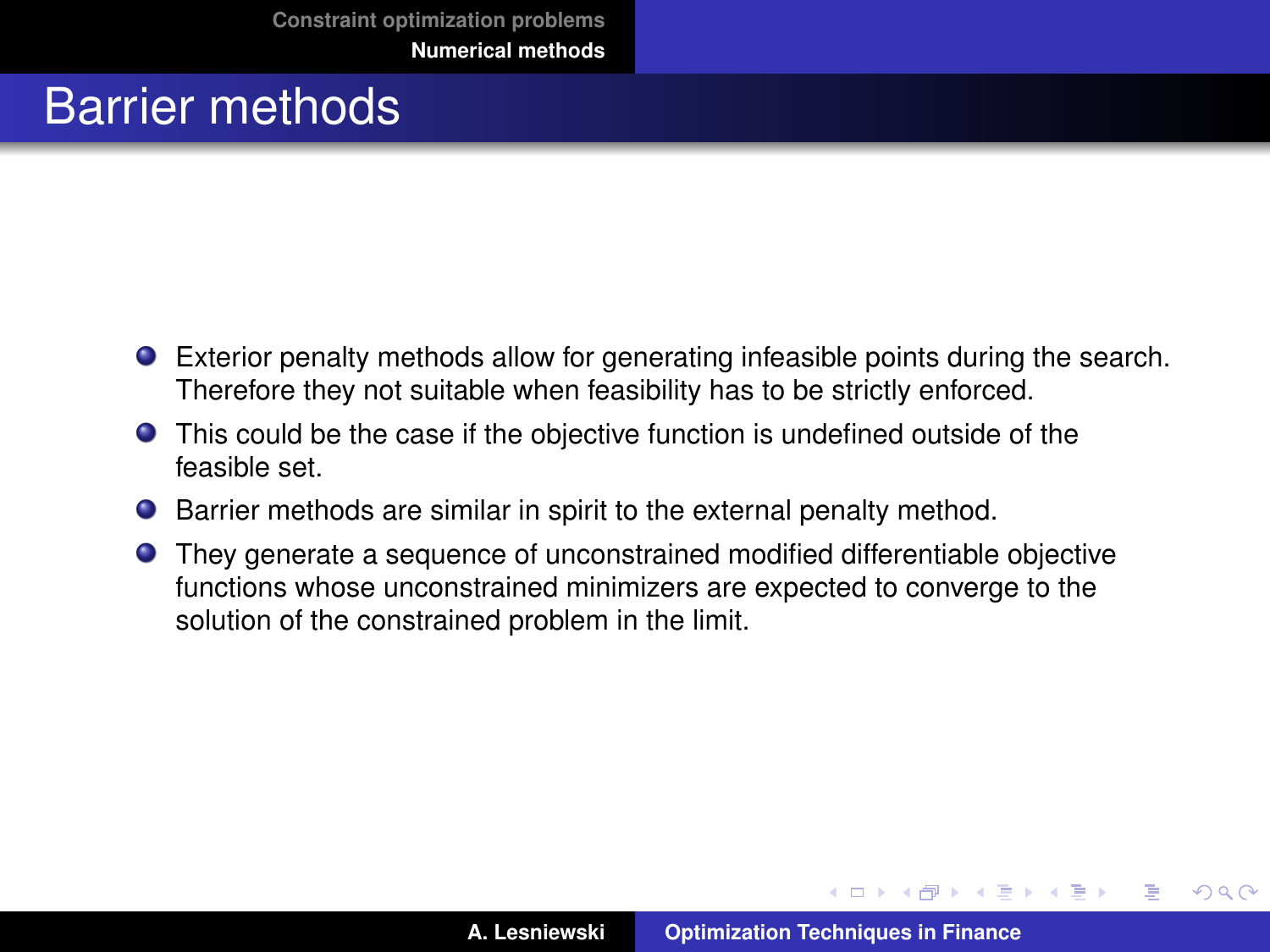#### Barrier methods

- *Barrier methods* belong to the category of interior penalty function methods and apply to inequality constraint optimization problems, i.e.  $\mathcal{E} = \emptyset$  in [\(1\)](#page-3-0).
- $\bullet$  The essence of the method is to add a penalty term  $B(x)$  to the objective function, which has the following properties:
	- (i) It is defined and continuous whenever  $c_i(x) < 0$ , for all  $i = 1, ..., m$ .<br>(ii) It goes to  $+\infty$ , whenever  $c_i(x) \uparrow 0$ , for any *i*.
	- It goes to  $+\infty$ , whenever  $c_i(x) \uparrow 0$ , for any *i*.

● Commonly used barrier functions are:

$$
B(x) = -\sum_{i=1}^{m} \log (-c_i(x))
$$
 (logarithmic), (38)

and

$$
B(x) = -\sum_{i=1}^{m} \frac{1}{c_i(x)} \quad \text{(inverse)}.
$$
 (39)

イロメ イ部メ イヨメ イヨメー

 $299$ 

重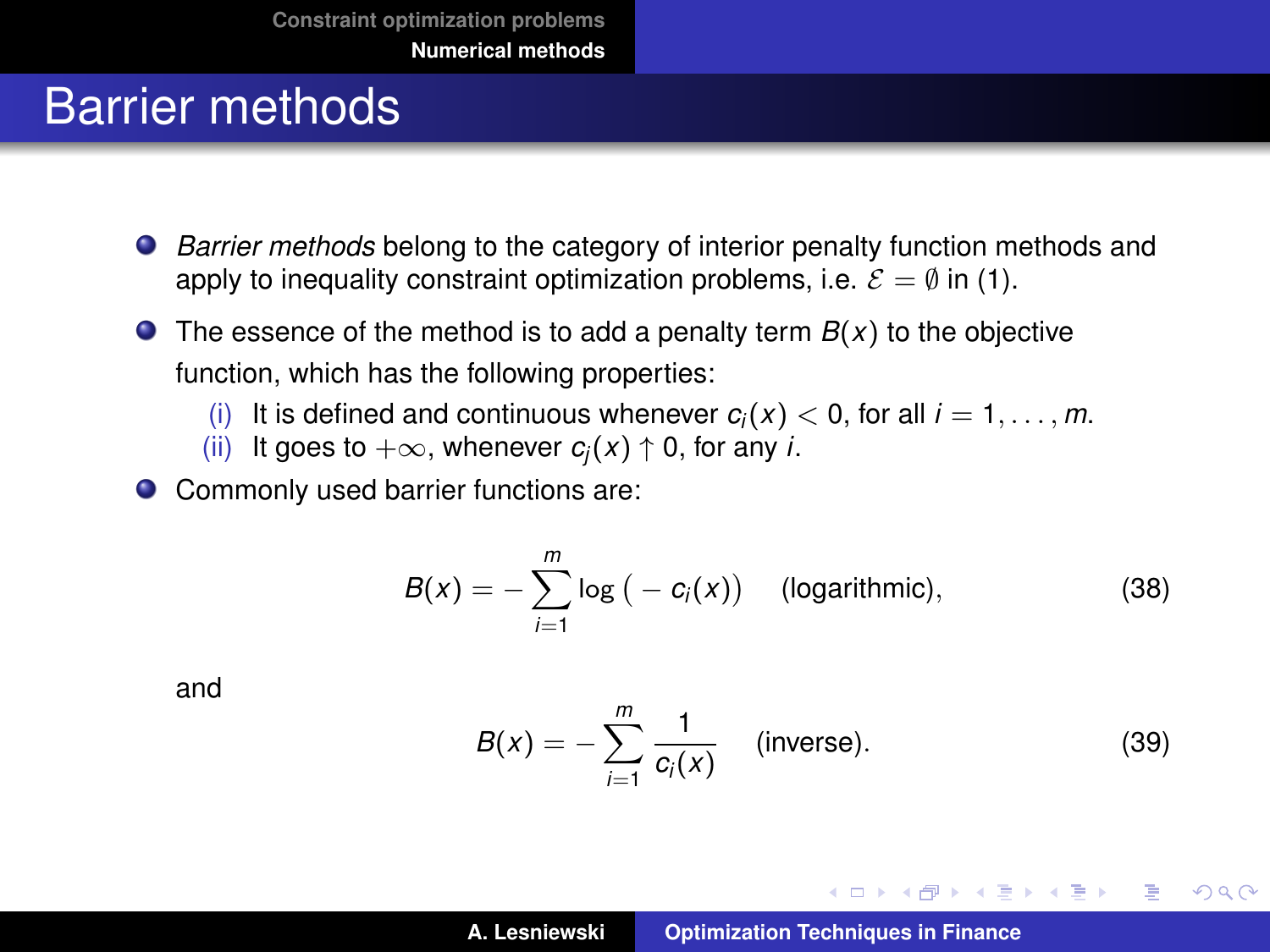#### Barrier methods

- Algorithmically, barrier methods work similarly to the penalty function methods.
- $\bullet$  We select a sequence of positive numbers  $\mu_0 > \ldots > \mu_k \to 0$ , and consider a sequence of functions:

$$
R(x, \mu_k) = f(x) + \mu_k B(x). \tag{40}
$$

イロメ イ団メ イヨメ イヨメー

重

- We find a local minimizer  $x_k^*$ , and use it as the initial guess for the next iteration.
- A general convergence theorem guarantees that any limit point of this sequence is a global minimizer of the original constrained problem.
- Since the barrier function is defined only in the interior of the feasible set, any successive iteration must also be an interior point.
- **O** The barrier term  $\mu_k B(x)$  goes to zero for interior points as  $\mu_k \to 0$ . The barrier term becomes thus increasingly irrelevant for interior points, while allowing x<sup>\*</sup><sub>*k*</sub> to move closer to the boundary of  $Ω$ .
- This behavior is expected if the solution to the original constraint problem lies on the boundary.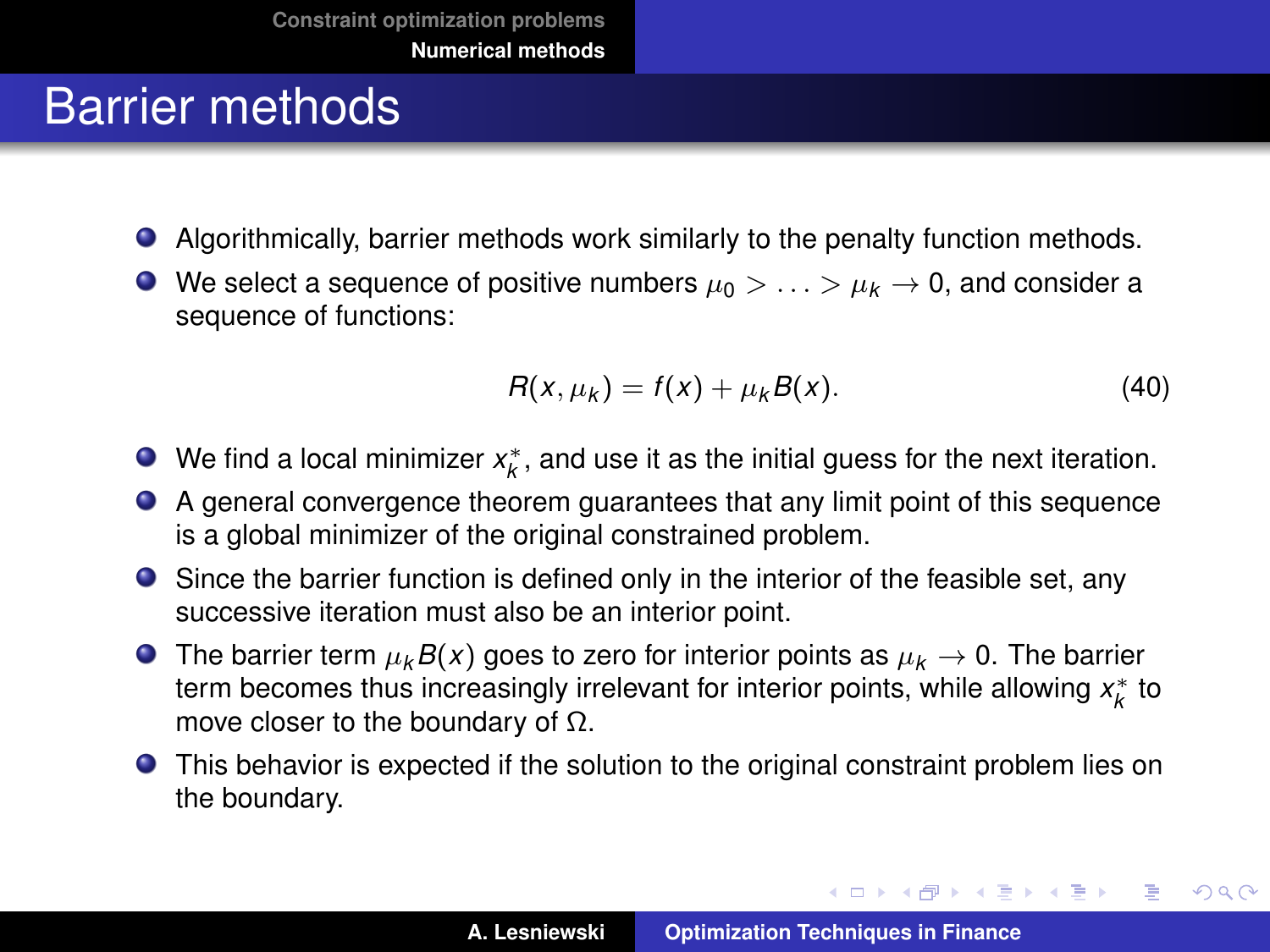*Example 8.* Consider the problem:

$$
\min \frac{1}{2} \, (x_1^2 + x_2^2), \quad \text{ subject to } x_1 \geq 2.
$$

Its optimal solution is clearly  $x^* = (2, 0)$ .

**O** The function

$$
R(x, \mu_k) = \frac{1}{2} (x_1^2 + x_2^2) - \mu_k \log(x_1 - 2)
$$

has a global minimum at

$$
x_k^* = (1 + \sqrt{1 + \mu_k}, 0).
$$

As  $\mu_k$  decreases to zero, the unconstrained minimum  $x_k^*$  converges to the constrained minimum *x* ∗.

K ロ ⊁ K 伊 ⊁ K 君 ⊁ K 君 ⊁ …

■ 1  $299$